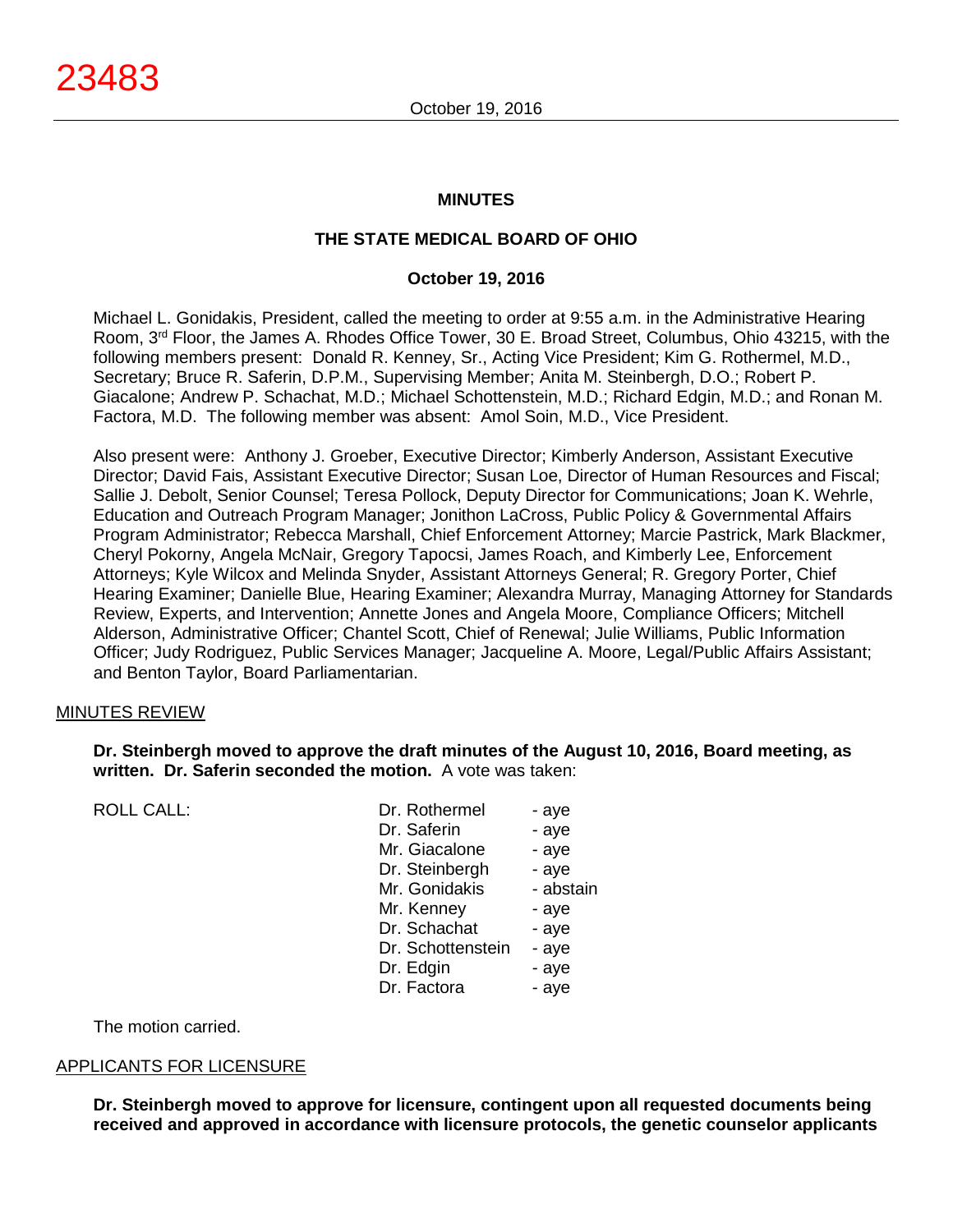**listed in Exhibit "A," the massage therapist applicants listed in Exhibit "B," the physician assistant applicants listed in Exhibit "C," and the physician applicants listed in Exhibit "D" as listed in the agenda supplement and handout. Dr. Schottenstein seconded the motion.** A vote was taken:

ROLL CALL:

| Dr. Rothermel     | - aye |
|-------------------|-------|
| Dr. Saferin       | - aye |
| Mr. Giacalone     | - aye |
| Dr. Steinbergh    | - aye |
| Mr. Gonidakis     | - aye |
| Mr. Kenney        | - aye |
| Dr. Schachat      | - aye |
| Dr. Schottenstein | - aye |
| Dr. Edgin         | - aye |
| Dr. Factora       | - aye |

The motion carried.

#### REPORTS AND RECOMMENDATIONS

Mr. Gonidakis announced that the Board would now consider the Reports and Recommendations appearing on its agenda.

Mr. Gonidakis asked whether each member of the Board had received, read and considered the hearing records, the Findings of Fact, Conclusions of Law, Proposed Orders, and any objections filed in the matters of: Joseph Franklin Daugherty, III, M.D.; Jerry Mitchel Hahn, M.D.; James Austin Mabe, III, P.A.; John Pease Moore, M.D.; and Donald Leslie Epstein, M.D. A roll call was taken:

| <b>ROLL CALL:</b> | Dr. Rothermel     | - aye |
|-------------------|-------------------|-------|
|                   | Dr. Saferin       | - aye |
|                   | Mr. Giacalone     | - aye |
|                   | Dr. Steinbergh    | - aye |
|                   | Mr. Gonidakis     | - aye |
|                   | Mr. Kenney        | - aye |
|                   | Dr. Schachat      | - aye |
|                   | Dr. Schottenstein | - aye |
|                   | Dr. Edgin         | - aye |
|                   | Dr. Factora       | - aye |
|                   |                   |       |

Mr. Gonidakis asked whether each member of the Board understands that the disciplinary guidelines do not limit any sanction to be imposed, and that the range of sanctions available in each matter runs from dismissal to permanent revocation. A roll call was taken:

| ROLL CALL: | Dr. Rothermel  | - ave |
|------------|----------------|-------|
|            | Dr. Saferin    | - ave |
|            | Mr. Giacalone  | - ave |
|            | Dr. Steinbergh | - ave |
|            | Mr. Gonidakis  | - ave |
|            |                |       |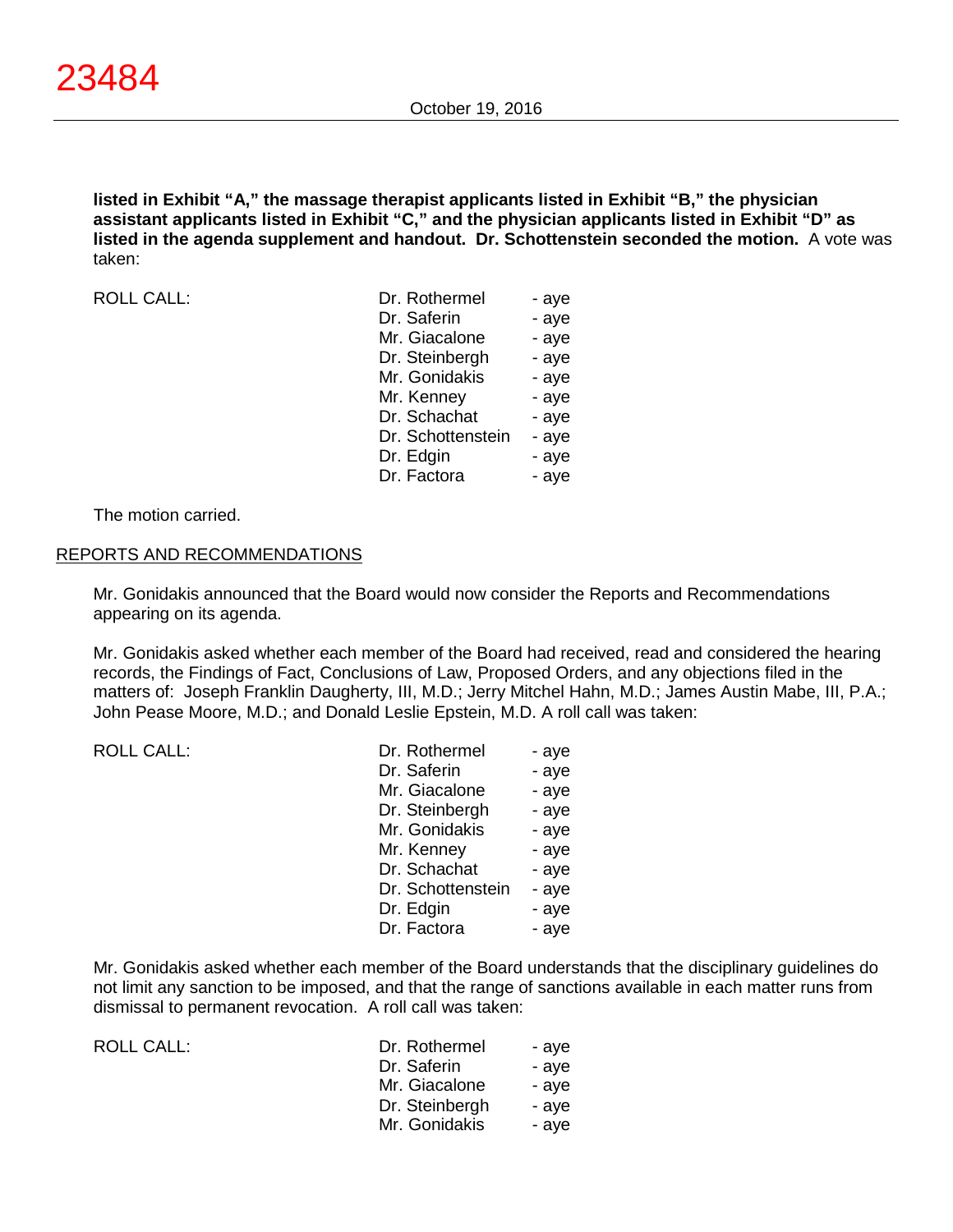| Mr. Kenney        | - aye |
|-------------------|-------|
| Dr. Schachat      | - aye |
| Dr. Schottenstein | - aye |
| Dr. Edgin         | - aye |
| Dr. Factora       | - aye |

Mr. Gonidakis noted that, in accordance with the provision in section 4731.22(F)(2), Ohio Revised Code, specifying that no member of the Board who supervises the investigation of a case shall participate in further adjudication of the case, the Secretary and Supervising Member must abstain from further participation in the adjudication of any disciplinary matters. In the matters before the Board today, Dr. Rothermel served as Secretary and Dr. Saferin served as Supervising Member.

Mr. Gonidakis reminded all parties that no oral motions may be made during these proceedings.

The original Reports and Recommendations shall be maintained in the exhibits section of this Journal.

#### JOSEPH FRANKLIN DAUGHERTY, III, M.D.

Mr. Gonidakis directed the Board's attention to the matter of Joseph Franklin Daugherty, III, M.D. Objections have been filed to Ms. Blue's Report and Recommendation and were previously distributed to Board members.

Mr. Gonidakis stated that a request to address the Board has been timely filed on behalf of Dr. Daugherty. Five minutes will be allowed for that address.

Dr. Daugherty was represented by his attorney, Levi Tkach.

Mr. Tkach stated that Dr. Daugherty entered into an Agreed Order with the Kentucky Board of Medical Licensure. The Kentucky Agreed Order was later amended and Dr. Daugherty is currently in full compliance with the Amended Agreed Order. Mr. Tkach stated that Dr. Daugherty is currently, as a requirement of his Kentucky Agreed Order, participating in the Center for Personalized Education in Physicians (CPEP) program. Mr. Tkach stated that Dr. Daugherty's most current progress report from CPEP was not available in time to be included in the hearing record, but it could be provided upon the Board's request. Mr. Tkach stated that Dr. Daugherty anticipates completing his CPEP program in February 2017.

Mr. Tkach stated that Dr. Daugherty would appreciate the opportunity to return to Ohio and practice medicine in the future. Mr. Tkach asked the Board to adopt the Hearing Examiner's Proposed Order, but suggested that the restrictions and limitations be tailored to mirror those of the Kentucky Agreed Order so that Dr. Daugherty would not have two competing sets of limitations on his licenses.

Dr. Daugherty stated that, based on his evaluation from CPEP, he realizes that he has at least three deficiencies. First, Dr. Daugherty's medical documentation had been very short and did not meet the current standards for more detailed documentation. Second, Dr. Daugherty had not kept up with the changing guidelines for prescribing narcotics, which have sharply reduced such prescribing since the time that pain was considered "the fifth vital sign." Third, Dr. Daugherty had fallen behind on his continuing medical education (CME).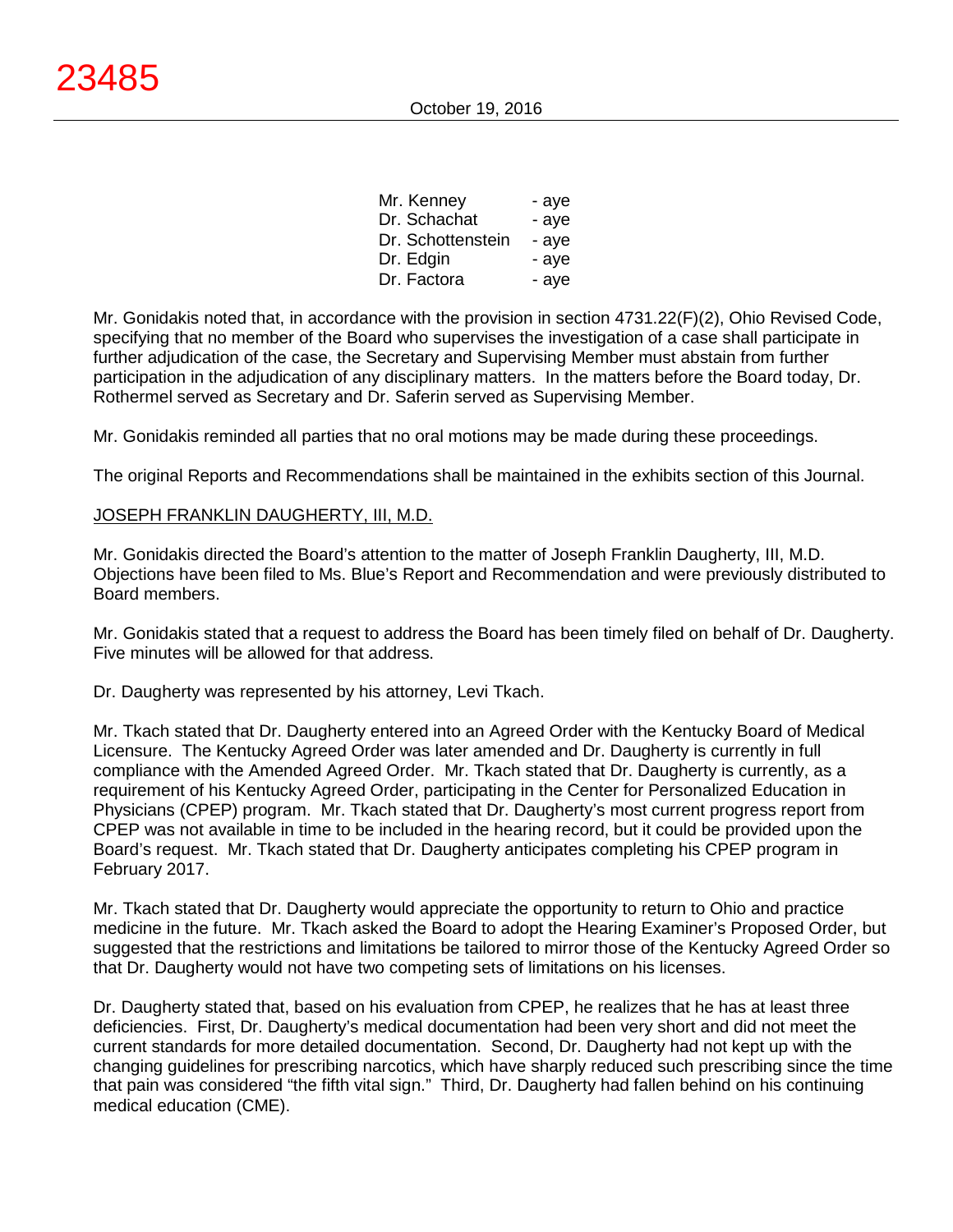Dr. Daugherty continued that he has been back in medical practice since October 2015. Dr. Daugherty stated that he is more than halfway through a CPEP medical knowledge self-assessment program, which involved about 200 hours of CME. Dr. Daugherty stated that he feels he has done well in the general internal medicine section, but he has realized that he was not as current as he should have been in the subspecialties of cardiology, neurology, and gastroenterology.

Dr. Daugherty stated that it would be ideal for him if the Ohio Board matched the Kentucky Agreed Order and require him to continue with CPEP until it is successfully completed. Dr. Daugherty stated that he does not currently have a Drug Enforcement Administration (DEA) certificate and he has no intention of resuming the prescribing of schedule II pain medications for chronic pain patients, which had been a portion of his practice in the last few years. Dr. Daugherty stated that he intends to return to the practice of general internal medicine. Dr. Daugherty stated that he lives in northern Kentucky within three miles of Cincinnati, Ohio, and he would like to return to practice with the hospitals of Cincinnati because many of his patients prefer those hospitals.

Mr. Gonidakis asked if the Assistant Attorney General wished to respond. Mr. Wilcox stated that he wished to respond.

Mr. Wilcox opined that the Hearing Examiner's Report and Recommendation provides a thorough analysis of this matter. Mr. Wilcox stated that Dr. Daugherty's Kentucky Agreed Order requires him to complete a very extensive CPEP program. Upon completion of the CPEP program, Dr. Daugherty can once again hold an unrestricted medical license in Kentucky.

Mr. Wilcox noted that CPEP has identified multiple gaps in Dr. Daugherty's knowledge of outpatient internal medicine and pain management. Mr. Wilcox stated that, while he feels that the Proposed Order is fair, he himself is not a physician. Mr. Wilcox stated that the physicians on the Board should review the evidence and the CPEP report, then determine if the Proposed Order is adequate to protect the public. Mr. Wilcox also opined that it is appropriate to require Dr. Daugherty to hold an unrestricted Kentucky medical license and an unrestricted DEA certificate before he can practice medicine in Ohio.

# **Dr. Steinbergh moved to approve and confirm Ms. Blue's Findings of Fact, Conclusions of Law, and Proposed Order in the matter of Joseph Franklin Daugherty, III, M.D. Mr. Giacalone seconded the motion.**

Mr. Gonidakis stated that he will now entertain discussion in the above matter.

Dr. Edgin briefly reviewed Dr. Daugherty's career. Dr. Edgin stated that in December 2012 Dr. Daugherty entered into a Consent Agreement with the State Medical Board of Ohio based primarily on the fact that he failed to conduct or document appropriate physical examinations and diagnose the medical conditions of six patients before prescribing controlled substances. The Consent Agreement suspended Dr. Daugherty's Ohio medical license for a minimum of 90 days, followed by probationary terms and conditions for a minimum of three years.

Dr. Edgin continued that in 2013 or 2014 the Kentucky Board of Medical Licensure became aware of possible issues with Dr. Daugherty's prescribing practices, including the death of one of his patients due to overdose on pain medication. Several consultants reviewed Dr. Daugherty's patient records on behalf of the Kentucky Board and identified problems with Dr. Daugherty's documentation and diagnostics. The resulting Agreed Order from the Kentucky Board required Dr. Daugherty to complete a clinical skills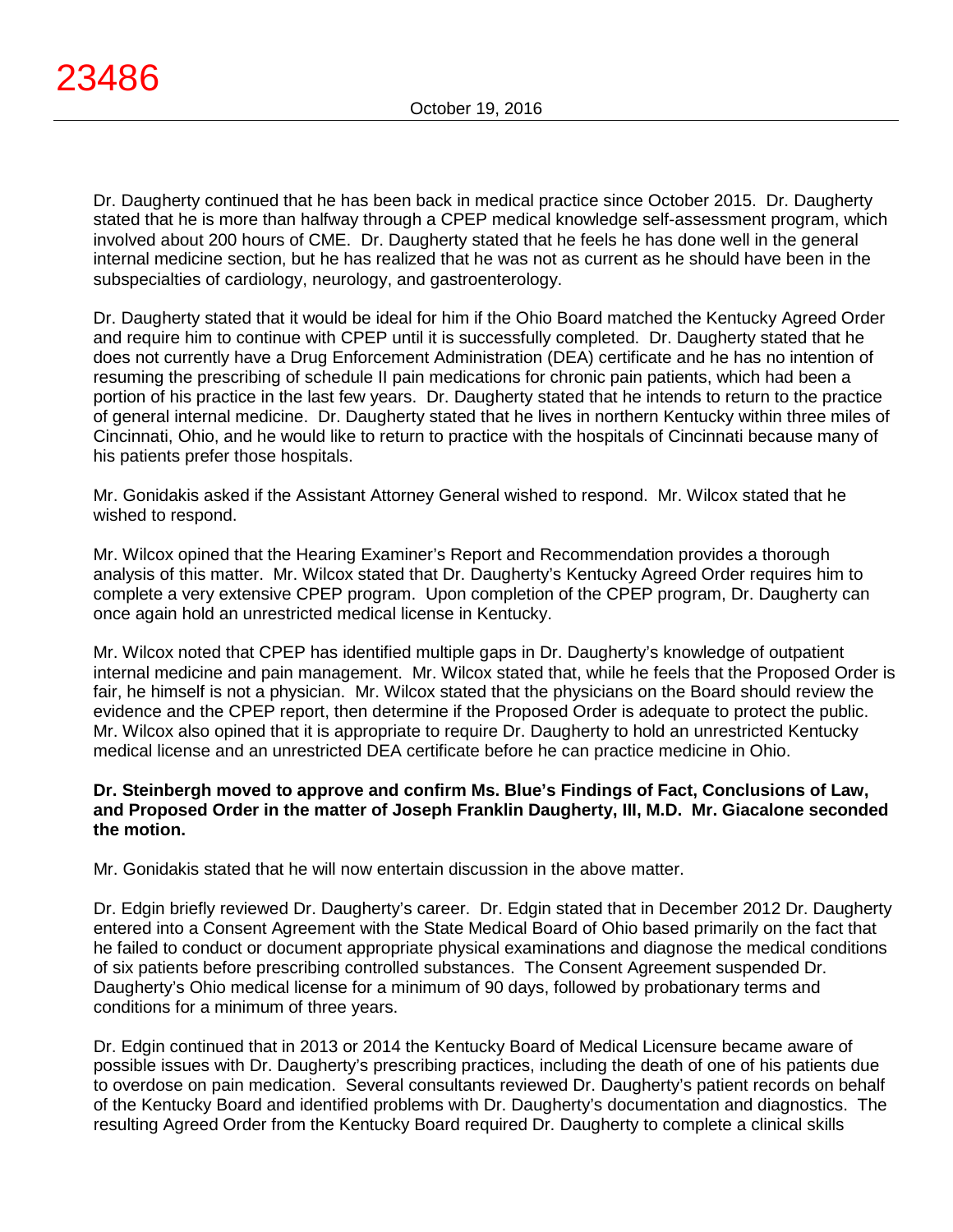assessment at the Center for Personalized Education for Physicians (CPEP). Dr. Edgin stated that there have been continued deficiencies in Dr. Daugherty's practice despite his participation in the CPEP program and that this should be considered by the Ohio Board. Dr. Edgin noted that Dr. Daugherty has also surrendered his Drug Enforcement Agency (DEA) certification.

Dr. Edgin stated that by becoming subject to discipline and licensure limitations from the Kentucky Board through the April 2015 Agreed Order and October 2015 Amended Agreed Order, Dr. Daugherty violated his Consent Agreement with the Ohio Board under 4731.22(B)(22) and 4731.22(B)(15), Ohio Revised Code. The Assistant Attorney General has asked the Board to continue Dr. Daugherty's suspension until his Kentucky medical license is unrestricted and he holds an unencumbered DEA certificate. Dr. Edgin stated that the Board must consider whether to follow this recommendation or to revoke Dr. Daugherty's Ohio medical license. Dr. Edgin noted as a mitigating circumstance that Dr. Daugherty continues in CPEP and is making progress in that program. However, Dr. Edgin added that the Board must act on the violation of Dr. Daugherty's Ohio Consent Agreement.

Dr. Steinbergh stated that she agrees with Dr. Edgin's comments and she agrees with the Findings of Fact and Conclusions of Law in the Report and Recommendation. Dr. Steinbergh noted that page 25 of the Report and Recommendation incorrectly reports the dates of Dr. Daugherty's Kentucky Board actions with the year 2016, whereas the correct year is 2015.

Dr. Steinbergh read the following passage from the CPEP Assessment Report:

CPEP recommends Dr. Daugherty participate in a structured, individualized education intervention to address the identified areas of need. Some of these areas, including clinical judgment and reasoning or application of knowledge to patient care, can be challenging to remediate and may require significant time and effort to address.

Dr. Steinbergh interpreted this statement as a polite way of saying the Dr. Daugherty may not be capable of remediation.

Dr. Steinbergh read the following passage from the CPEP recommendation:

Following completion of the POC [Point of Care] experience in prescribing controlled substances, Dr. Daugherty would transition to independent practice of pain management. At that time, he should establish a relationship with an experienced educational Preceptor with training and experience in pain management and treatment of opioid dependency with Suboxone.

Dr. Steinbergh observed that the recommendation specifies that the educational preceptor is not intended to function as a practice monitor. Dr. Steinbergh stated that as an educator who supervises third and fourth year medical students, she recognizes the CPEP recommendation as something that would be appropriate for third year medical students. Dr. Steinbergh stated that, like third year medical students, Dr. Daugherty needs proctoring and is not safe to practice independently at this time. Dr. Steinbergh stated that these comments from CPEP indicate to her that Dr. Daugherty is not at the level that is expected for a practicing physician.

Dr. Steinbergh read another passage from the CPEP recommendation: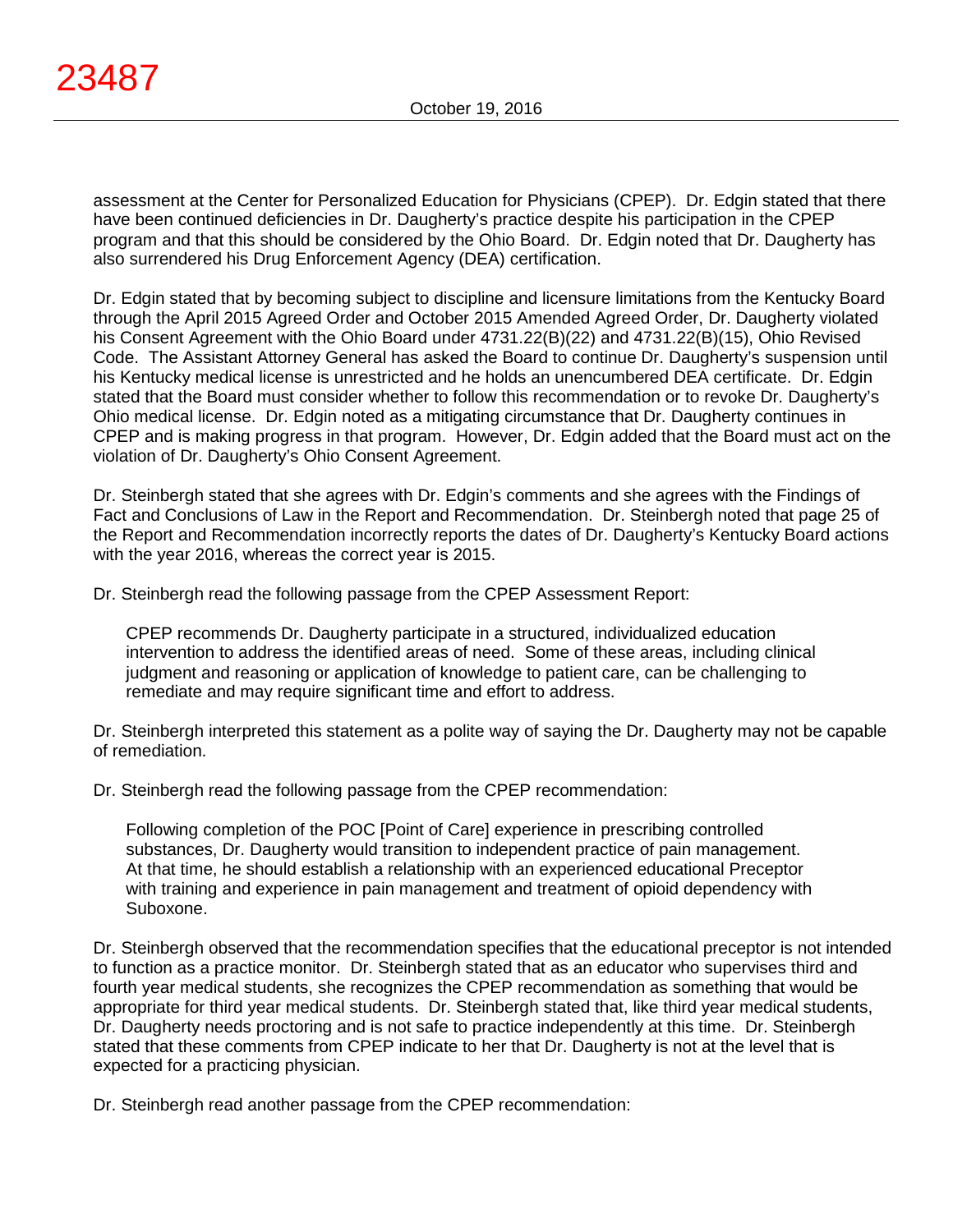Communications course or intensive coaching with a communication professional that either observed actual patient encounters or SP [standardized patient] encounters with immediate feedback.

Dr. Steinbergh stated that this is also something that is done for medical students, especially in years two and three, in which the student is observed interacting with a standardized patient to ensure that the student is properly evaluating the patient.

Dr. Steinbergh read the following passage from the CPEP Progress Report:

Also the volume of information documented in the Impression and Plan section has likewise increased. The challenges now are to increase the quality, relevance, and thoroughness of the clinical information obtained and documented in the history, review of systems, exam, impression and plan and better organize the information in the note.

Dr. Steinbergh stated that this, again, is third year medical school work.

Dr. Steinbergh stated that Dr. Daugherty has a monitor at this time and has made some improvements. However, Dr. Steinbergh opined that Dr. Daugherty is too deficient in many areas of medical practice to be remediated. Dr. Steinbergh commented that a physician may attend evidence-based continuing medical education (CME) courses because they are required by law, but if they do not lead to changes in the physician's practice then the practice may have some deficiencies; likewise, Dr. Daugherty has not brought his practice up-to-date.

Dr. Steinbergh opined that Dr. Daugherty would not be capable of performing any hospital work and that no hospital credentialing body would allow him to practice in their hospital. Dr. Steinbergh noted that the Proposed Order would place Dr. Daugherty into a practice plan. Dr. Steinbergh suggested that if the Board chooses to accept a practice plan, it should be limited to outpatient settings only. Dr. Steinbergh commented that without such a stipulation a small hospital may allow Dr. Daugherty to practice there, but Dr. Steinbergh opined that this would significantly put patients at risk.

Mr. Giacalone read the following statement from the Kentucky Board consultant's December 1, 2013 letter to the Kentucky Board:

In summary, I feel that Dr. Daugherty misdiagnosed and/or over-diagnosed, under-treated medical issues, over-treated pain issues, over-prescribed a combination of dangerous medications to an at risk [sic] population and was therefore a danger to his patients as well as to the community.

Mr. Giacalone commented that he did not know how much more clear this statement could be. Mr. Giacalone also noted portions of the consultant's September 26, 2014 letter to the Kentucky Board involving Dr. Daugherty's prescriptions of high doses of opioids for immediate release, methadone, stimulants, and combinations of various drugs including those notorious among addicts. Mr. Giacalone stated that Dr. Daugherty's practice endangers the public and that his overprescribing has created addicts and impacted patients. Mr. Giacalone stated that the evaluation essentially shows a physician who is incompetent. Mr. Giacalone expressed amazement that the Kentucky Board allowed Dr. Daugherty to retain his medical license in that state.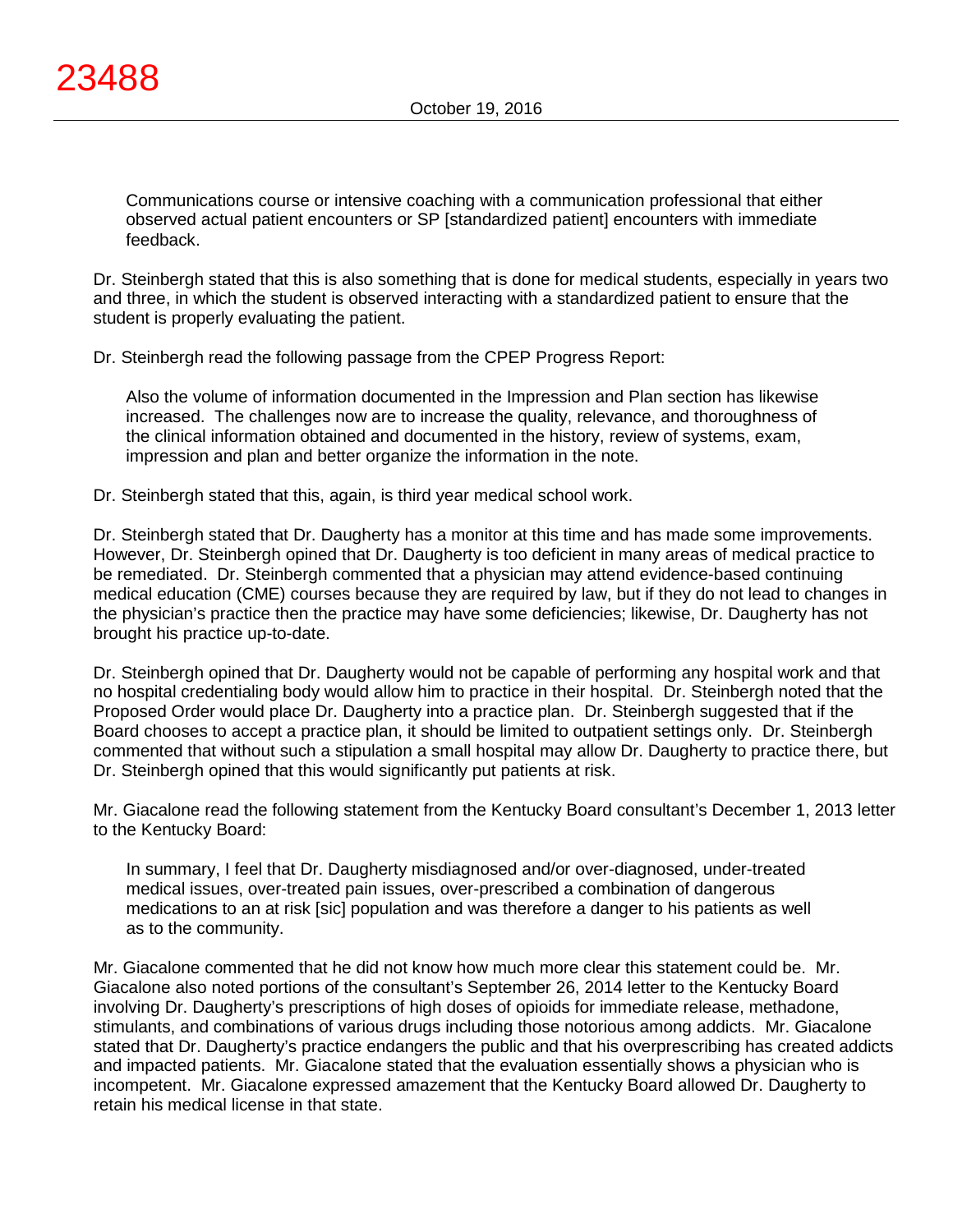Mr. Giacalone suggested that the Board permanently revoke Dr. Daugherty's Ohio medical license, stating that he could not imagine where Dr. Daugherty could practice medicine and not be a danger. Mr. Giacalone commented that Ohio has enough problems with drug abuse and does not need Dr. Daugherty practicing in the state.

#### **Mr. Giacalone moved to amend the Proposed Order to permanently revoke Dr. Daugherty's license to practice medicine and surgery in Ohio. Dr. Steinbergh seconded the motion.**

Dr. Schottenstein noted that the Proposed Order did not include a fine because the Hearing Examiner agreed with the Assistant Attorney General that a fine would constitute "piling on." Dr. Schottenstein stated that he is not seeking to propose a fine at this time, but he wished to clarify his understanding that the Board's fining is intended to be based on the violations involved, not the assets of the respondent. Dr. Schottenstein commented that levying a fine in any case could be seen as "piling on."

Dr. Schottenstein stated that he would go to great lengths to avoid revoking a license. However, Dr. Schottenstein expressed concern about Dr. Daugherty's practice. Dr. Schottenstein observed that Dr. Daugherty's initial evaluation in Kentucky described gross incompetence, gross ignorance, and gross negligence, and that this language was echoed in the second evaluation. Dr. Schottenstein stated that the Kentucky Board's consultant had stated that Dr. Daugherty does not seem to recognize that his practice is dangerous and veers from current standards.

Dr. Schottenstein continued that Dr. Daugherty has attended multiple CME courses and to the CPEP program, yet he continues to demonstrate a marginal fund of knowledge and deficiencies in the areas of clinical judgment and reasoning, documentation, and communication skills. Dr. Schottenstein opined that the Kentucky Board appears to have been attempting to manage this situation and "make it work." Dr. Schottenstein disagreed with Dr. Angel, one of Dr. Daugherty's proctors, who had opined at the hearing the Dr. Daugherty is having trouble simply because it is difficult to keep up with the many changes in medical practice over time. Dr. Schottenstein stated that he had wondered if Dr. Daugherty had cognitive problems, but Dr. Daugherty had a cognitive function screen when he entered the CPEP program. Dr. Schottenstein stated that he had been surprised that CPEP had felt that Dr. Daugherty was a good candidate for such remediation because, in Dr. Schottenstein's opinion, the situation did not feel remediable.

Dr. Schottenstein expressed concerns about continued efforts to "make this work." Dr. Schottenstein stated that, regrettably, he agreed with the proposed amendment to permanently revoke Dr. Daugherty's Ohio medical license.

Mr. Kenney agreed with Dr. Schottenstein's previous comments regarding a fine and stated that he could not imagine why the Board would refrain from fining Dr. Daugherty. Mr. Kenney asked Ms. Anderson about the Board's fining guidelines for these violations. Ms. Anderson replied that the Board is not able to fine Dr. Daugherty based on his first citation because it predated the Board's fining authority which became effective on September 29, 2015. However, the Board's second citation sent to Dr. Daugherty included the allegation that he had violated his Consent Agreement when the Kentucky Board issued the Amended Agreed Order on October 21, 2015. Ms. Anderson stated that for this violation, the Board's guidelines establish a standard fine of \$5,000, a maximum fine of \$20,000, and a minimum fine of \$3,000.

Mr. Kenny opined, based on the Board's fining guidelines, that a fine of \$10,000 should be included in the Board's Order. Mr. Kenney stated that he is suggesting \$10,000 instead of the maximum \$20,000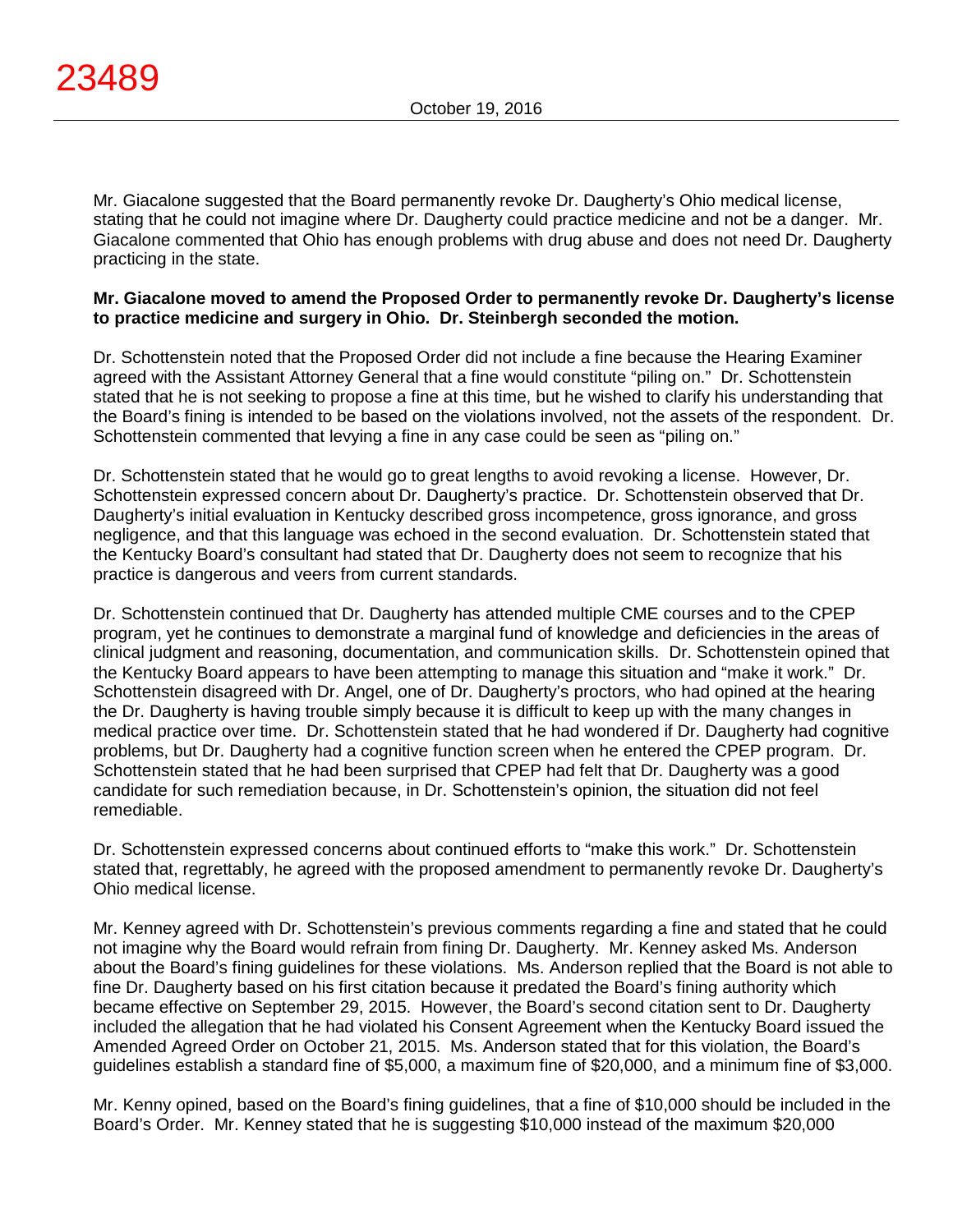because there must be a reason that a fine was not included in the Hearing Examiner's Proposed Order. Mr. Giacalone agreed with Mr. Kenney's suggestion.

**Mr. Giacalone stated that he wished to change his motion to amend to include a fine of \$10,000, in addition to permanent revocation of Dr. Daugherty's license to practice medicine and surgery in Ohio.** No Board member objected to the change in the motion to amend. The change in the motion to amend was accepted.

Dr. Edgin agreed with previous comments that Dr. Daugherty's situation is not remediable, despite efforts to do so. Dr. Edgin questioned how Dr. Daugherty had been able to maintain his board-certification in internal medicine. Dr. Steinbergh speculated that Dr. Daugherty's certification in internal medicine was granted as a lifetime certification and that he is not required to participate in a Maintenance of Certification program.

A vote was taken on Mr. Giacalone's motion to amend:

| <b>ROLL CALL:</b> | Dr. Rothermel     | - abstain |
|-------------------|-------------------|-----------|
|                   | Dr. Saferin       | - abstain |
|                   | Mr. Giacalone     | - aye     |
|                   | Dr. Steinbergh    | - aye     |
|                   | Mr. Gonidakis     | - aye     |
|                   | Mr. Kenney        | - aye     |
|                   | Dr. Schachat      | - aye     |
|                   | Dr. Schottenstein | - aye     |
|                   | Dr. Edgin         | - aye     |
|                   | Dr. Factora       | - aye     |

The motion to amend carried.

**Dr. Steinbergh moved to approve and confirm Ms. Blue's Findings of Fact, Conclusions of Law, and Proposed Order, as amended, in the matter of Joseph Franklin Daugherty, III, M.D. Mr. Giacalone seconded the motion.** A vote was taken:

| <b>ROLL CALL:</b> | Dr. Rothermel     | - abstain |
|-------------------|-------------------|-----------|
|                   | Dr. Saferin       | - abstain |
|                   | Mr. Giacalone     | - aye     |
|                   | Dr. Steinbergh    | - aye     |
|                   | Mr. Gonidakis     | - aye     |
|                   | Mr. Kenney        | - aye     |
|                   | Dr. Schachat      | - aye     |
|                   | Dr. Schottenstein | - aye     |
|                   | Dr. Edgin         | - aye     |
|                   | Dr. Factora       | - aye     |
|                   |                   |           |

The motion to approve carried.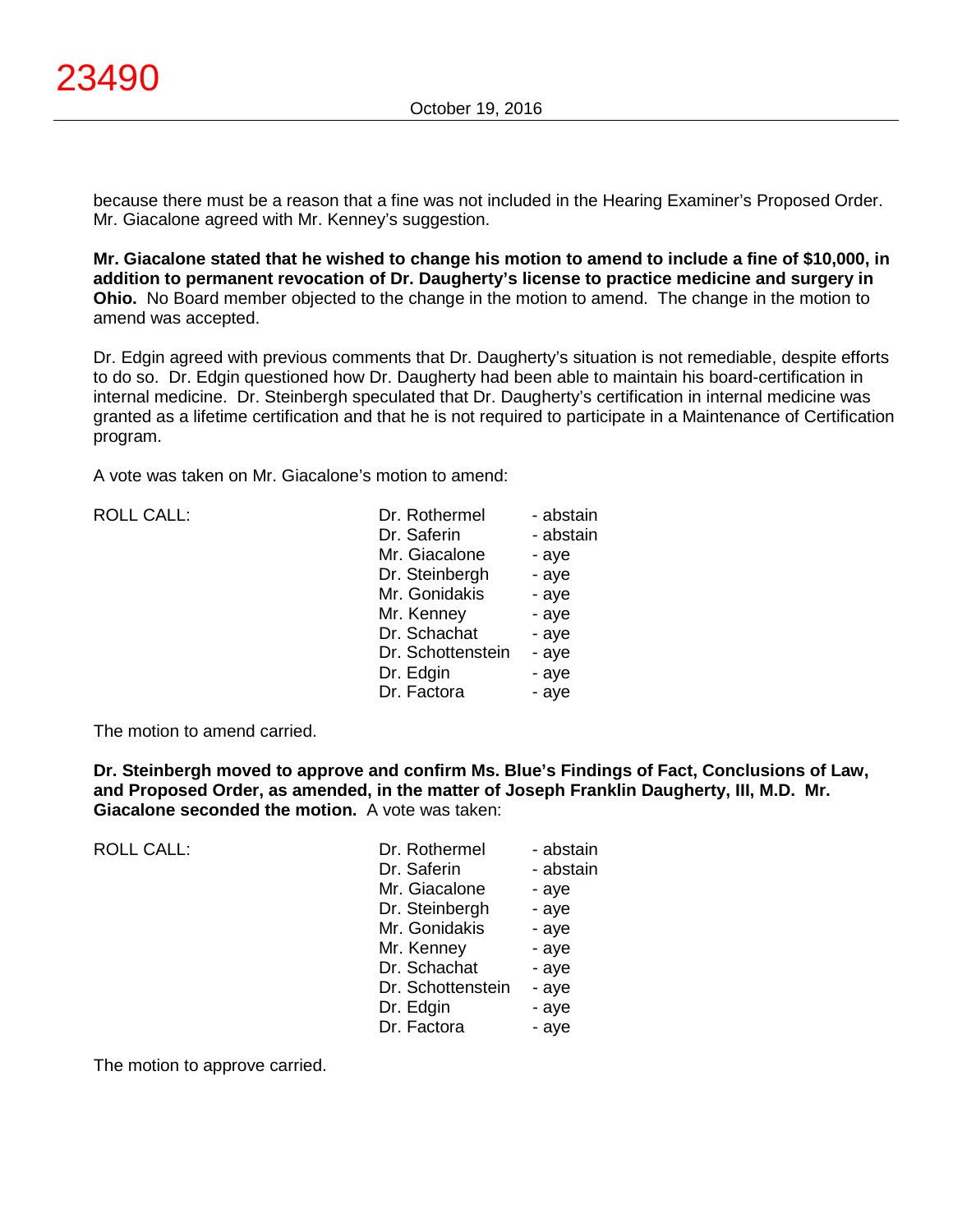#### **JERRY MITCHEL HAHN, M.D.**

Mr. Gonidakis the Board's attention to the matter of Jerry Mitchel Hahn, M.D. No objections have been filed. Ms. Blue was the Hearing Examiner.

Ms. Anderson stated that Dr. Hahn is present at today's meeting. Ms. Anderson stated that, though Dr. Hahn did not file a request to address the Board, he is indicating today that he would like to make such an address.

**Dr. Steinbergh moved to allow Dr. Hahn to address the Board. Mr. Kenney seconded the motion.** A vote was taken:

ROLL CALL:

| Dr. Rothermel     | - abstain |
|-------------------|-----------|
| Dr. Saferin       | - abstain |
| Mr. Giacalone     | - aye     |
| Dr. Steinbergh    | - aye     |
| Mr. Gonidakis     | - aye     |
| Mr. Kenney        | - aye     |
| Dr. Schachat      | - aye     |
| Dr. Schottenstein | - aye     |
| Dr. Edgin         | - aye     |
| Dr. Factora       | - aye     |
|                   |           |

The motion carried.

Mr. Gonidakis stated that five minutes will be allowed for Dr. Hahn's address.

Dr. Hahn stated that he was first licensed to practice medicine in Ohio approximately 30 years ago. Dr. Hahn stated that he had let his Ohio license lapse because he had only been practicing in West Virginia. Dr. Hahn explained that he has applied for restoration of his Ohio medical license because one of his partners has asked him to cover his Ohio practice.

Dr. Hahn continued that at the time of his application he was just leaving a large practice which had a credentialing department. Dr. Hahn stated that the credentialing department filled out Dr. Hahn's Ohio license restoration application using an address that he had lived at six years ago, and therefore all subsequent correspondence went to that address. Dr. Hahn stated that he did not receive that correspondence and only learned of it when he visited that community and someone in a retail store told him about it. the correspondence informed Dr. Hahn that he application for license restoration had not been filled out properly.

Dr. Hahn stated that in about 2003 a complaint was filed against him for allowing a student to help close a surgical incision. Dr. Hahn did not deny the allegation and he acknowledged that the patient's informed consent did not state that a medical student may help close the incision. Dr. Hahn also explained that he served as the medical director of several medical facilities in West Virginia, and therefore he was responsible for denying inmate requests for things such as narcotics or extra mattresses. Consequently, Dr. Hahn became the subject of many complaints filed by inmates. Dr. Hahn noted that all of these complaints have been dismissed.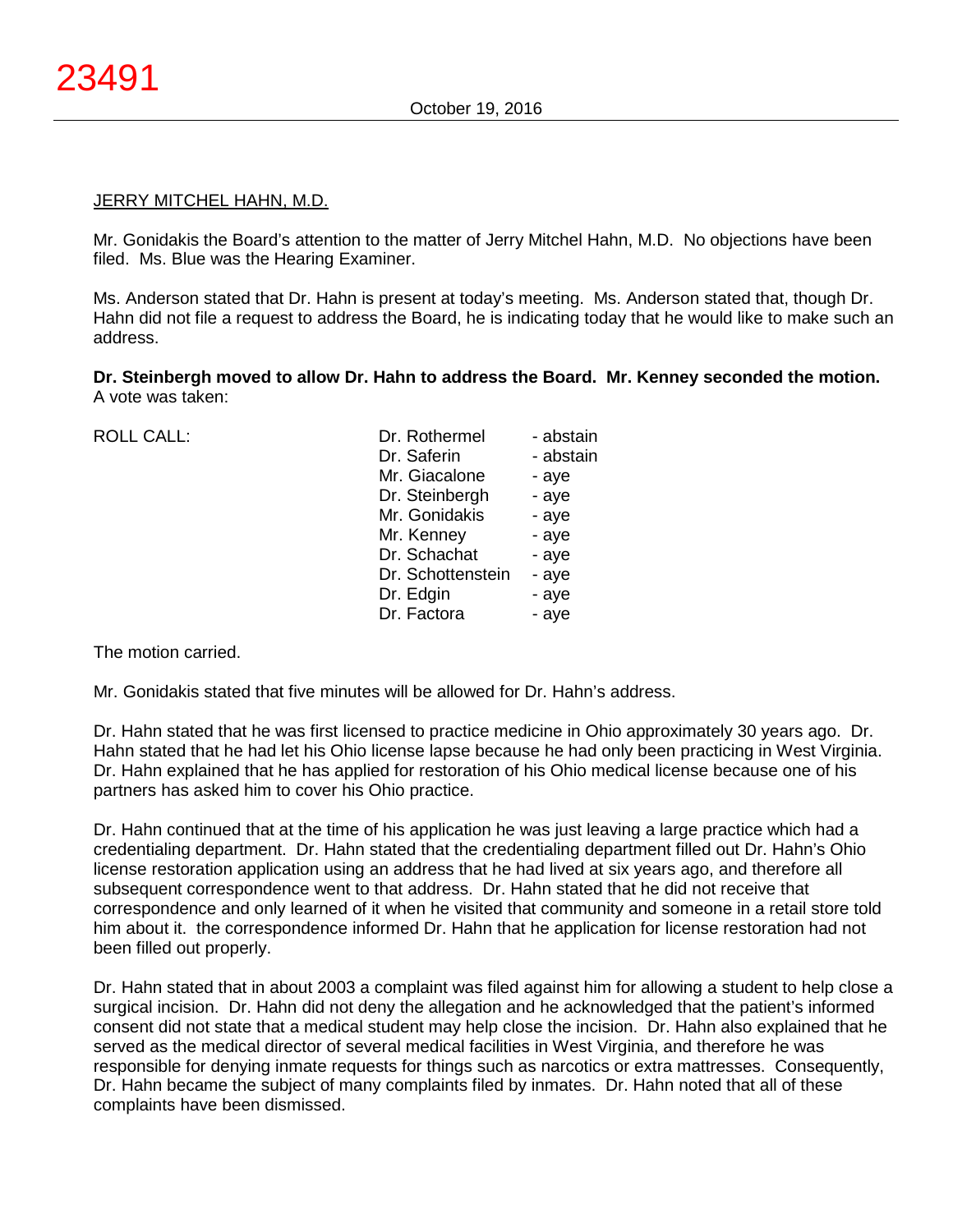Dr. Hahn stated that he has multiple offices in rural areas and he supervises many physicians and midlevel providers. Dr. Hahn stated that he takes on tasks and positions that other physicians do not, such as serving in the jail system, and as a consequence he is subject to many complaints. Dr. Hahn stated that he would like to have an Ohio medical license so that he can cover for Ohio practices in weekends.

Mr. Gonidakis asked if the Assistant Attorney General would like to respond. Ms. Snyder stated that she would like to respond.

Ms. Snyder stated that honesty is the cornerstone of the medical profession and that dishonesty in a physician is not something the Board has taken lightly in the past. Ms. Snyder stated that she supports the Proposed Order to deny Dr. Hahn's application for license restoration.

#### **Dr. Steinbergh moved to approve and confirm Ms. Blue's Findings of Fact, Conclusions of Law, and Proposed Order in the matter of Jerry Mitchel Hahn, M.D. Mr. Giacalone seconded the motion.**

Mr. Gonidakis stated that he will now entertain discussion in the above matter.

Mr. Kenney stated that Dr. Hahn was originally licensed to practice medicine in Ohio in 1986, but he let that license expire in 1992. Dr. Hahn is currently licensed in West Virginia and is board-certified in family practice and dermatology. Dr. Hahn accepted a Consent Order and a public reprimand from the West Virginia Board of Medicine based on Dr. Hahn's failure to properly maintain and retain medical records.

Mr. Kenney continued that in 2015 Dr. Hahn submitted an application to restore his Ohio medical license. Mr. Kenney noted that the application included a sworn affidavit certifying that all statements in the application were true and complete. However, Dr. Hahn falsely answered "no" to the question, "Has any board, bureau, department, agency or other body … limited, restricted, suspended or revoked any professional license, certification, or registration granted to you; placed on probation; or imposed a fine … or reprimand against you." Mr. Kenney stated that this answer was false because Dr. Hahn was publically reprimanded in the West Virginia Consent Order.

Mr. Kenney stated that Dr. Hahn also falsely answered "no" to the question, "Have you ever entered into an agreement of any kind … in lieu of or in order to avoid formal disciplinary action...?" Mr. Kenney stated that this answer was false because Dr. Hahn had entered into the West Virginia Consent Order.

Mr. Kenney stated that Dr. Hahn also falsely answered "no" to the question, "Have you ever been notified of any charges or complaints filed against you …?" Mr. Kenney stated that this answer was false because in January 2014 and October 2014 Dr. Hahn filed responses to complaints. Mr. Kenney noted that both complaints were dismissed by the West Virginia Board of Medicine.

Mr. Kenney stated that in July 2015 the State Medical Board of Ohio sent interrogatories to Dr. Hahn via certified mail. The interrogatories were delivered and signed for. However, no response to the interrogatories were received. The Ohio Board sent the same interrogatories again in August 2015, but they were returned marked "Unclaimed" and "Return to sender." The Ohio Board send the interrogatories a third time in September 2015, but they were returned to the Board marked "Return to sender."

Mr. Kenney summarized that Dr. Hahn failed to disclose his 2003 West Virginia Consent Order, two complaints that had been filed against him, the fact that he was employed by PrimeCare of West Virginia, and he failed to respond to the Board's interrogatories. Mr. Kenney stated that Dr. Hahn blames his staff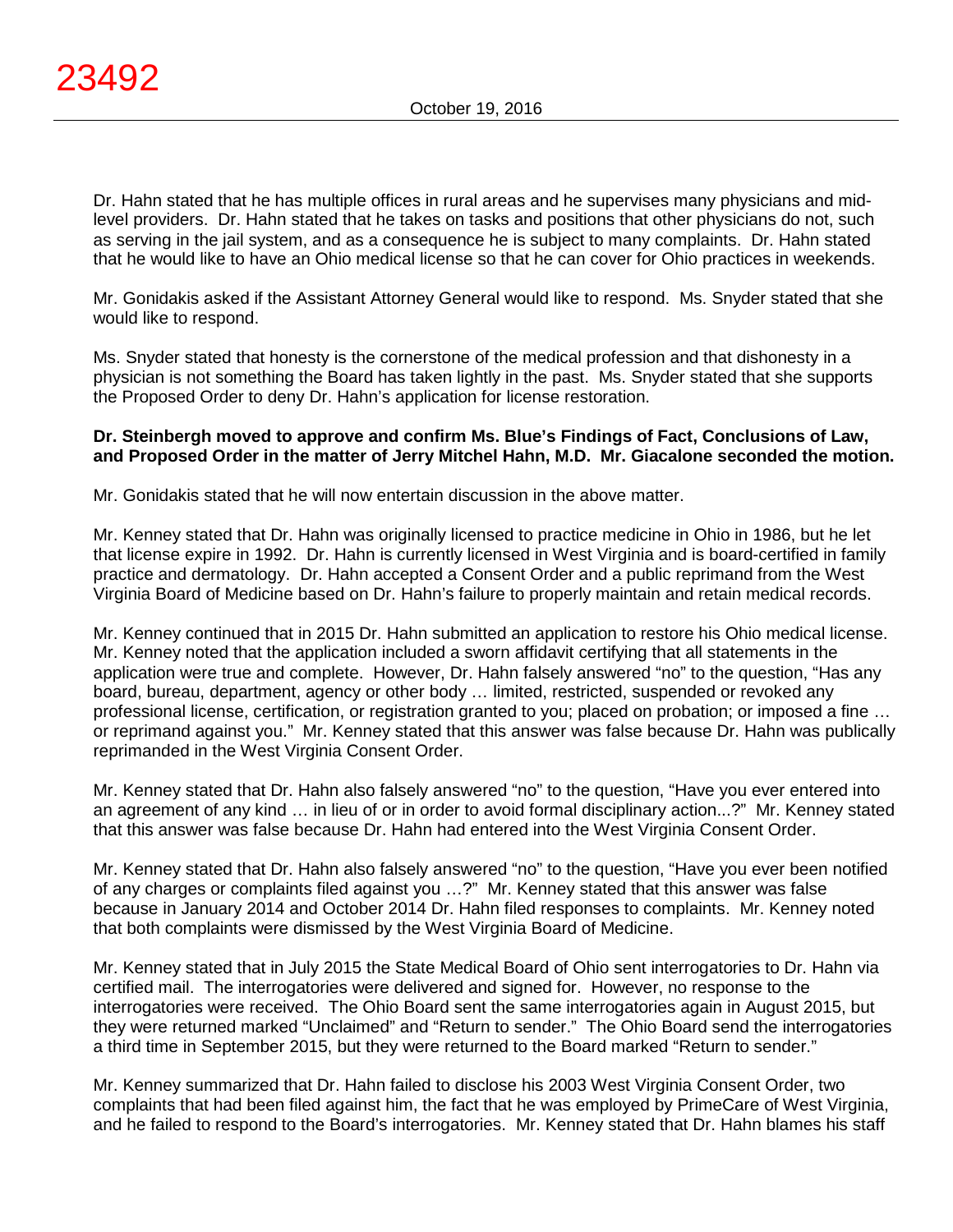or providing false statements. However, Mr. Kenney noted that Dr. Hahn admitted that he consulted with his staff on the application answers and that he reviewed the application before it was submitted. Mr. Kenney stated that Dr. Hahn claimed ignorance of the inmates' complaints even though he, or perhaps someone on his staff, had filed responses to the complaints.

Mr. Kenney stated that it is clear that Dr. Hahn had intended to mislead the Board and he blamed everyone except himself. Mr. Kenney opined that Dr. Hahn was absolutely responsible for this situation. Mr. Kenney noted that Dr. Hahn, who presently has 137,000 patients and owns 14 clinics, may have been so busy that he did not watch the details of his practice. Mr. Kenney opined that the Board should not overlook Dr. Hahn's false and fraudulent acts and omissions. Mr. Kenney further stated that the Board should not want this kind of haphazard management in Ohio clinics. Mr. Kenney stated that he agrees with the Proposed Order to deny Dr. Hahn's application.

Mr. Giacalone agreed that Dr. Hahn did not do what he was supposed to do. However, Mr. Giacalone stated that when a practitioner has a large area to cover they depend on many other people to get things done. Mr. Giacalone stated that he is swayed, in part, by the fact that Dr. Hahn came before the Board alone and did not hire an attorney; Mr. Giacalone opined that a nefarious person would typically want to have an attorney when appearing before the Board. Mr. Giacalone further noted that the staff person in question wrote an email supporting everything Dr. Hahn has said. Mr. Giacalone stated that no one is condoning non-compliance, but he questioned if there was intent in Dr. Hahn's actions. Mr. Giacalone opined that there was, at best, errors made, some of which were within Dr. Hahn's control and some of which were outside his control.

Mr. Giacalone proposed an amendment to the Proposed Order which would require Dr. Hahn to complete his application accurately, whereupon the Board would grant the application and reprimand Dr. Hahn. Mr. Giacalone stated that he supports reprimanding Dr. Hahn because he had failed in his obligation to fulfill the requirements of the application. Mr. Giacalone opined that Dr. Hahn's actions were not intentional, but that he is ultimately responsible for those actions.

**Mr. Giacalone moved to amend the Proposed Order to require Dr. Hahn to complete his license restoration application. Mr. Giacalone further moved the upon submission of the complete application, Dr. Hahn's request for license restoration be granted and that he be reprimanded. Dr. Schachat seconded the motion.**

Dr. Schachat commented that he has seconded Mr. Giacalone's motion for purposes of discussion.

Dr. Steinbergh stated that she opposes a reprimand for Dr. Hahn and she supports the Proposed Order to deny Dr. Hahn's application. Dr. Steinbergh further stated that she agrees with Mr. Kenney's comments. Dr. Steinbergh stated that when a physician is dishonest in one area, they are dishonest in another area. For this reason, Dr. Steinbergh has great concerns with Dr. Hahn. Dr. Steinbergh noted that the denial in the Proposed Order is not permanent and that Dr. Hahn would have the opportunity, after some introspection, to reapply. Dr. Steinbergh stated that if Dr. Hahn does reapply in the future, the Board would hopefully see some honesty on the application and indications that Dr. Hahn has owed his mistakes. Dr. Steinbergh stated that, while a physician can have people help to fill out applications, she finds it inexcusable for a physician to blame anyone else for their failures on applications.

Dr. Schottenstein stated that this case fits the pattern of some other cases that have come before the Board. Dr. Schottenstein stated that the Board is not always in a position to truly know whether an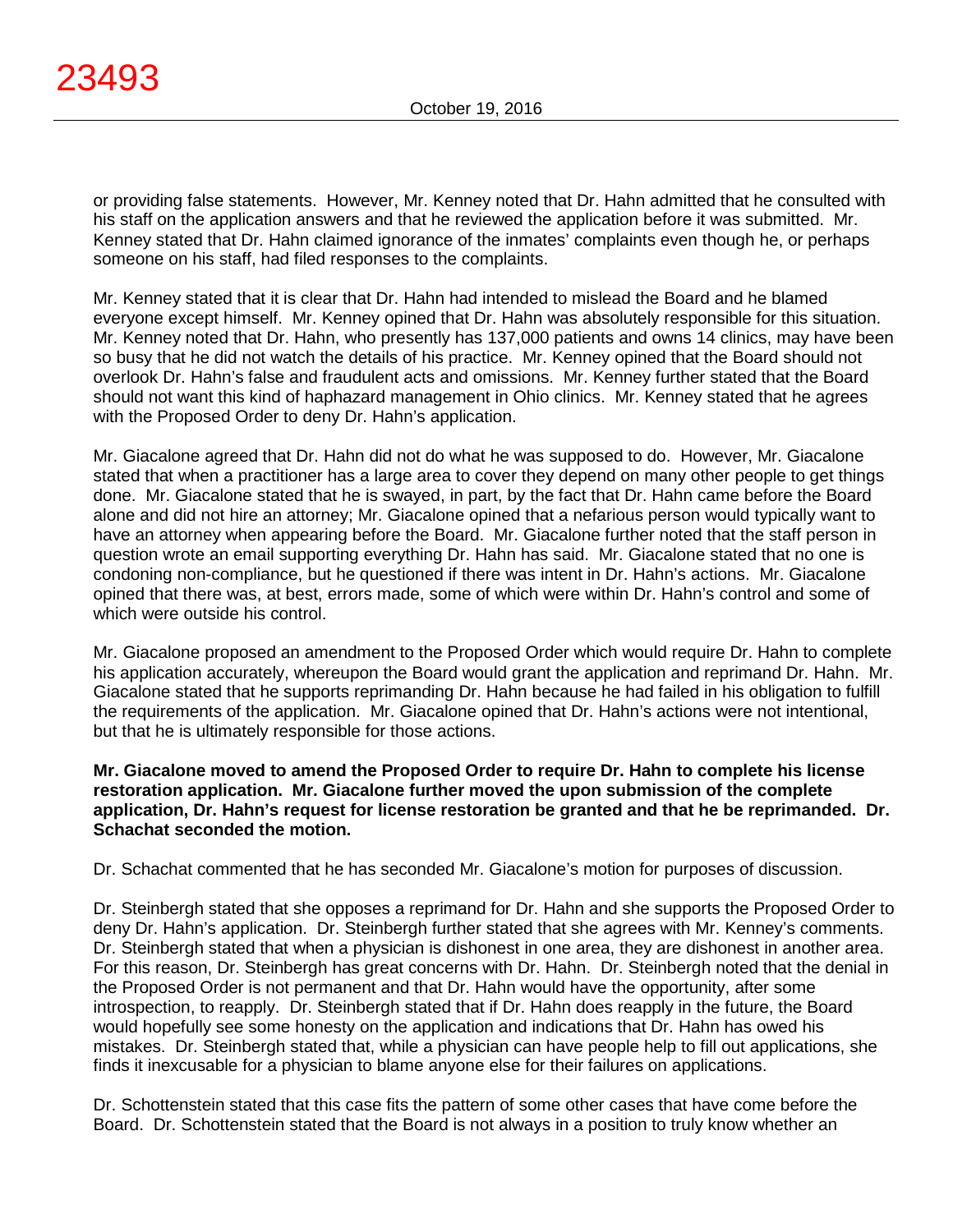applicant's dishonesty is purposeful. Dr. Schottenstein also stated that at some point it is simply incumbent upon the applicant to provide accurate information; otherwise, the Board will forever be parsing who is deserving of leniency and who is not. Dr. Schottenstein stated that he feels more comfortable simply basing the Board's findings on the behavior and not the motivation behind the behavior or other contributing circumstances.

Dr. Edgin noted that according to the record, Dr. Hahn had responded to the complaints against him, though he later said he did not know about the complaints. Dr. Edgin stated that someone else may have actually responded to the complaints, but if Dr. Hahn responded then it is part of the pattern of being untruthful. Dr. Edgin supported the Proposed Order to deny Dr. Hahn's application.

Dr. Factora stated that based on the record, Dr. Hahn serves as the medical director of about seven nursing homes and has other clinical responsibilities seven days per week, in addition to some educational responsibilities. Dr. Factora stated that Dr. Hahn has taken on a tremendous amount of responsibility and this case may show that he is overextended. Dr. Factora opined that asking for even more duties in Ohio may lead to more problems for Dr. Hahn in the future. Dr. Factora stated that this case is an opportunity to show that there are limitations. Dr. Factora opined that at this point it would be good to give Dr. Hahn an opportunity to reconsider what he wants to do, where he wants to go, and whether he has the capacity to take on more clinical responsibilities.

Dr. Factora noted that Dr. Hahn has been practicing medicine in West Virginia since 2002 and he wondered how many times Dr. Hahn has had to state on his West Virginia license renewal applications that he had a Consent Order. Dr. Factora stated that Dr. Hahn must have been aware that that would come up again with his Ohio restoration application. Dr. Factora stated that when one applies for a medical license in another state, it is important to explain things like consent orders or complaints and not ignore them. Dr. Factora stated that the reasons the Dr. Hahn did not provide such an explanation on his Ohio application is a matter of conjecture, but he opined that this shows that Dr. Hahn may have bitten off more than he could chew.

Mr. Giacalone stated that the complaints against Dr. Hahn regarding the prisoner events were dismissed, and therefore they were non-events. Mr. Giacalone stated that if the Board feels that Dr. Hahn was intentionally dishonest on his application then it should be denied. However, Mr. Giacalone reiterated his opinion that this was unintentional.

A vote was taken on Mr. Giacalone's motion to amend:

| <b>ROLL CALL:</b> | Dr. Rothermel     | - abstain |
|-------------------|-------------------|-----------|
|                   | Dr. Saferin       | - abstain |
|                   | Mr. Giacalone     | - aye     |
|                   | Dr. Steinbergh    | - nay     |
|                   | Mr. Gonidakis     | - aye     |
|                   | Mr. Kenney        | - nay     |
|                   | Dr. Schachat      | - nay     |
|                   | Dr. Schottenstein | - nay     |
|                   | Dr. Edgin         | - nay     |
|                   | Dr. Factora       | - nav     |

The motion to amend did not carry.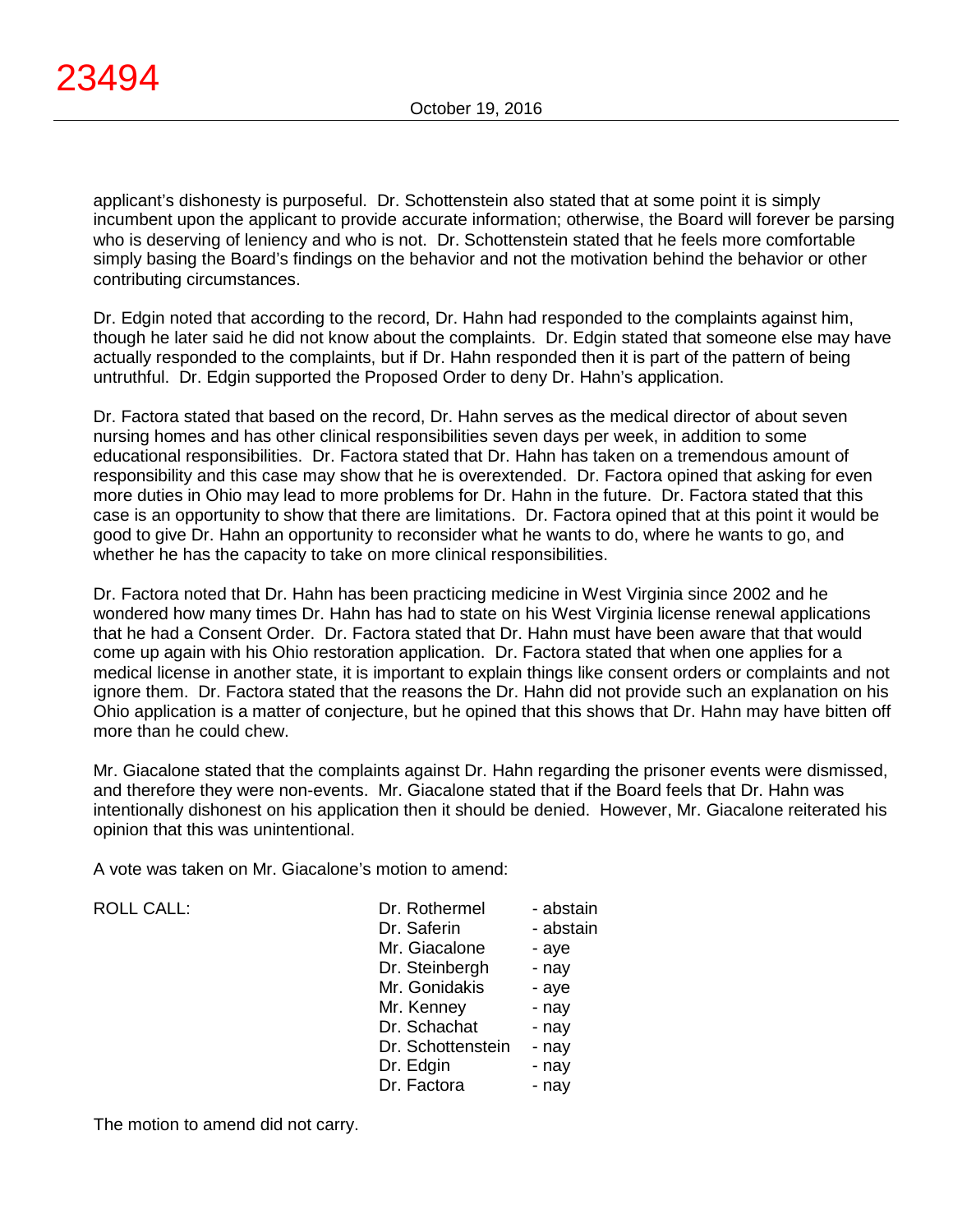A vote was taken on Dr. Steinbergh's motion to approve the Proposed Order.

ROLL CALL:

| Dr. Rothermel     | - abstain |
|-------------------|-----------|
| Dr. Saferin       | - abstain |
| Mr. Giacalone     | - nay     |
| Dr. Steinbergh    | - aye     |
| Mr. Gonidakis     | - aye     |
| Mr. Kenney        | - aye     |
| Dr. Schachat      | - aye     |
| Dr. Schottenstein | - aye     |
| Dr. Edgin         | - aye     |
| Dr. Factora       | - aye     |
|                   |           |

The motion to approve carried.

# JAMES AUSTIN MABE, III, P.A.

Mr. Gonidakis the Board's attention to the matter of James Austin Mabe, III, P.A. Objections to Ms. Shamansky's Report and Recommendation have been filed and were previously distributed to Board members.

Mr. Gonidakis stated that a request to address the Board has been timely filed by Mr. Mabe. Five minutes will be allowed for that address.

Mr. Mabe stated that he takes full responsibility for everything that has occurred in this situation. Mr. Mabe stated that he had never intended to do what he did, but at that time he had failed his board examination and he had a lot going on in his personal life. Mr. Mabe stated that this is not an excuse for his actions and that it was a significant lapse in judgment and panic on his part. Mr. Mabe stated that at that time, as the record shows, his mother was very ill and his children were trying to go to college. Mr. Mabe stated that since this event he has had to file for bankruptcy and things have become very difficult for him. Mr. Mabe stated that his employer is holding his position for him.

Mr. Mabe asked the Board to have sympathy and allow him to continue to practice in what he loves to do. Mr. Mabe stated that he has been physician assistant for 15 years and, prior to this, his record was unblemished. Mr. Mabe stated that he is 53 years old and he would like to finish his life and career in what he loves to do.

Mr. Gonidakis asked if the Assistant Attorney General would like to respond. Mr. Wilcox stated that he would like to respond.

Mr. Wilcox stated that this case was very disturbing to him. Mr. Wilcox stated that Mr. Mabe made a horrible decision in January 2016 to use another physician assistant's National Commission on Certification of Physician Assistants (NCCPA) certification number when he accessed the Board's online license renewal system. Mr. Wilcox stated that the reason Mr. Mabe used another person's NCCPA certification number is that his own certification number was expired. Mr. Wilcox stated that after initially entering the false certification number, Mr. Mabe waited five days before going back onto the website to renew his license using the false number. Mr. Wilcox stated that the fact the Mr. Mabe had five days to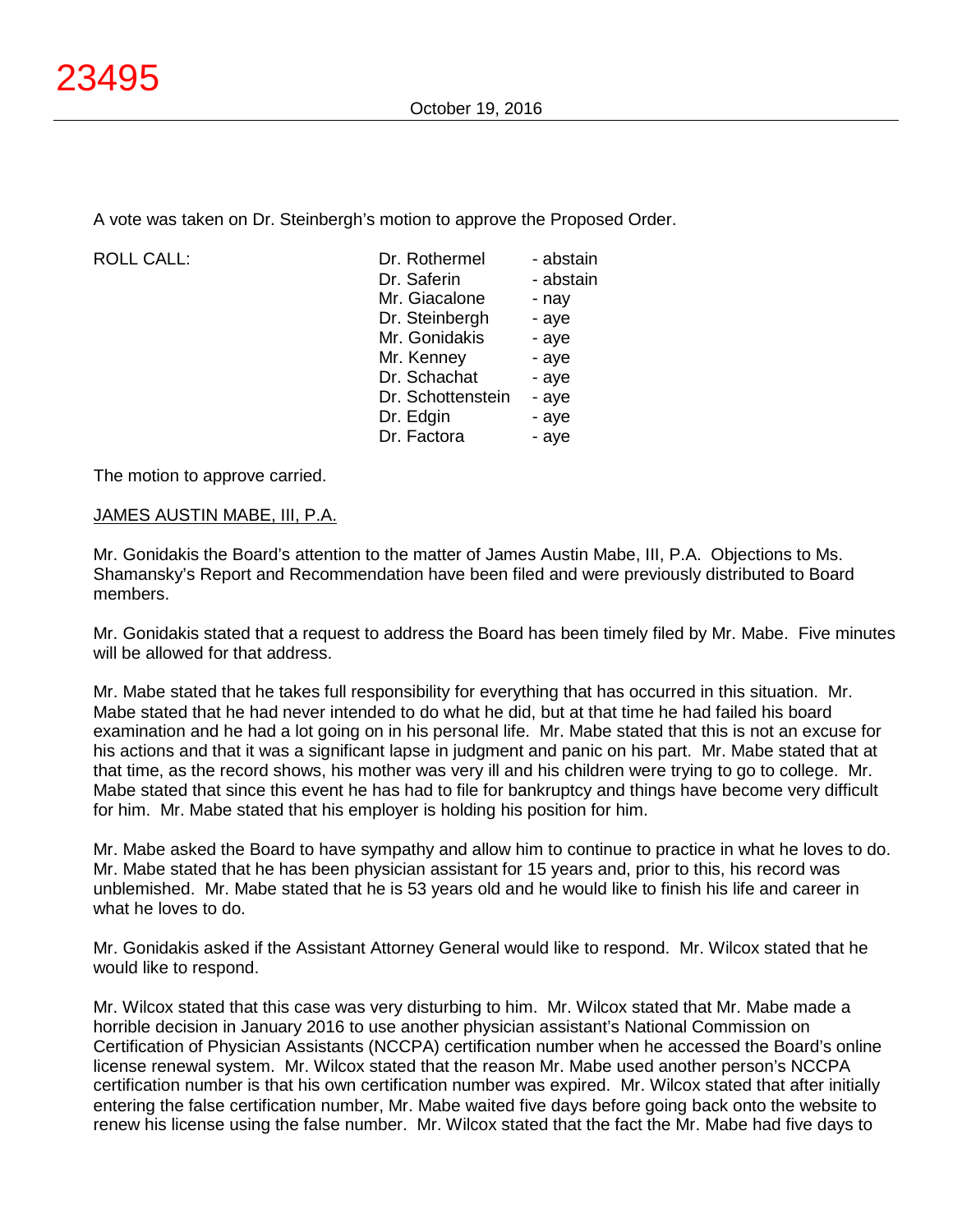consider this act before committing it was egregious and should disqualify him from ever holding a license with the Board.

Mr. Wilcox asked how the Board could ever trust Mr. Mabe as a licensee or to properly take care of patients. Mr. Wilcox opined that Mr. Mabe could not be trusted. Mr. Wilcox reiterated that Mr. Mabe had significant time to reconsider what he had done, but he did not acknowledge his actions until he was confronted by a Board investigator in April 2016. Mr. Wilcox agree with the Proposed Order to permanently revoke Mr. Mabe's license to practice as a physician assistant.

### **Dr. Steinbergh moved to approve and confirm Ms. Shamansky's Findings of Fact, Conclusions of Law, and Proposed Order in the matter of James Austin Mabe, III, P.A. Dr. Schottenstein seconded the motion.**

Mr. Gonidakis stated that he will now entertain discussion in the above matter.

Mr. Gonidakis briefly reviewed Mr. Mabe's career. Mr. Mabe became certified by the National Commission on Certification of Physician Assistants (NCCPA) in 2001 or 2002. Mr. Mabe acknowledged at his hearing that he is required to take the Physician Assistant National Recertifying Examination (PANRE) every six years in order to renew his certification. Mr. Mabe took and passed the PANRE in 2008 or 2009.

Mr. Gonidakis continued that Mr. Mabe knew that his NCCPA certification would expire at the end of December 2014 and that he would have to take the PANRE again to renew the certification. Although Mr. Mabe could have taken the PANRE up to a year in advance, he waited until December 2014 to take it. Mr. Mabe failed the December 2014 examination and was required to wait 90 days before retaking the PANRE. Mr. Mabe retook the PANRE in April 2015 and failed again.

Mr. Gonidakis noted that Mr. Mabe knew his Ohio physician assistant license was due for renewal in January 2016 and he had most of the year following April 2015 to retake the PANRE. Mr. Mabe's explanations for not retaking the PANRE after April 2015 include the demands of his work, family issues, and inadequate finances. Mr. Mabe admitted at his hearing that he had no good answer for why he did not attempt to retake the PANRE after April 2015. Mr. Gonidakis noted that Mr. Mabe's family issues include that he was caring for his mother from 2011 until she passed away in 2014, and that he was the sole source of support for his wife and two children.

Mr. Gonidakis stated that on January 15, 2016, Mr. Mabe logged onto the Board's license renewal website and entered his NCCPA identification number. The Board's licensure system recognized the number as having an expired NCCPA certification and prevented Mr. Mabe from going further in the renewal process. At his hearing, Mr. Mabe admitted that he had known why he had been unable to renew his license. Mr. Mabe contacted the Board and was informed that he could not renew his license until he was recertified by the NCCPA. Mr. Mabe also received an email from the Board staff to this effect. Exactly eight minutes after receiving the email, Mr. Mabe logged onto the Board's renewal website again and used the NCCPA identification number of a colleague with whom he used to work. The system allowed Mr. Mabe proceed on the basis of the false identification number, but Mr. Mabe quickly logged out and did not complete the renewal process at that time. Five days later, Mr. Mabe logged back onto the system with his username and password to, in his words, check the status of his certification. At that time, the Board's system led Mr. Mabe directly to the renewal page without requiring him to re-enter an NCCPA identification number. Mr. Mabe was able to answer the application questions and renew his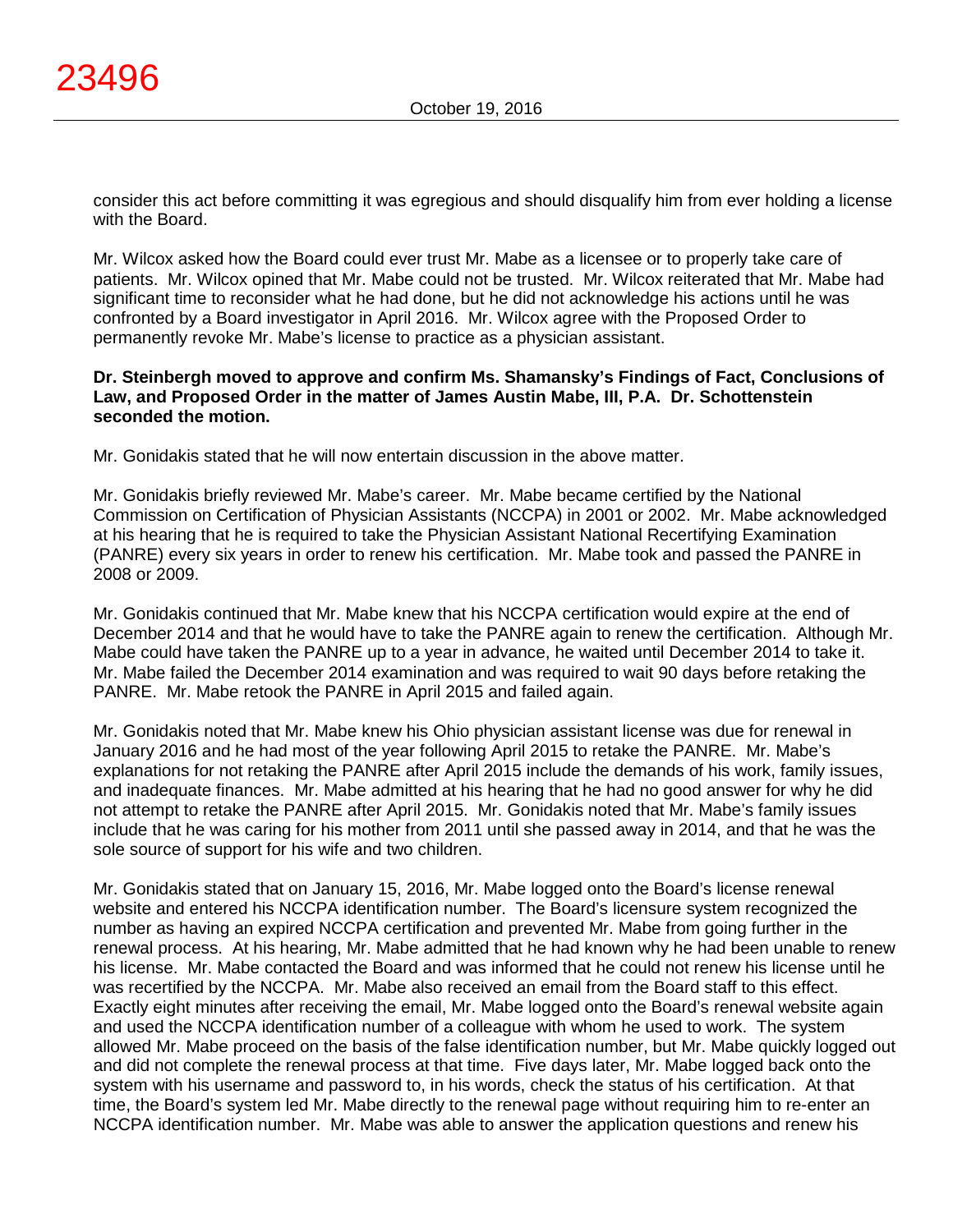license.

Mr. Gonidakis stated that Mr. Mabe admitted at his hearing that what he had done was wrong and that he had not been recertified by the NCCPA. Mr. Mabe further admitted that he renewed his physician assistant license fraudulently. On the online application, Mr. Mabe checked the box attesting to the information he had submitted under penalty of law. Mr. Gonidakis stated that Mr. Mabe never contacted the Board to report what he had done. Although Mr. Mabe could have taken the PANRE every 90 days, he did not retake it until June 2016 after being interviewed by Board investigators. Mr. Mabe successfully passed the June 2016 examination.

Mr. Gonidakis stated that since the summary suspension of his license Mr. Mabe has worked in an eyeglass retail store and in an urgent care center, but not as a physician assistant. Mr. Gonidakis stated that Mr. Mabe has filed Chapter 13 bankruptcy as well. As mitigating factors, Mr. Mabe has pointed out that he has no prior discipline with the Board, has never been convicted of a crime, has had 16 years of clean practice as a physician assistant, and he regrets his actions. Mr. Mabe has asked the Board for a second chance.

Mr. Gonidakis read a portion of the Hearing Examiner's Discussion of the Proposed Order, stating that it summarizes his own opinion as well: "Mr. Mabe's conduct, which permitted him to obtain the renewal of his professional license through fraud perpetrated against [his] licensing board, demonstrates that he is not worthy of the trust that the Board places in someone that it licenses. A permanent revocation is the only appropriate sanction in this case." Mr. Gonidakis further noted that the Hearing Examiner has not recommended a fine because Mr. Mabe has filed for bankruptcy and because the most severe sanction, namely permanent revocation, has been recommended. Mr. Gonidakis stated that he agrees with the Proposed Order of permanent revocation.

Mr. Kenney stated that the Proposed Order does not include a fine because of Mr. Mabe's bankruptcy. However, Mr. Kenney stated that the Board does not investigate a respondent's ability to pay a fine. Mr. Kenney stated that a fine is based on the violation, not the ability to pay. Mr. Kenney noted that for the violation in this case, the Board's fining guidelines specify a maximum fine of \$20,000 and a standard fine of \$5,000. Mr. Kenney opined that a fine of \$5,000 would be appropriate in this case.

# **Mr. Kenney moved to amend the Proposed Order to include a fine of \$5,000. Dr. Steinbergh seconded the motion.**

Dr. Steinbergh stated that she agrees with Mr. Gonidakis' assessment of this case. Dr. Steinbergh stated that, in addition to perpetrating fraud on the Board, Mr. Mabe stole another person's identity, which is a very serious matter. Dr. Steinbergh expressed her belief that the former colleague whose identification number Mr. Mabe had used was chosen purposely in order to match some of Mr. Mabe's demographic information. Dr. Steinbergh stated that Mr. Mabe's actions could have put his former colleague in jeopardy and she hoped that Mr. Mabe has made amends with the former colleague.

Dr. Schottenstein noted that Mr. Mabe told the Board today that his actions had not been intentional. However, Dr. Schottenstein opined that Mr. Mabe's actions were intentional and reckless. Dr. Schottenstein stated that Mr. Mabe's actions demonstrate *mens rea*, malice aforethought, the mental act of the offense, and the physical aspect of the offense. Dr. Schottenstein added that Mr. Mabe knew the consequences of his actions. Dr. Schottenstein stated that Mr. Mabe actually had to overcome fairly substantial obstacles to do what he did.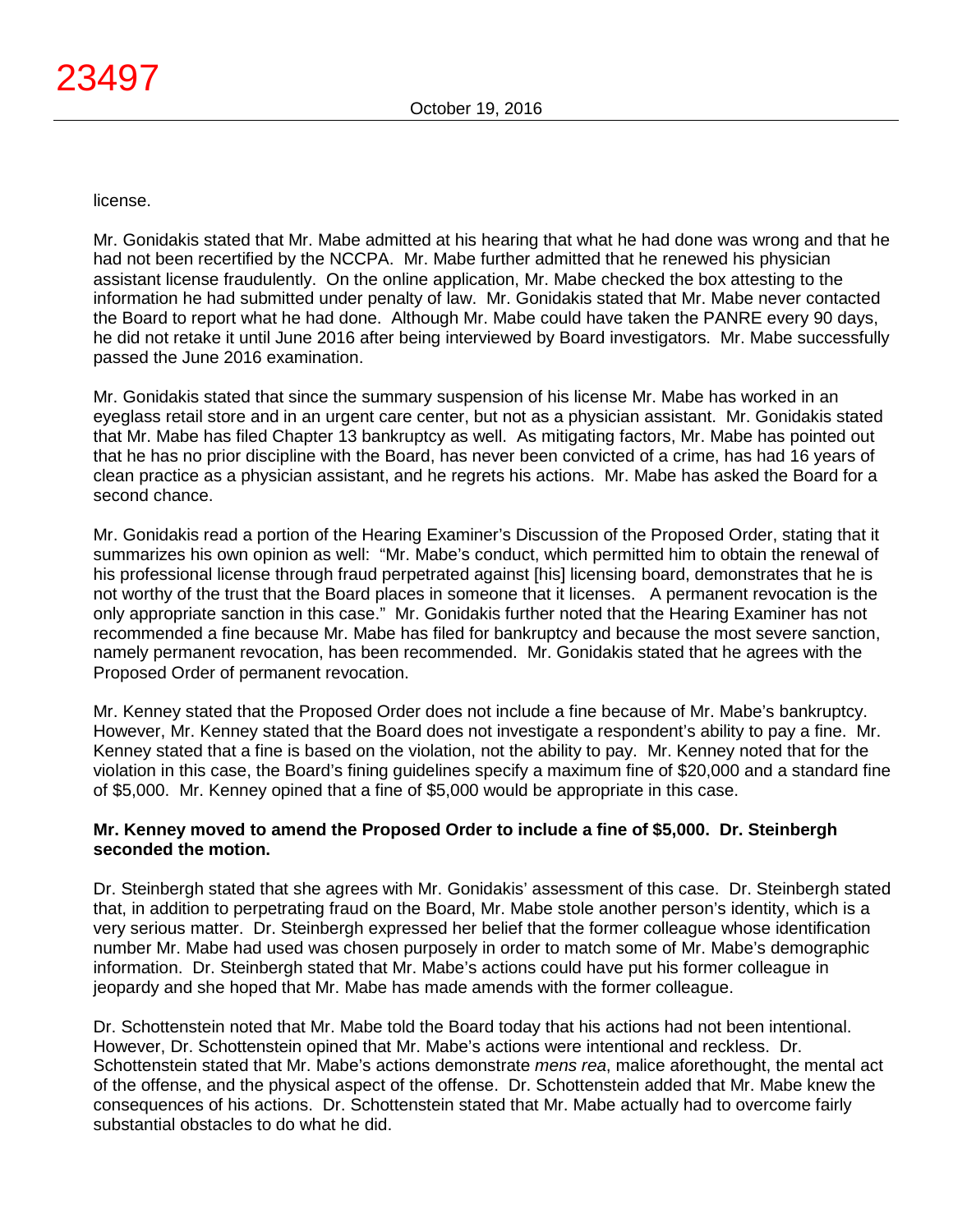Dr. Schottenstein observed that Mr. Mabe used the stress in his life as justification for his actions. Dr. Schottenstein stated that he regrets Mr. Mabe's stress, but it is not a mitigating factor and life is unfortunately full of stress for many people. Dr. Schottenstein also echoed Dr. Steinbergh's thoughts that Mr. Mabe did not seem concerned about potentially putting at risk the licensee whose NCCPA identification number he had used. Dr. Schottenstein stated that Mr. Mabe's actions could have resulted in a Board investigation of that licensee, causing great stress in his or her life. Dr. Schottenstein stated that this shows a callous disregard for the welfare of the other licensee.

A vote was taken on Mr. Kenney's motion to amend:

| <b>ROLL CALL:</b> |  |
|-------------------|--|
|                   |  |

| ROLL CALL: | Dr. Rothermel     | - abstain |
|------------|-------------------|-----------|
|            | Dr. Saferin       | - abstain |
|            | Mr. Giacalone     | - aye     |
|            | Dr. Steinbergh    | - aye     |
|            | Mr. Gonidakis     | - aye     |
|            | Mr. Kenney        | - aye     |
|            | Dr. Schachat      | - aye     |
|            | Dr. Schottenstein | - aye     |
|            | Dr. Edgin         | - aye     |
|            | Dr. Factora       | - aye     |

The motion to amend carried.

**Dr. Steinbergh moved to approve and confirm Ms. Shamansky's Findings of Fact, Conclusions of Law, and Proposed Order, as amended, in the matter of James Austin Mabe, III, P.A. Dr. Schottenstein seconded the motion.** A vote was taken:

| <b>ROLL CALL:</b> | Dr. Rothermel     | - abstain |
|-------------------|-------------------|-----------|
|                   | Dr. Saferin       | - abstain |
|                   | Mr. Giacalone     | - aye     |
|                   | Dr. Steinbergh    | - aye     |
|                   | Mr. Gonidakis     | - aye     |
|                   | Mr. Kenney        | - aye     |
|                   | Dr. Schachat      | - aye     |
|                   | Dr. Schottenstein | - aye     |
|                   | Dr. Edgin         | - aye     |
|                   | Dr. Factora       | - aye     |

The motion to approve carried.

Mr. Gonidakis asked, in light of this case, if the Board needs to address any protocols with the Board's online renewal process to ensure that this does not happen again. Mr. Groeber responded that the renewal system has a connection with the NCCPA. Therefore, the system, along with the Board staff's review process, was able to appropriately detect the impropriety. Mr. Groeber stated that the integrity of the Board's data is very good and lends itself to findings issues such as this.

Dr. Schottenstein recalled that, according to the transcript testimony from this case, this issue has been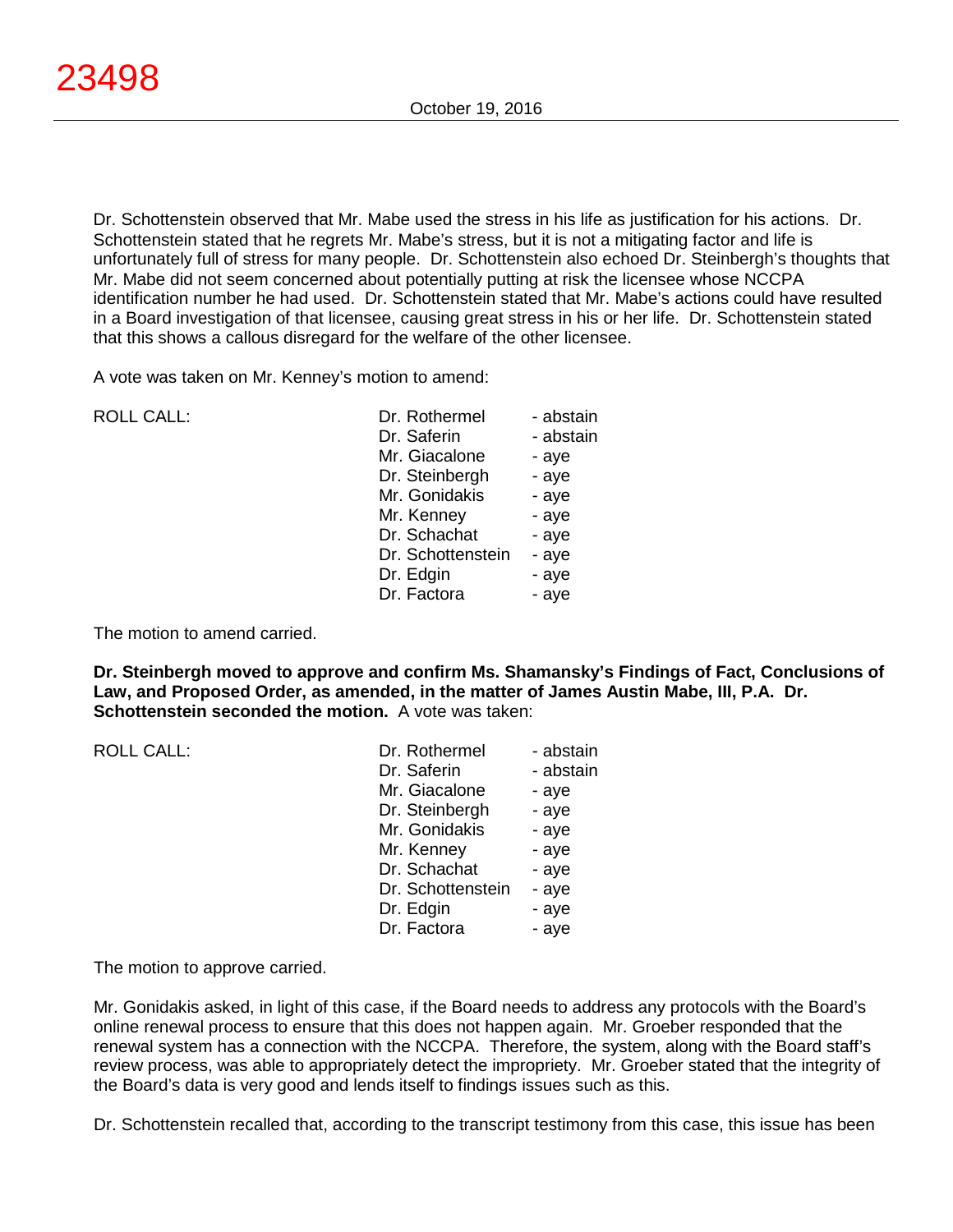addressed and it is no longer possible to renew using someone else's NCCPA certification number.

#### JOHN PEASE MOORE, III, M.D.

Mr. Gonidakis the Board's attention to the matter of John Pease Moore, III, M.D. Objections to Mr. Decker's Report and Recommendation have been filed and were previously distributed to Board members.

### **Dr. Steinbergh moved to approve and confirm Mr. Decker's Findings of Fact, Conclusions of Law, and Proposed Order in the matter of John Pease Moore, III, M.D. Dr. Schottenstein seconded the motion.**

Douglas Graff, Dr. Moore's attorney, stated that he filed a request to address the Board on Dr. Moore's behalf when he filed the request for a hearing. Ms. Anderson agreed. Mr. Gonidakis apologized for the error. Mr. Gonidakis stated that five minutes will be allowed for Dr. Moore's address.

Dr. Moore was represented by his attorney, Mr. Graff.

Mr. Graff stated that this is an unusual case. Mr. Graff asked the Board to honestly and unbiasedly look at the fact that there was a prior action against Dr. Moore and to understand what happened in this case. Mr. Graff stated that to further that goal, he has filed a motion to put some public information before the Board which includes a review by the Board's own staff. Mr. Graff stated that that motion has been denied, and therefore he has filed a motion to remand this matter back to the Hearing Unit.

Mr. Graff stated that the matter before the Board is relatively simple. Mr. Graff noted that the Hearing Examiner believed that Dr. Moore did not understand what he did or take responsibility for it. Mr. Graff stated that this is not true and that Dr. Moore does understand. Mr. Graff stated that no one stands before this Board a second time without a serious appreciation of what they have done.

Dr. Moore stated that after a successful career in sales engineering, he worked his way through medical school through a special program that allowed older students to work and support their families while earning a degree. Dr. Moore subsequently left South Carolina to go to Dayton, Ohio, because of a \$12,000 bonus for entering a primary care residency. Dr. Moore commented that he was the first in his family to attend medical school and that his father-in-law had been a well-known cardiothoracic surgeon who developed a cardiac bypass machine. Dr. Moore stated that he never had the privilege of meeting his father-in-law because he died at the age of 46 from the ravages of hepatitis.

Dr. Moore continued that after his residency he entered a 30-year graduate study in pain management. Dr. Moore had planned to finish an occupational medicine residency on a part-time basis. However, Dr. Moore's decision to enter a medical/chiropractic clinic under a physician mentor led to great stress in his ability to practice. Dr. Moore stated that his medical license was eventually suspended after an incident in his first year of practice. Dr. Moore stated that he did everything he could to the right thing for his patients in the management of his practice.

Dr. Moore stated that eventually six physicians, as well as four licensed independent addiction counselor, joined him in fighting the opioid crisis in Dayton. Dr. Moore stated that he designed his practice as a noninsurance practice because he never wanted the potential to be accused of improper billing, as he had been charged with in the first year of his practice.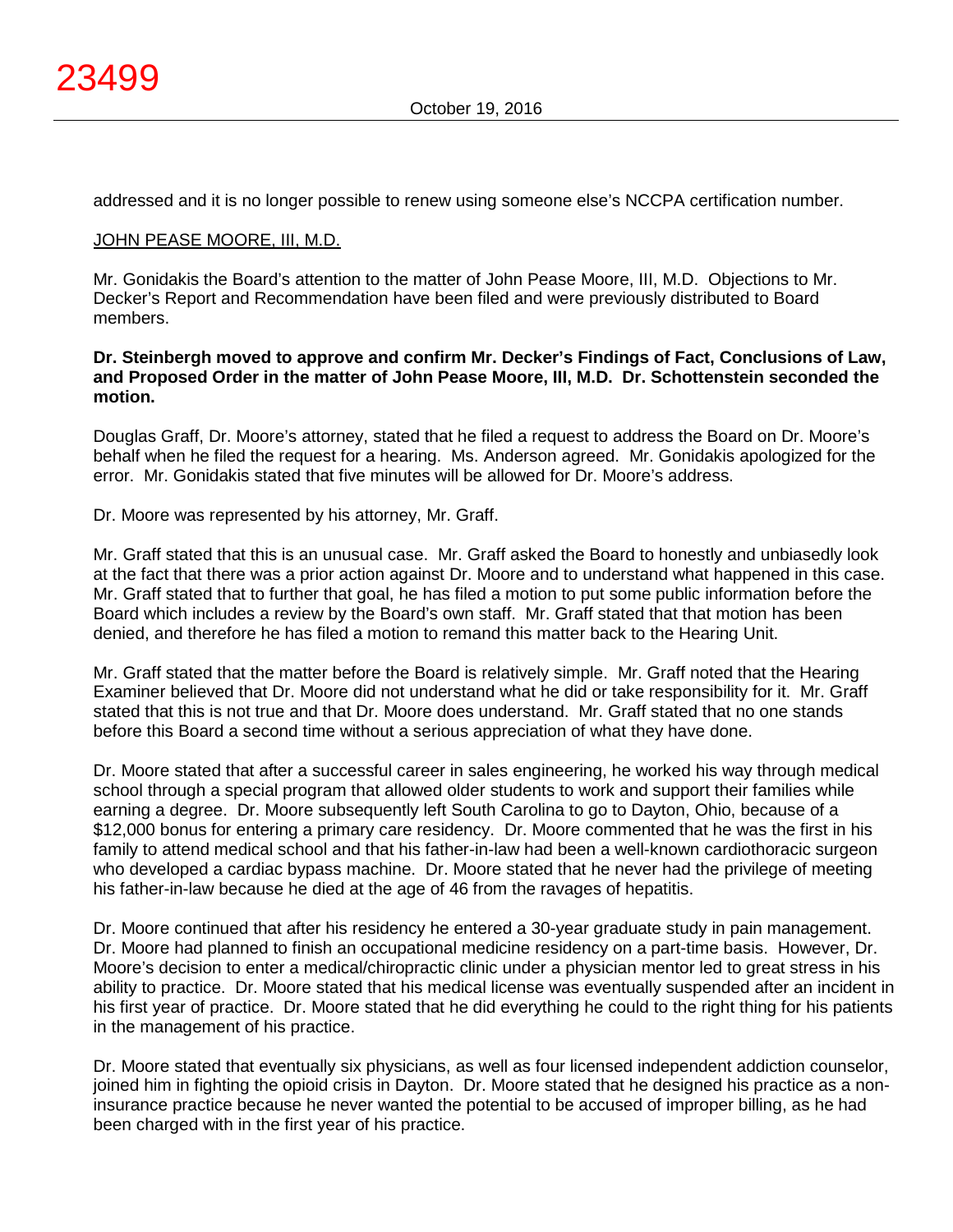Dr. Moore stated that he is devastated and he has hurt the reputation of the medical field in the eyes of his patients and the community. Dr. Moore added that he feels that he has broken the Board's trust. Dr. Moore stated that he had been trying to do right, but he got lost. Dr. Moore stated that he now realizes that his prescribing patters were wrong. However, Dr. Moore believed that he could be a good and trusted physician and that he could be a value in health care with his passion for preventative medicine.

Dr. Moore stated that he has had a lot of time to think over how he ended up in this situation. Dr. Moore stated that, although he could come up with many mitigating and extenuating circumstances, he has identified two major flaws. First, Dr. Moore stated that he had taken in patients as they came in with needs, whereas he would have been better to go slower and spend much more time managing his practice. Second, Dr. Moore stated that he should not have brought in the other practitioners and facilitated them until he was certain that he could ensure maximum compliance.

Mr. Gonidakis asked if the Assistant Attorney General would like to respond. Mr. Wilcox stated that he would like to respond.

Mr. Wilcox noted that Dr. Moore's objections to the Report and Recommendation includes a motion to remand this case back to the Hearing Unit. Mr. Wilcox stated that this motion is an attempt to distract the Board from the facts of this case. Mr. Wilcox opined that, while the Board has the option to remand any case that comes before it, the case of Dr. Moore does not need to be remanded.

Mr. Wilcox stated that in May 2003 the Board permanently revoked Dr. Moore's medical license, stayed that revocation, and suspended his license for a minimum of two years. The Board's action was based on a felony conviction for health care fraud in federal court. Mr. Wilcox stated that although the Board had decided to give Dr. Moore a second chance, it was made abundantly clear, as shown in State's Exhibit 3, that if Dr. Moore ever appeared before the Board for a disciplinary matter again his license would be permanently revoked. Mr. Wilcox stated that Dr. Moore reward the Board's faith in him by collecting seven new felony convictions, all related to the practice of medicine. Mr. Wilcox continued that Dr. Moore's attempts at his hearing to attack the process and the investigation make little sense in light of the fact that he pleaded guilty to these seven new charges. Mr. Wilcox stated that Dr. Moore had the opportunity to argue his innocence in the Greene County Court of Common Pleas, but he chose to plead guilty instead.

Mr. Wilcox stated that he agrees with the Hearing Examiner's statement in the Report and Recommendation that "This case is not close." Mr. Wilcox stated that Dr. Moore has conclusively shown that he not only cannot be trusted to practice medicine, but even to refrain from committing felonies. Mr. Wilcox agreed with the Proposed Order to permanently revoke Dr. Moore's medical license.

Mr. Gonidakis stated that he will now entertain Board discussion in this matter.

Dr. Schottenstein stated that in May 2016 the Board immediately suspended Dr. Moore's Ohio medical license. The Board's action was based on Dr. Moore's guilty plea to four felony counts of Trafficking in Drugs and one felony count of Permitting Drug Abuse. Dr. Schottenstein stated that Dr. Moore also pleaded guilty to one felony count of Medicaid Fraud and one felony count of Theft.

Dr. Schottenstein stated that Dr. Moore's prior history includes a 2002 conviction for False Statements Relating to Health Care Matters based on his practice of billing for office visits of moderate to high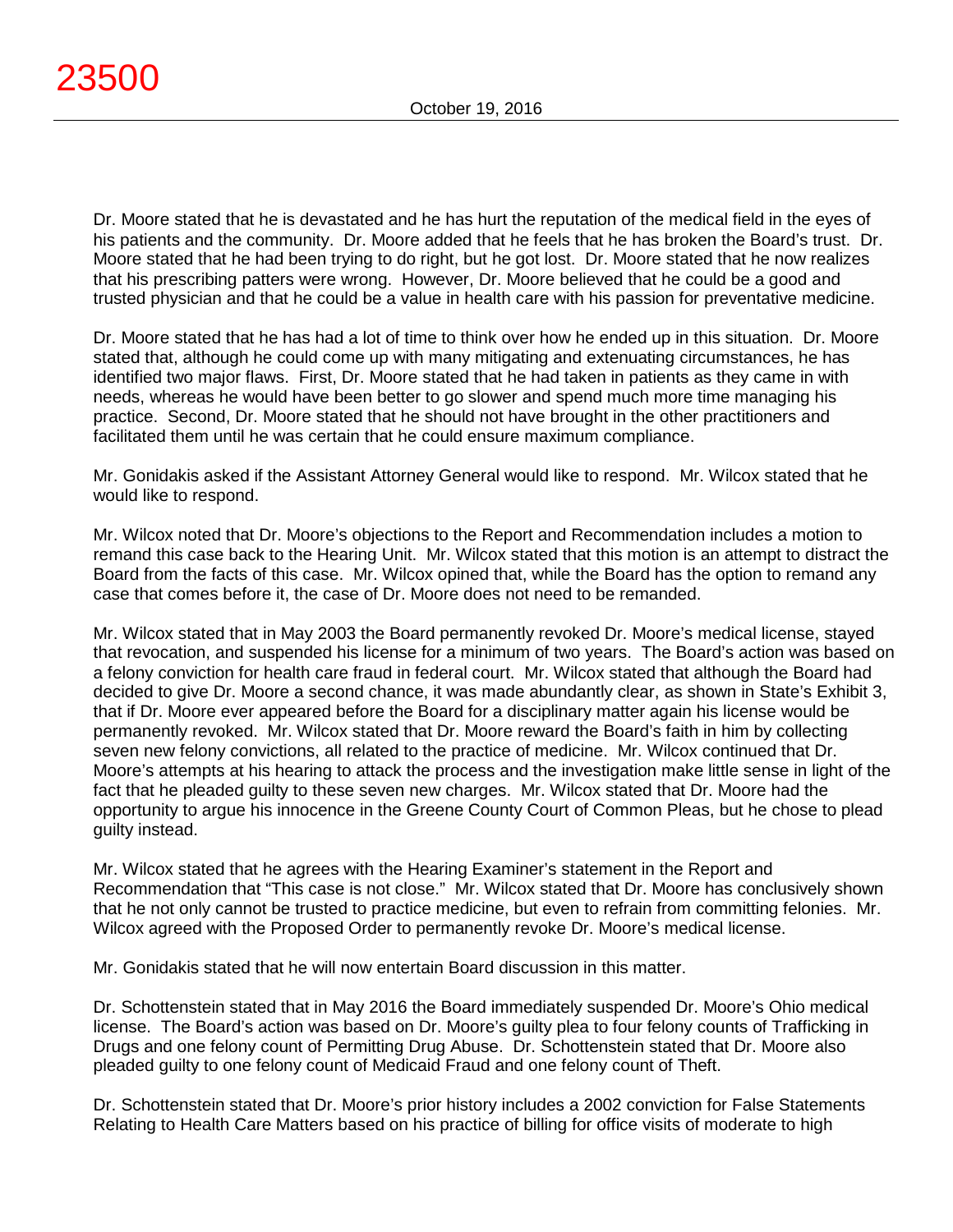complexity when, in fact, the office visits had required straight-forward medical decision making. This conviction resulted in a three-year term of probation from the court. The 2002 conviction also resulted in a May 2003 Board Order from the Medical Board which permanently revoked Dr. Moore's medical license, but stayed that revocation and suspended his license for two years followed by probationary terms. Dr. Schottenstein noted that the Board stayed the permanent revocation after much deliberation. Dr. Moore's medical license was reinstated in 2009 and he was released from the probationary terms on his license in 2012.

Dr. Schottenstein continued that upon the reinstatement of his license in 2009, Dr. Moore submitted a practice plan to the Board which emphasized wellness and age management medicine, the main focus of which appeared to be correcting testosterone deficiency. Due to his concern that opiates can lower testosterone levels, Dr. Moore subsequently asked the Board to approve his entry into the field of addiction medicine. Dr. Moore bought up to five physicians into his practice as independent contractors, as well as up to four addiction counselors.

Concerning Dr. Moore's 2016 convictions, Dr. Schottenstein specified that Dr. Moore had pleaded guilty to improperly prescribing Ambien to Patient 1, improperly prescribing Ambien and possibly Suboxone to Patient 2, and improperly prescribing Diazepam to Patient 3. Because Dr. Moore had prescribed medications that were deemed inappropriate or not medically necessary, and Medicaid or the Bureau of Workers' Compensation had eventually paid for them, this constituted Medicaid Fraud and Theft. Dr. Moore's only testimony regarding the offense of Permitting Drug Abuse, to which he pleaded guilty, was that there were some people in his clinic who were under investigation. Dr. Moore was sentenced to ten months of imprisonment for each of the seven felonies, with six sentences served concurrently, resulting in a total sentence of twenty months of imprisonment and subsequent three years of post-release control. Dr. Moore was also assessed approximately \$80,000 in forfeiture and restitution penalties.

Dr. Schottenstein stated that Dr. Moore and his defense counsel have chosen to contest the Board's action in this matter based on their concerns about the fairness of the investigation which led to the felony convictions. Dr. Schottenstein observed that much of Dr. Moore's hearing revolved around witnesses and exhibits there were excluded from evidence. The State's position is that the Board hearing was not the venue in which to re-litigate the court case or the fairness of the criminal investigation since Dr. Moore had pleaded guilty and been convicted. The State further contended that attacking the investigation is not mitigating in this case and that the time to attack the quality of the investigation was when the matter was still in court. The Hearing Examiner accepted the State's argument and felt justified in excluding evidence which did not appear to have hearing on the matter at hand. Dr. Schottenstein stated that in accordance with the Board's Rule 4731-13-24, Dr. Moore is presumed to have committed the offenses to which he pleaded guilty.

Dr. Schottenstein expressed surprise that Dr. Moore is contesting a Board action based on a second felony conviction. Dr. Schottenstein stated that the State has clearly proved what has been alleged, namely that Dr. Moore pleaded guilty to seven felony counts in April 2016. Dr. Schottenstein stated that when one looks at the 2003 Board Order, it is clear how close Dr. Moore came to having his license permanently revoked at that time. Dr. Schottenstein noted that Dr. Steinbergh, who served on the Board at that time, had admonished Dr. Moore that if he ever appeared before the Board again for a disciplinary matter his license would be revoked. Dr. Schottenstein stated that he is somewhat incredulous that Dr. Moore is back before the Board and that he did not respond to his second chance to practice medicine with the utmost considering and making sure to stay within his ethical and legal obligations.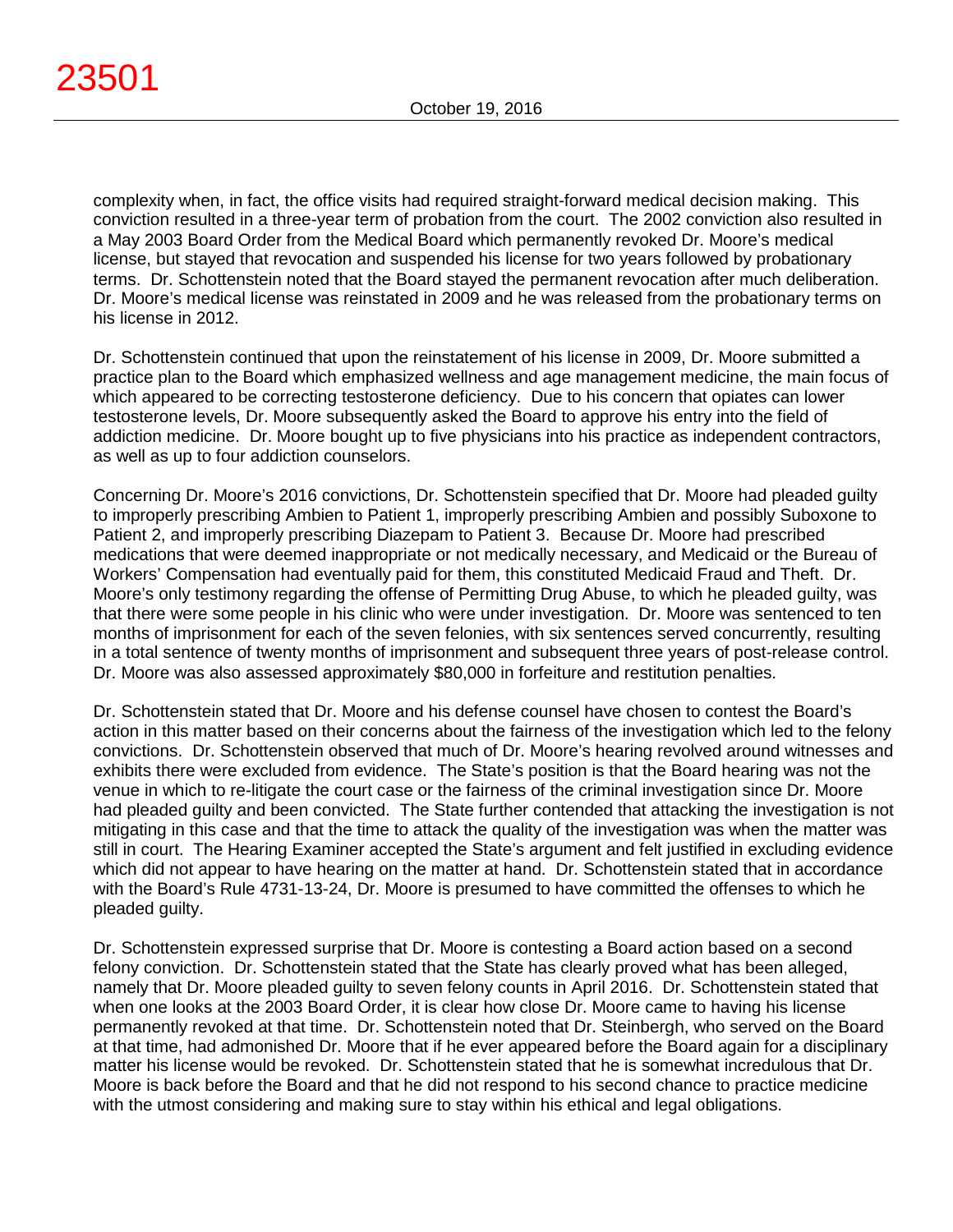Dr. Schottenstein commented that Dr. Moore's purpose here today appears to be to lay the groundwork for an appeal to the courts based on issues raised regarding the legitimacy of the investigation and the hearing. Dr. Schottenstein stated that the appeals court judge will have to determine whether any or all the points raised in that respect are legitimate. Dr. Schottenstein stated that for the Board's purposes, the points raised by the defense counsel do not appear to be mitigating. Dr. Schottenstein agreed with the Proposed Order to permanently revoke Dr. Moor's medical license.

Dr. Steinbergh stated that, as mentioned previously, she served on the Board at the time of Dr. Moore's initial Board action in 2003. Dr. Steinbergh stated that the Board gave Dr. Moore another chance in 2003. Dr. Steinbergh stated that during that time it was not unusual for the Board to issue a stayed permanent revocation as a way of sending a message that if the respondent returns, they can expect a permanent revocation of their license.

Dr. Steinbergh continued that, following a lengthy appeal process, the courts eventually supported the Board's 2003 Order and Dr. Moore's medical license was suspended, followed by probationary terms. Dr. Steinbergh questioned how a physician can go through such a process and yet still come back to the Board for a disciplinary matter. Dr. Steinbergh stated that Dr. Moore had learned nothing from his first experience. Dr. Steinbergh opined that Dr. Moore's medical license must be permanently revoked.

Mr. Giacalone stated that he agrees with Dr. Steinbergh and Dr. Schottenstein. Mr. Giacalone reiterated Dr. Moore's multiple felony convictions which resulted, among other things, in prison time. Mr. Giacalone stated that he struggles with how the Board would give Dr. Moore another chance at practicing medicine. Mr. Giacalone stated that Dr. Moore had his opportunity and that it is unfortunate that he did not avail himself of it.

Ms. Anderson wished to address a procedural issue prior to the Board's vote. Ms. Anderson noted that Dr. Moore's defense counsel had filed a motion to remand this matter back to the Hearing Unit and the Assistant Attorney General filed a memo in opposition to that motion. Ms. Anderson stated that under Rule 4731-13-15 the Board can take one of three actions with a Report and Recommendation: Order additional testimony to be taken; permit the introduction of further documentary evidence by remanding the case; or act on the Report and Recommendation. Ms. Anderson stated that if the Board chooses to act on the Report and Recommendation and not the other two options, then it will, in essence, be denying the motion to remand.

A vote was taken on Dr. Steinbergh's motion to approve:

| <b>ROLL CALL:</b> |  |
|-------------------|--|
|                   |  |
|                   |  |

| <b>ROLL CALL:</b> | Dr. Rothermel     | - abstain |
|-------------------|-------------------|-----------|
|                   | Dr. Saferin       | - abstain |
|                   | Mr. Giacalone     | - aye     |
|                   | Dr. Steinbergh    | - aye     |
|                   | Mr. Gonidakis     | - aye     |
|                   | Mr. Kenney        | - aye     |
|                   | Dr. Schachat      | - aye     |
|                   | Dr. Schottenstein | - aye     |
|                   | Dr. Edgin         | - aye     |
|                   | Dr. Factora       | - aye     |
|                   |                   |           |

The motion to approve carried.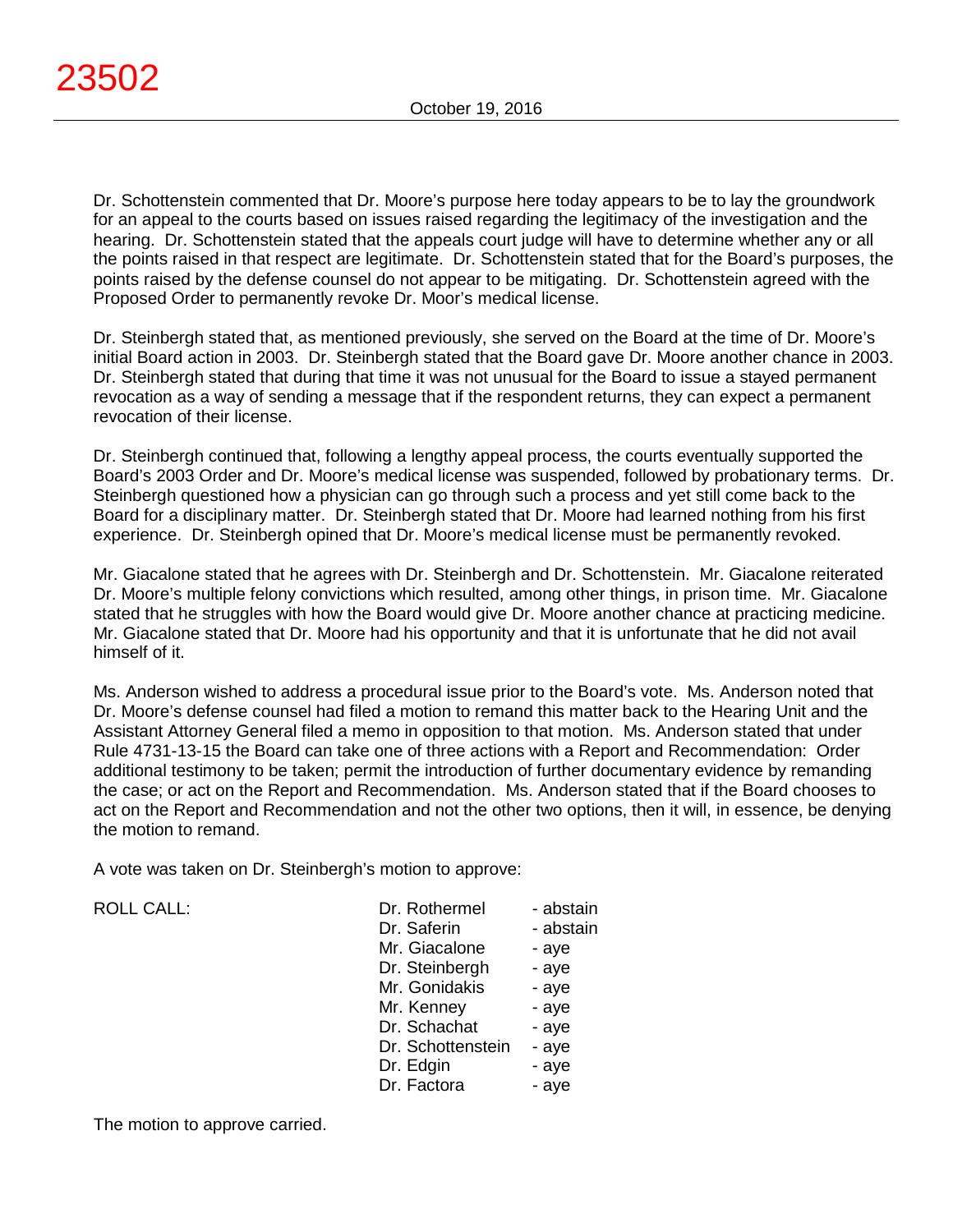# DONALD LESLIE EPSTEIN, M.D.

Mr. Gonidakis the Board's attention to the matter of Donald Leslie Epstein, M.D. Objections to Mr. Porter's Report and Recommendation have been filed and were previously distributed to Board members.

Mr. Gonidakis stated that a request to address the Board has been timely filed by Dr. Epstein. Five minutes will be allowed for that address.

Dr. Epstein stated that he wanted to appear today before the Board to amplify concerns over monitoring that were raised in his written objections to the Report and Recommendation. Dr. Epstein stated that as a pulmonologist he has a consultative practice and sees patients who are referred to him by other physicians and provides the other physician with advice regarding testing and treatment. Dr. Epstein stated that he sees patients in several locations, including his office and in nursing homes. Dr. Epstein added that he also does *locum tenens* work, though he has not been able to look for these opportunities since the Board summarily suspended his medical license.

Dr. Epstein listed the diseases he treats, including chronic obstructive pulmonary disease, asthma, pneumonia, chronic cough, bronchitis, emphysema, solitary nodule, lung cancer, obstructive sleep apnea, cystic fibrosis, pulmonary emboli, deep vein thrombosis, pulmonary arterial hypertension, hypoxia, and sarcoidosis, "Just to name a few." Dr. Epstein described the various procedures he performs and emphasized that they are team efforts that involve himself, nurses, respiratory therapists, and radiologists.

Dr. Epstein stated that the proposed Board monitoring and periodic personal appearances in the Proposed Order would be in addition to the specific monitoring that was described for each practice setting. Dr. Epstein asked the Board to consider his concerns regarding the proposed monitoring.

Mr. Gonidakis asked if the Assistant Attorney General would like to respond. Ms. Snyder stated that she would like to respond.

Ms. Snyder stated that this difficult case involves the allegation that Dr. Epstein is mentally impaired due to mild cognitive impairment. Ms. Snyder commented that Dr. Epstein's hearing was not adversarial and that everyone involved was trying to do the right thing for patients in Ohio and for Dr. Epstein. Ms. Snyder stated that this case requires the physicians on the Board to use their expertise and understanding of their profession to decide how to properly craft this Order. Ms. Snyder stated that two experts have stated that there should be some limitation on Dr. Epstein's ability to practice medicine, and Dr. Epstein seems to recognize that. Ms. Snyder opined that the limitations specified in the Proposed Order, while they may appear harsh, are required.

Ms. Snyder stated that Dr. Epstein is asking the Board to impose a limitation that appears to be similar to one tried at Euclid Hospital in 2013. Ms. Snyder asked the Board to consider Dr. Epstein's history at Euclid Hospital between 2011 and 2015. Specifically, Euclid Hospital restricted Dr. Epstein from practicing in the intensive care unit and in critical care. However, even in that structured environment Dr. Epstein continued to struggle with patient care. Ms. Snyder reiterated that the type of supervision detailed in the Proposed Order is warranted.

Ms. Snyder stated that Dr. Epstein is a very accomplished physician and he should be applauded for wanting to continue to work. Ms. Snyder stated that the Proposed Order was crafted to allow Dr. Epstein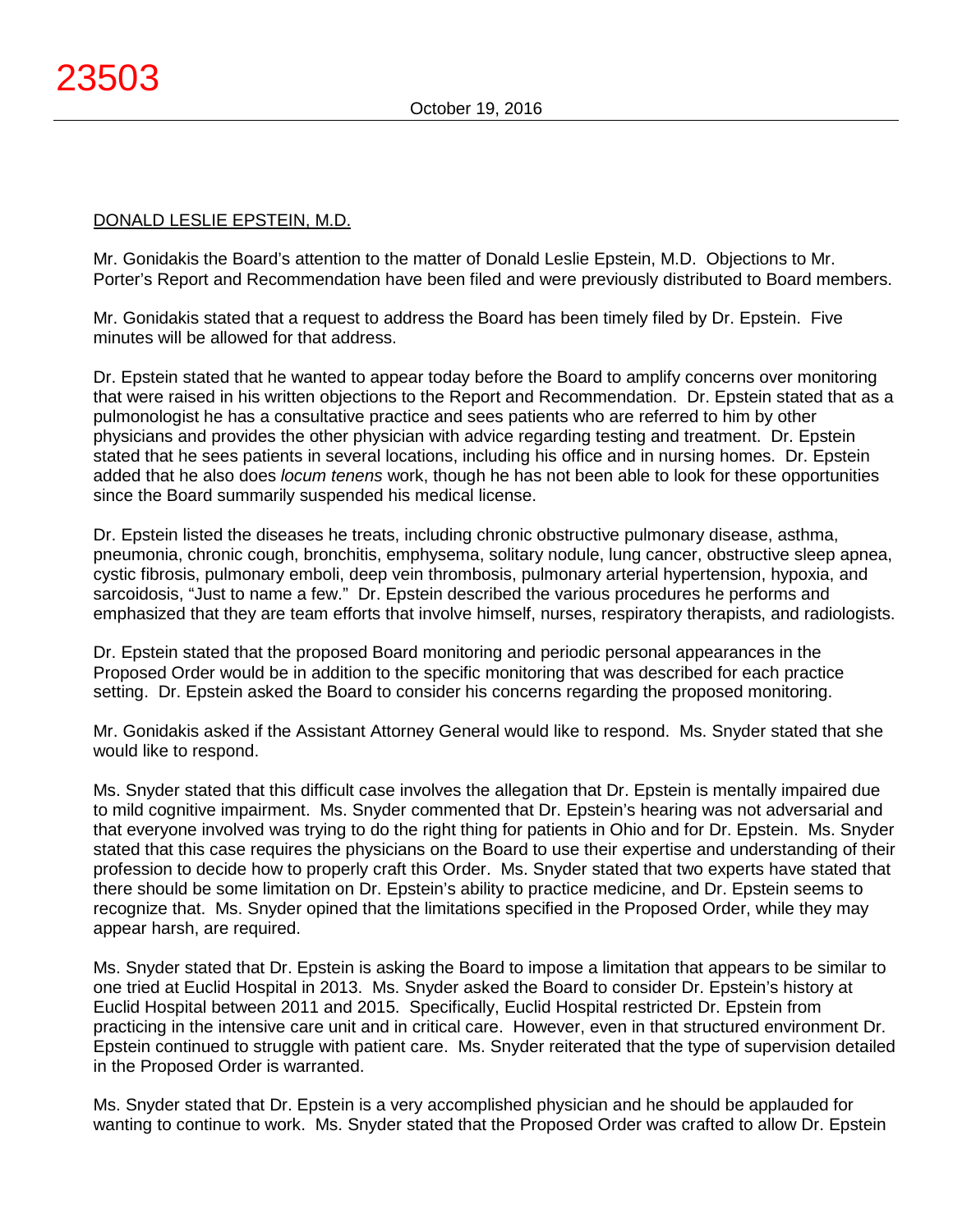to contribute to the medical community while also protecting patients in Ohio.

# **Dr. Steinbergh moved to approve and confirm Mr. Porter's Findings of Fact, Conclusions of Law, and Proposed Order in the matter of Donald Leslie Epstein, M.D. Mr. Giacalone seconded the motion.**

Mr. Gonidakis stated that he will now entertain discussion in this matter.

Mr. Giacalone briefly reviewed Dr. Epstein's career. Mr. Giacalone added that Dr. Epstein had been board-certified in pulmonary medicine since 1980. Mr. Giacalone noted that Dr. Epstein holds lifetime board certification and he is not required to periodically recertify. In 2014 Dr. Epstein lost his privileged at Euclid Hospital as a result of reports of issues beginning in 2011. Mr. Giacalone stated that Dr. Epstein engaged in the following actions at Euclid Hospital:

- Examined patients without following proper infectious control practices, even after having a personal discussion with an infectious disease specialist and a discussion with the Chief of Medicine of Euclid Hospital;
- Slapped the hand of a transporter who was attempting to travel to a patient transport claiming that he was "Late for a teleconference and could not afford another stop on the elevator." (Mr. Giacalone noted that Dr. Epstein has stated that he does not recall this event);
- Was found to have fallen asleep at a desk for periods of up to an hour with staff members only able to wake Dr. Epstein if they yelled very loudly or physically shook him;
- Left trash such as coffee cups and popsicle sticks at various locations while working (Mr. Giacalone noted that Dr. Epstein did not remember neglecting to remove his trash);
- Alleged to have contacted an individual in the hospital's information technology department wanting assistance in selecting medication for a patient (Mr. Giacalone noted that Dr. Epstein testified that he does not recall this event);
- Alleged to have acted with rudeness towards a patient's granddaughter;
- According to a report from the team assisting Dr. Epstein, the team had to cue him to provide supplemental oxygen to a hypoxic patient prior to a bronchoscopy;
- Allegation that a radiologist had to lead Dr. Epstein to pull a non-draining chest tube and obtain a chest x-ray.

Mr. Giacalone continued that, based in part on Dr. Epstein's actions at Euclid Hospital and various neurological evaluations, Euclid Hospital terminated Dr. Epstein's medical privileges in 2014. At that time, the hospital's Medical Executive Committee stated that Dr. Epstein's "behaviors undermine the culture of safety at Euclid Hospital" in spite of the fact that the Committee had worked with Dr. Epstein "over the years to try and assist [Dr. Epstein] through some difficult situations, including convening a separate Ad Hoc Committee whose sole purpose was to monitor and provide guidance and support to [Dr. Epstein]."

Mr. Giacalone stated that in July 2015 the Board ordered Dr. Epstein to submit to a neurological evaluation with Steven G. Simensky, M.D., Ph.D. Mr. Giacalone noted that Dr. Simensky is board certified in neurology and clinical neurophysiology. Based on his examination of Dr. Epstein and a review of records, Dr. Simensky opined that Dr. Epstein is susceptible to making medical mistakes in high-stress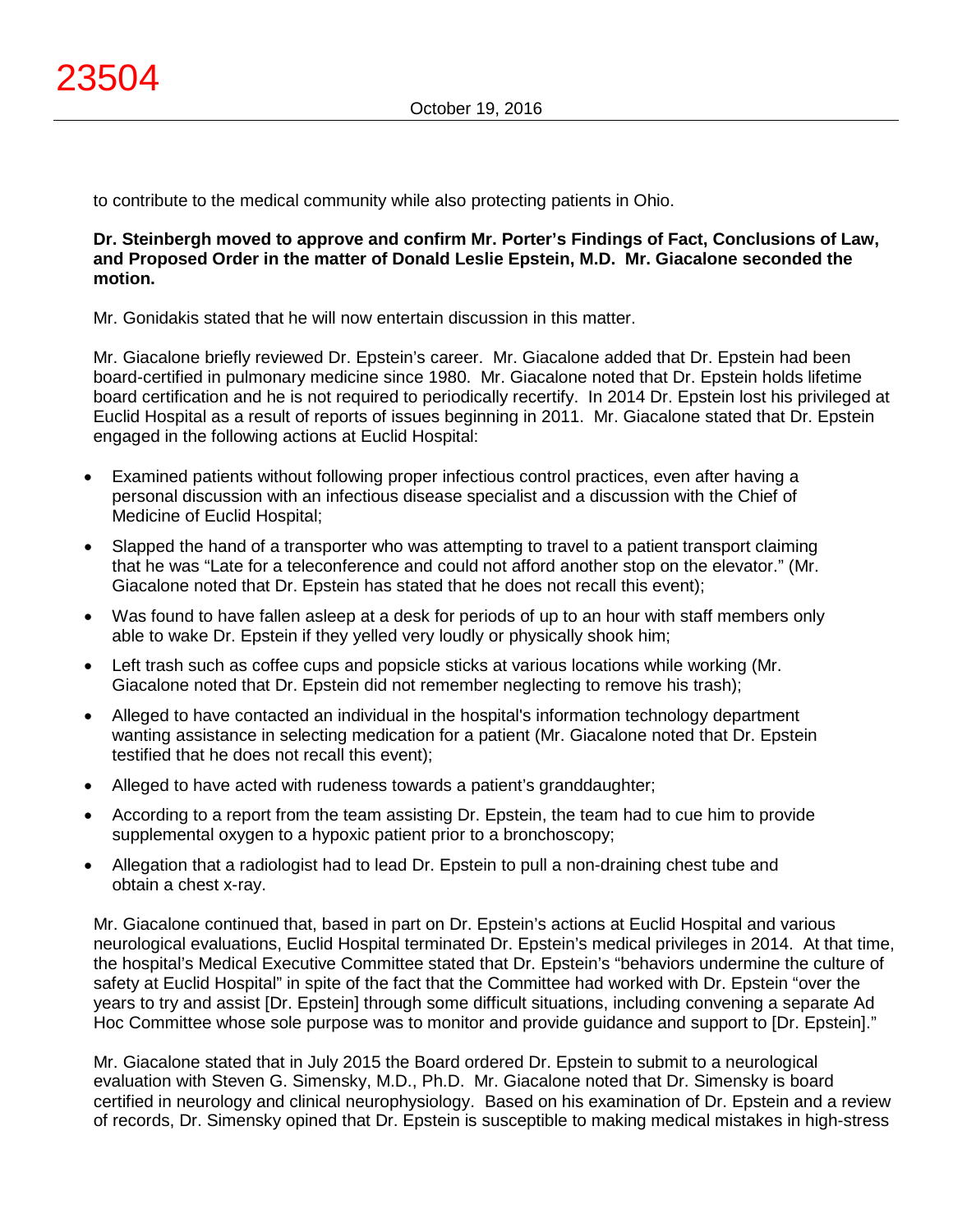environments such as hospital inpatient settings. Dr. Simensky further opined that Dr. Epstein suffers from mild cognitive impairment and is not presently capable of practicing medicine according to acceptable and prevailing standards of care without restrictions. Dr. Simensky made the following recommendations:

- Dr. Epstein should not be allowed to practice medicine in the hospital inpatient setting unless he undergoes a quarterly peer review process and passes a pulmonary/critical care recertification examination;
- Dr. Epstein should be allowed to practice medicine in the outpatient and nursing home settings only if he undergoes a biannual peer review process;
- Dr. Epstein should not be allowed to perform pulmonary or critical care medical procedures unless another pulmonary or critical care physician is supervising him;
- Dr. Epstein's total work hours should not exceed eight hours daily and up to five days per week;
- Dr. Epstein should undergo a full neuropsychological assessment every two years for comparison to his previous evaluations.

Dr. Simensky further stated that mild cognitive impairment is not amenable to treatment and that Dr. Epstein's cognitive condition is likely to worsen over time. Dr. Simensky opined that any evidence of behavioral improprieties, advancing cognitive dysfunction, or poor performance should result in complete cessation of Dr. Epstein's medical practice and privileges until vetted by the Medical Board. Mr. Giacalone noted that Dr. Simensky testified that Dr. Epstein could practice in a nursing home or office setting, provided that there is a peer review process. Upon further questioning, Dr. Simensky clarified that if Dr. Epstein had a solo outpatient practice, he would need to employ someone to be there during the time that Dr. Epstein is practicing who can field patient calls and serve as a sounding board.

Mr. Giacalone stated that Dr. Epstein also underwent a neuropsychological consultation in April 2016 with Philip S. Fastenau, Ph.D., the Director of Clinical Neuropsychology at University Hospitals Case Medical Center Neurological Institute. Dr. Fastenau concluded that there was no evidence of neurodegenerative changes, which is consistent with diagnoses of concerns of cognitive decline which are attributed to normal age-related memory and cognitive changes. However, Dr. Simensky stated that Dr. Fastenau's conclusion was not helpful given that it was unclear whether Dr. Fastenau had evaluated Dr. Epstein's ability to perform as a physician. Dr. Simensky also testified that Dr. Fastenau's recommendations appeared to be the sorts of things that any physician might recommend for any patient.

Mr. Giacalone stated that Alan J. Lerner, M.D., the Director of the Brain Health and Memory Center at University Hospitals Case Medical Center and Professor of Neurology at Case Western Reserve University, who knows Respondent and first saw him in December 2011, largely agrees with Dr. Simensky's report.

Mr. Giacalone stated that, based on the evidence and testimony provided, he supports the Hearing Examiner's Findings of Fact, Conclusions of Law, and Proposed Order. Mr. Giacalone stated that the Proposed Order will permanently restrict Dr. Epstein from practicing in a critical care or emergency care setting, require supervision by a qualified physician to practice in an inpatient setting or perform procedures, and limit Dr. Epstein's working hours. Dr. Epstein will also be required to continue neurologic treatment with a Board-approved provider and to have a Board-approved practice plan and monitoring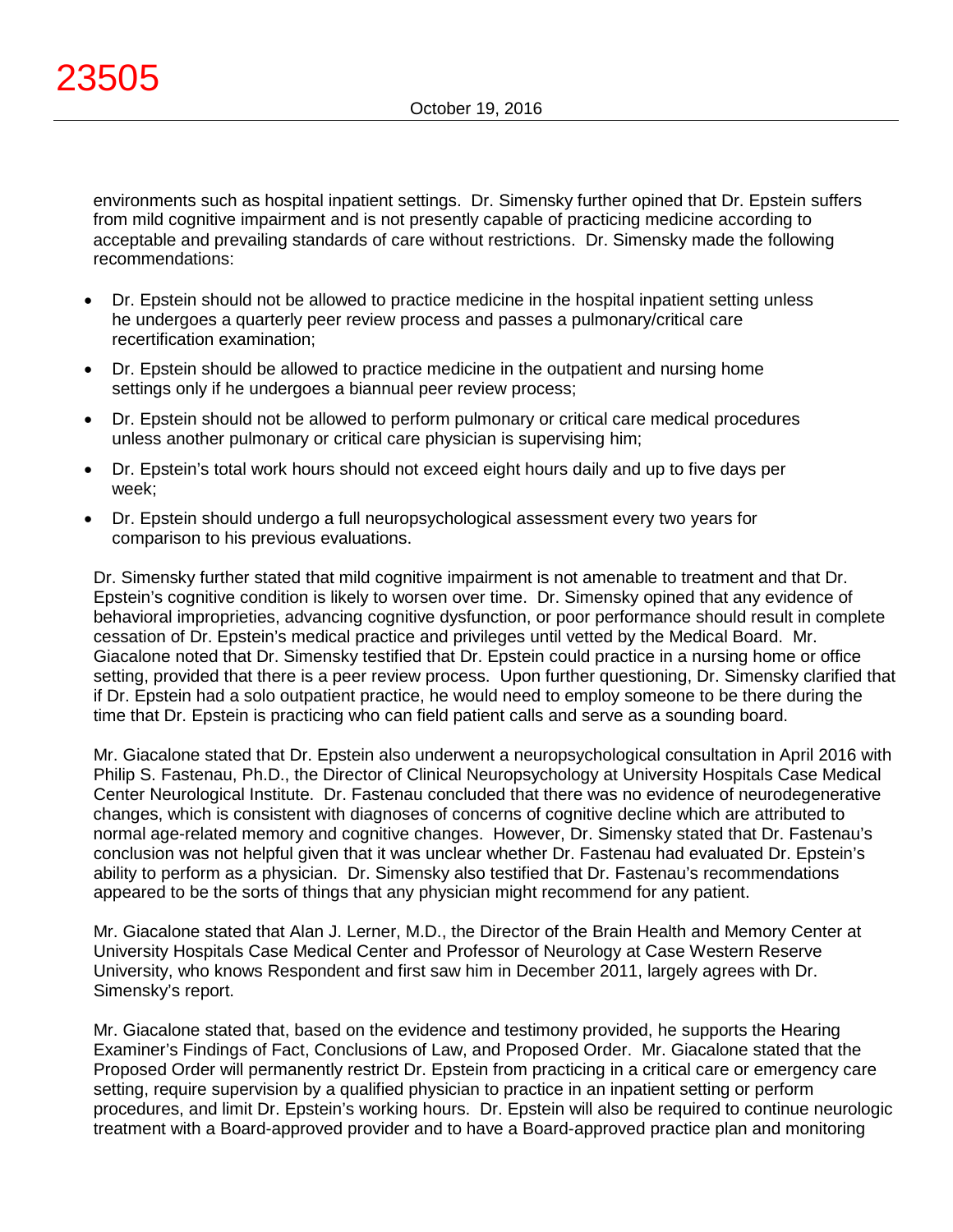physician. Mr. Giacalone based his rationale for the Proposed Order on the fact that that Dr. Epstein suffers from mild cognitive impairment which, according to Dr. Simensky, is likely to worsen over time and that his practice must be limited and diligently monitored in order to protect the public.

Dr. Steinbergh stated that she also supports the Proposed Order. Dr. Steinbergh commented that it is very difficult for physicians to have issues such as Dr. Epstein's. Dr. Steinbergh stated that she agrees with the Proposed Order because, as is clear in the hearing record and Mr. Giacalone's comments, Dr. Epstein cannot practice in a critical care or hospital setting any longer. Dr. Steinbergh stated that Dr. Epstein simply cannot perform the decision-making necessary for acute care.

Dr. Steinbergh stated that Section (B)(4) of the Proposed Order requires Dr. Epstein to continue neurologic treatment and that quarterly reports must be submitted to the Board by the treating neurologist. Dr. Steinbergh noted that one of Dr. Epstein's objection was that Dr. Lerner believed the proposed frequency is too often and that once per year would be more standard for conducting neuropsychological evaluations. Dr. Steinbergh stated that the Proposed Order does not require a full neuropsychological evaluation every four months, only that Dr. Epstein see the neurologist every four months. Dr. Steinbergh stated that the quarterly reports to the Board could be as simple as "Dr. Epstein remains stable," while the neuropsychological testing could be conducted yearly or at the neurologist's discretion.

Dr. Steinbergh stated that when Dr. Epstein performs a procedure incorrectly, it not only puts the patient at risk, but the hospital and Dr. Epstein's fellow team members are also put at risk. Dr. Steinbergh reiterated that she supports the Proposed Order.

Dr. Schachat stated that, while he will probably go along with how the Board votes in this matter, he wished to consider a more severe sanction. Dr. Schachat stated that the Proposed Order would limit Dr. Epstein's practice to safer or less demanding areas due to evidence of mild cognitive impairment. However, Dr. Schachat stated that there are life-and-death issues even in safe and undemanding areas. Dr. Schachat expressed concern about public perception if the Board says that a physician with documented cognitive impairment is still allowed to practice medicine.

Dr. Schottenstein opined that Dr. Schachat's concerns are fair, but he also felt that the Board depends on expert testimony to help navigate such issues. Dr. Schottenstein stated that he is agreeable to following the recommendation of the expert testimony in this case that Dr. Epstein could continue to practice with limitations. Dr. Schottenstein stated that he supports the Proposed Order, expressing concern that there would be risk without very close supervision. Dr. Schottenstein stated that part of what can happen in mild cognitive impairment is a loss of insight and unawareness that one is having trouble.

Dr. Schottenstein stated that individuals of an older age who show signs of irritability, fatigue, poor concentration and poor short-term memory indicate the possibility of geriatric depression. Dr. Schottenstein also noted that Dr. Epstein has a prior diagnosis of and treatment for depression, and even his neuropsychological examinations have included descriptions of Dr. Epstein as depressed, tense, irritable, tearful, anxious, and emotional. Dr. Schottenstein stated that he is bringing up this subject because depression and anxiety are risk factors for the progression from mild cognitive impairment to full dementia. Dr. Schottenstein added that at times the depression can actually mimic cognitive impairment and lead to pseudodementia, which is one of the few reversible forms of dementia and can be resolved by treating the depression. Dr. Schottenstein hoped that Dr. Epstein would pursue treatment of his depression in order to improve his prognosis and quality of life, and perhaps improve some of his cognitive issues as well.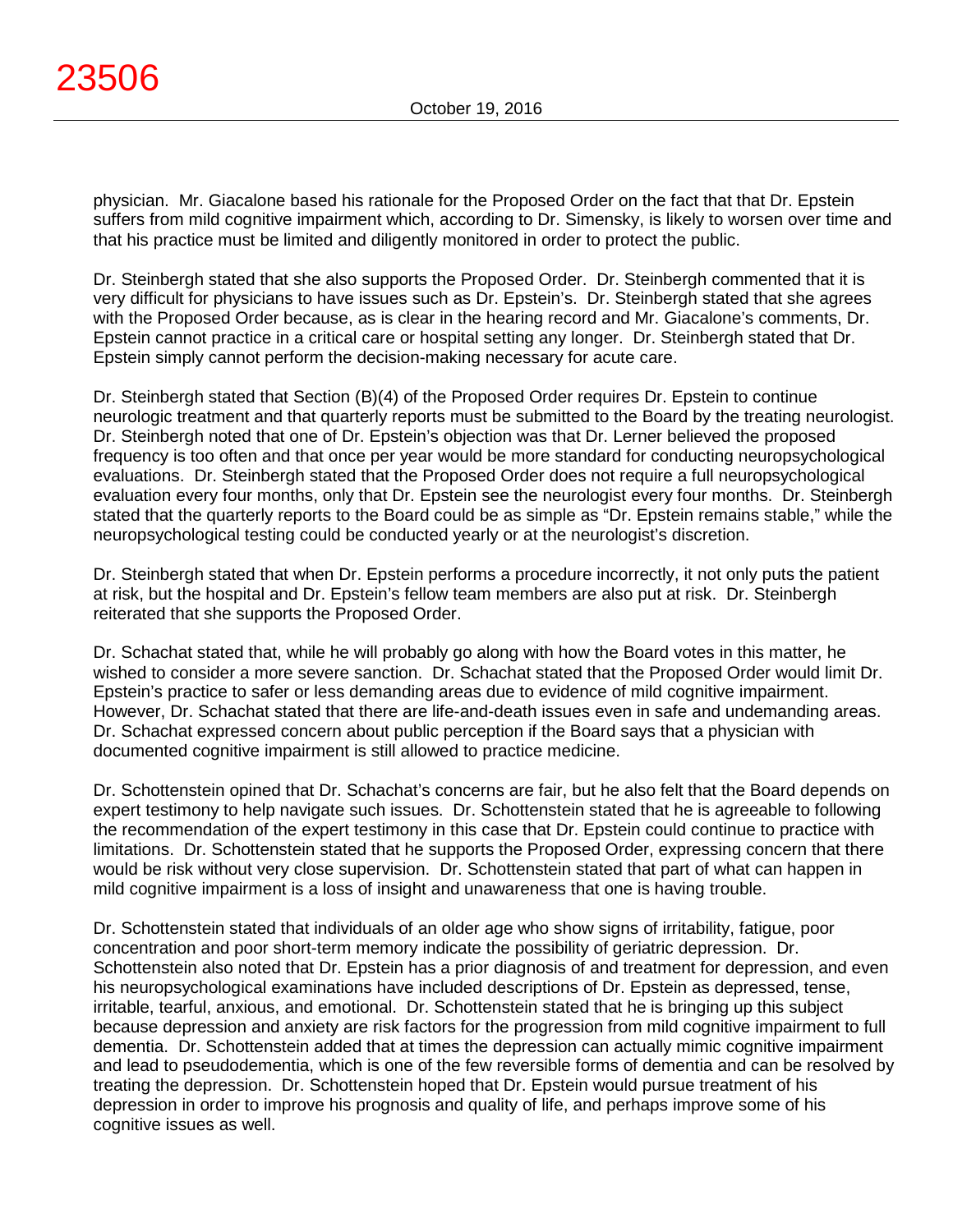Dr. Edgin echoed Dr. Schachat's statements. Dr. Edgin expressed concern about public perception if the Board makes a statement that a physician like Dr. Epstein can treat nursing home patients but cannot treat regular patients, particularly if there are future problems with his care of a nursing home patient.

Dr. Factora stated that he agrees with everything that has been said so far regarding Dr. Epstein's cognition. Dr. Factora stated that, while the mild cognitive impairment diagnosis just represents poor performance in cognitive testing, there is evidence that Dr. Epstein's cognitive function has actually affected his daily routine and there have been changes in his behavior. Dr. Factora stated that, while Dr. Epstein has an excellent fund of knowledge, his ability to apply that knowledge on a daily basis is at the root of the executive impairment that was noted in his neuropsychological testing. Because of this, Dr. Factora agreed that supervision of Dr. Epstein is necessary and his removal from higher-risk situations is appropriate.

Dr. Factora continued that there are three different data points in Dr. Epstein's neuropsychological testing. Dr. Factora stated that if there is a progressive process, as is suggested by Dr. Simensky's last assessment, then continued monitoring is needed to confirm that decline. Dr. Factora stated that daily observation of Dr. Epstein by family, friends, and colleagues is needed because it is not known when that decline will take place. Dr. Factora stated that the key is how Dr. Epstein operates on a daily basis. Dr. Factora opined that the recommendations should include such daily monitoring from collateral sources. Dr. Factor expressed doubt that Dr. Epstein's ability to practice medicine can be ascertained from neuropsychological testing alone.

Dr. Steinbergh commented that under the Proposed Order, Dr. Epstein will be in a supervised, structured environment and that Dr. Epstein will not be able to practice until the Board approves a practice plan. Dr. Steinbergh added that it will be the responsibility of the monitoring physician to make appropriate reports to the Board regarding Dr. Epstein's abilities and activities. Dr. Steinbergh stated that the monitoring physician reports will be reviewed by the Board's Secretary and Supervising Member and that any decline or deviation from the monitoring conditions should be seen as a red flag.

Mr. Kenney stated that, for all the reasons previously stated, there appears to be a significant possibility for patient error. Mr. Kenney opined that when a physician must have another physician with him in order to be productive, then error can occur. Mr. Kenney stated that he will yield to the physician members of the Board on this matter because they know more about this issue.

Dr. Steinbergh stated that the experts in this case feel that Dr. Epstein is capable of practicing under certain circumstances. Dr. Steinbergh stated that she believes in the Board's process and the Board's ability to monitor clinicians. Dr. Steinbergh stated that she is comfortable with the Proposed Order.

Mr. Giacalone asked the physician members of the Board would feel comfortable with Dr. Epstein taking care of their elderly parents in a nursing home under the criteria of the Proposed Order. Dr. Steinbergh replied that she feels that Dr. Epstein is competent to practice under these conditions and that she would feel comfortable with his care.

Mr. Giacalone asked that a straw poll be taken of the physician members on his question, stating that it can affect his position on this case. Mr. Gonidakis stated that a vote will be taken on the motion.

A vote was taken on Dr. Steinbergh's motion to approve: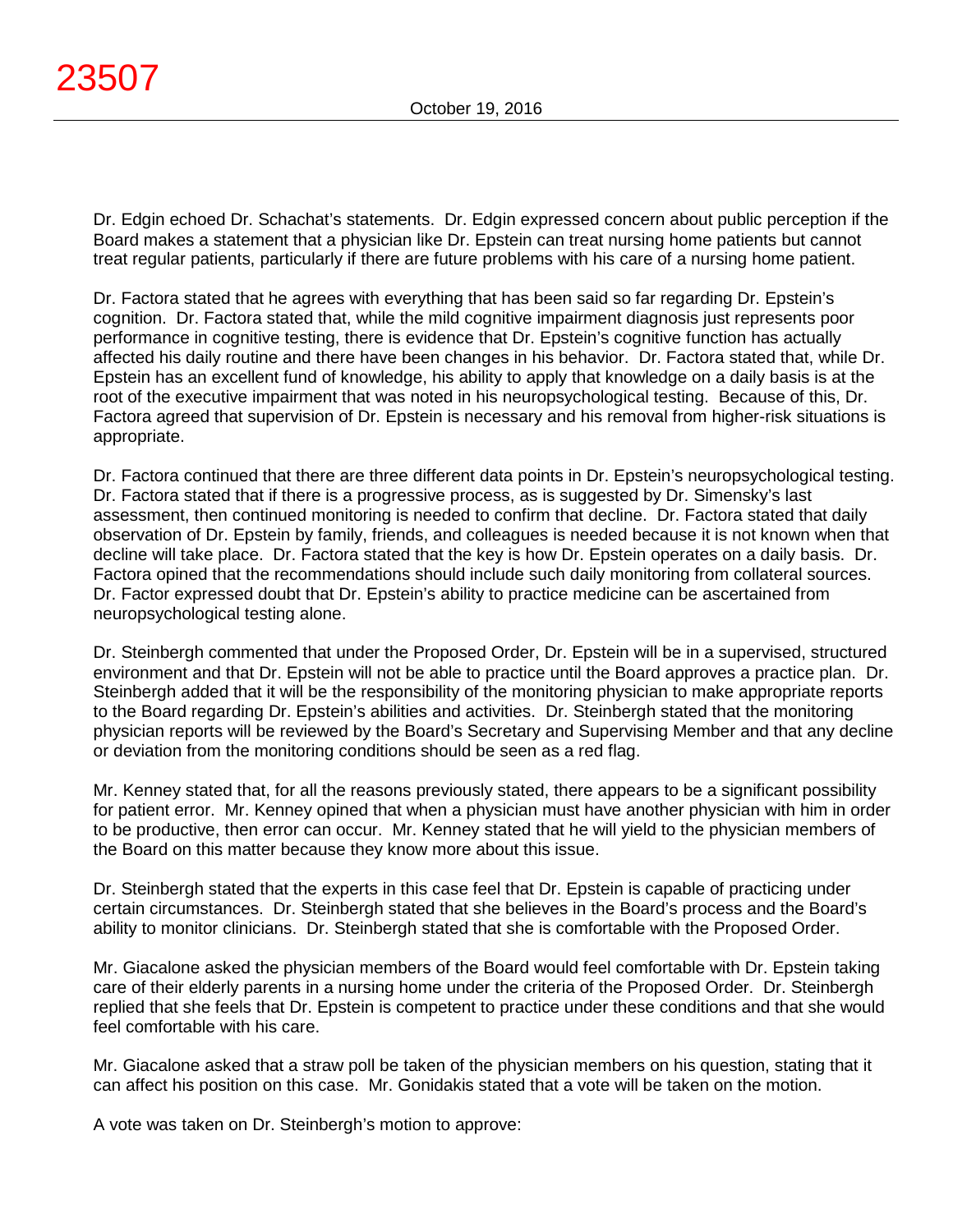ROLL CALL:

| Dr. Rothermel     | - abstain |
|-------------------|-----------|
| Dr. Saferin       | - abstain |
| Mr. Giacalone     | - abstain |
| Dr. Steinbergh    | - aye     |
| Mr. Gonidakis     | - aye     |
| Mr. Kenney        | - aye     |
| Dr. Schachat      | - abstain |
| Dr. Schottenstein | - aye     |
| Dr. Edgin         | - nay     |
| Dr. Factora       | - aye     |
|                   |           |

Having failed to achieve six affirmative votes, the motion to approve did not carry.

Mr. Giacalone suggested that the Proposed Order be considered by the Board again.

**Mr. Giacalone moved to approve and confirm Mr. Porter's Findings of Fact, Conclusions of Law, and Proposed Order in the matter of Donald Leslie Epstein, M.D. Dr. Steinbergh seconded the motion.** A vote was taken:

ROLL CALL:

| Dr. Rothermel     | - abstain |
|-------------------|-----------|
| Dr. Saferin       | - abstain |
| Mr. Giacalone     | - aye     |
| Dr. Steinbergh    | - aye     |
| Mr. Gonidakis     | - aye     |
| Mr. Kenney        | - aye     |
| Dr. Schachat      | - abstain |
| Dr. Schottenstein | - aye     |
| Dr. Edgin         | - nay     |
| Dr. Factora       | - aye     |

The motion to approve carried.

#### EXECUTIVE SESSION

**Dr. Saferin moved to go into Executive Session to confer with the Medical Board's attorneys on matters of pending or imminent court action, and for the purpose of deliberating on proposed consent agreements in the exercise of the Medical Board's quasi-judicial capacity. Dr. Rothermel seconded the motion.** A vote was taken:

ROLL CALL: T

| Dr. Rothermel     | - aye |
|-------------------|-------|
| Dr. Saferin       | - aye |
| Mr. Giacalone     | - aye |
| Dr. Steinbergh    | - aye |
| Mr. Gonidakis     | - aye |
| Mr. Kenney        | - aye |
| Dr. Schachat      | - aye |
| Dr. Schottenstein | - aye |
|                   |       |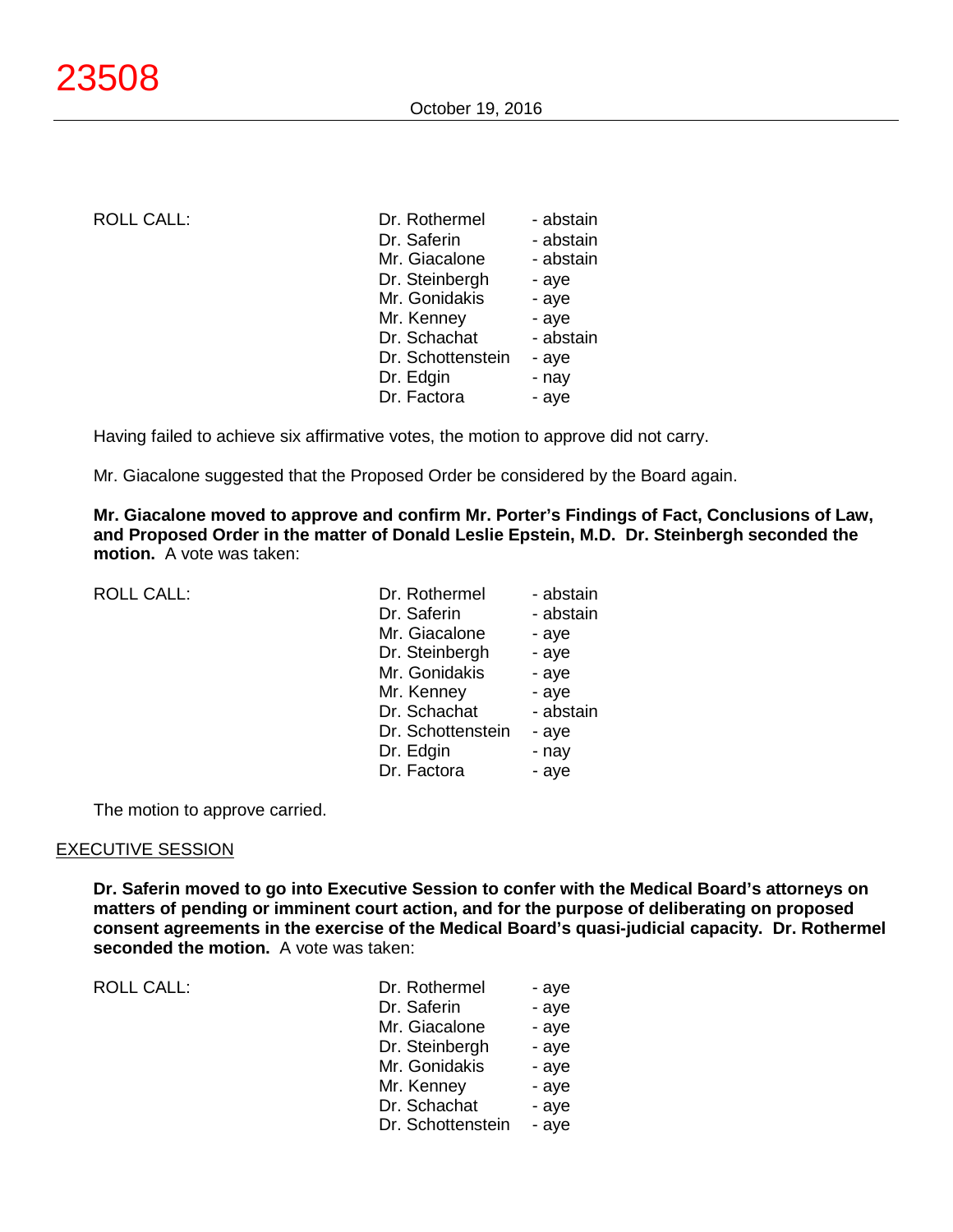| Dr. Edgin   | - aye |
|-------------|-------|
| Dr. Factora | - aye |

The motion carried.

Pursuant to Section 121.22(G)(3), Ohio Revised Code, the Board went into executive session with Mr. Groeber, Ms. Anderson, and the Assistant Attorneys General in attendance.

The Board returned to public session.

The Board took a recess at 1:00 p.m. The meeting resumed at 1:50 p.m.

#### EXECUTIVE SESSION

**Dr. Saferin moved to go into Executive Session to confer with the Medical Board's attorneys on matters of pending or imminent court action, and for the purpose of deliberating on proposed consent agreements in the exercise of the Medical Board's quasi-judicial capacity. Dr. Schachat seconded the motion.** A vote was taken:

ROLL CALL:

| Dr. Rothermel     | - aye |
|-------------------|-------|
| Dr. Saferin       | - aye |
| Mr. Giacalone     | - aye |
| Dr. Steinbergh    | - aye |
| Mr. Gonidakis     | - aye |
| Mr. Kenney        | - aye |
| Dr. Schachat      | - aye |
| Dr. Schottenstein | - aye |
| Dr. Edgin         | - aye |
| Dr. Factora       | - aye |

The motion carried.

ROLL CALL:

Pursuant to Section 121.22(G)(3), Ohio Revised Code, the Board went into executive session with Mr. Groeber, Ms. Anderson, Ms. Loe, Ms. Debolt, Ms. Pollock, Ms. Marshall, the Enforcement Attorneys, the Assistant Attorneys General, Ms. Murray, Ms. Williams, Ms. Moore, and Mr. Taylor in attendance.

The Board returned to public session.

# RATIFICATION OF SETTLEMENT AGREEMENTS

# JAGPRIT SINGH DHILLON, M.D. – STEP II CONSENT AGREEMENT

**Dr. Steinbergh moved to ratify the Proposed Step II Consent Agreement with Dr. Dhillon. Dr. Schottenstein seconded the motion.** A vote was taken:

| Dr. Rothermel | - abstain |
|---------------|-----------|
| Dr. Saferin   | - abstain |
| Mr. Giacalone | - ave     |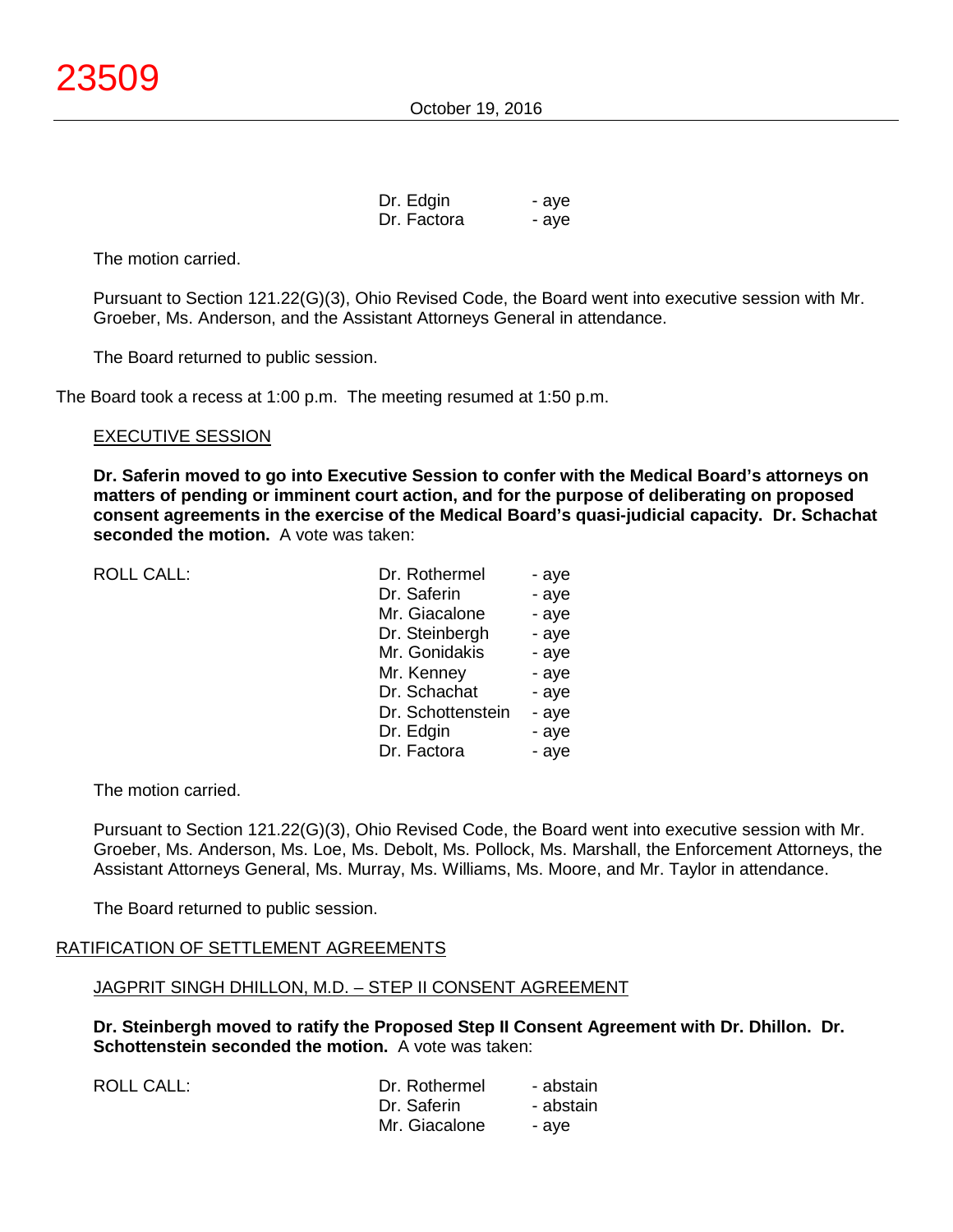| Dr. Steinbergh    | - aye |
|-------------------|-------|
| Mr. Gonidakis     | - aye |
| Mr. Kenney        | - aye |
| Dr. Schachat      | - aye |
| Dr. Schottenstein | - aye |
| Dr. Edgin         | - aye |
| Dr. Factora       | - aye |

The motion to ratify carried.

#### WILLIAM G. PALOSKI, D.O. – CONSENT AGREEMENT

**Dr. Steinbergh moved to ratify the Proposed Consent Agreement with Dr. Paloski. Mr. Kenney seconded the motion.** A vote was taken:

| <b>ROLL CALL:</b> | Dr. Rothermel     | - abstain |
|-------------------|-------------------|-----------|
|                   | Dr. Saferin       | - abstain |
|                   | Mr. Giacalone     | - aye     |
|                   | Dr. Steinbergh    | - aye     |
|                   | Mr. Gonidakis     | - aye     |
|                   | Mr. Kenney        | - aye     |
|                   | Dr. Schachat      | - aye     |
|                   | Dr. Schottenstein | - aye     |
|                   | Dr. Edgin         | - aye     |
|                   | Dr. Factora       | - aye     |
|                   |                   |           |

The motion to ratify carried.

#### P.M.B., M.D. – CONSENT AGREEMENT

#### **Dr. Steinbergh moved to ratify the Proposed Consent Agreement with P.M.B., M.D. Dr. Factora seconded the motion.**

Mr. Giacalone stated that this proposed Consent Agreement is for an individual who prescribed medications to multiple patients via telemedicine based solely on internet requests without establishing a sufficient physician/patient relationship to establish an informed diagnosis. Mr. Giacalone stated that it is unclear what kinds of medications the physician prescribed. Mr. Giacalone noted that the Iowa Board of Medicine fined this physician \$10,000, indicating that the infraction and the medications involved may have been serious. Mr. Giacalone suggested that the Board not ratify this proposed Agreement.

A vote was taken on Dr. Steinbergh's motion to ratify:

| <b>ROLL CALL:</b> | Dr. Rothermel  | - abstain |
|-------------------|----------------|-----------|
|                   | Dr. Saferin    | - abstain |
|                   | Mr. Giacalone  | - nay     |
|                   | Dr. Steinbergh | - ave     |
|                   | Mr. Gonidakis  | - ave     |
|                   | Mr. Kenney     | - nay     |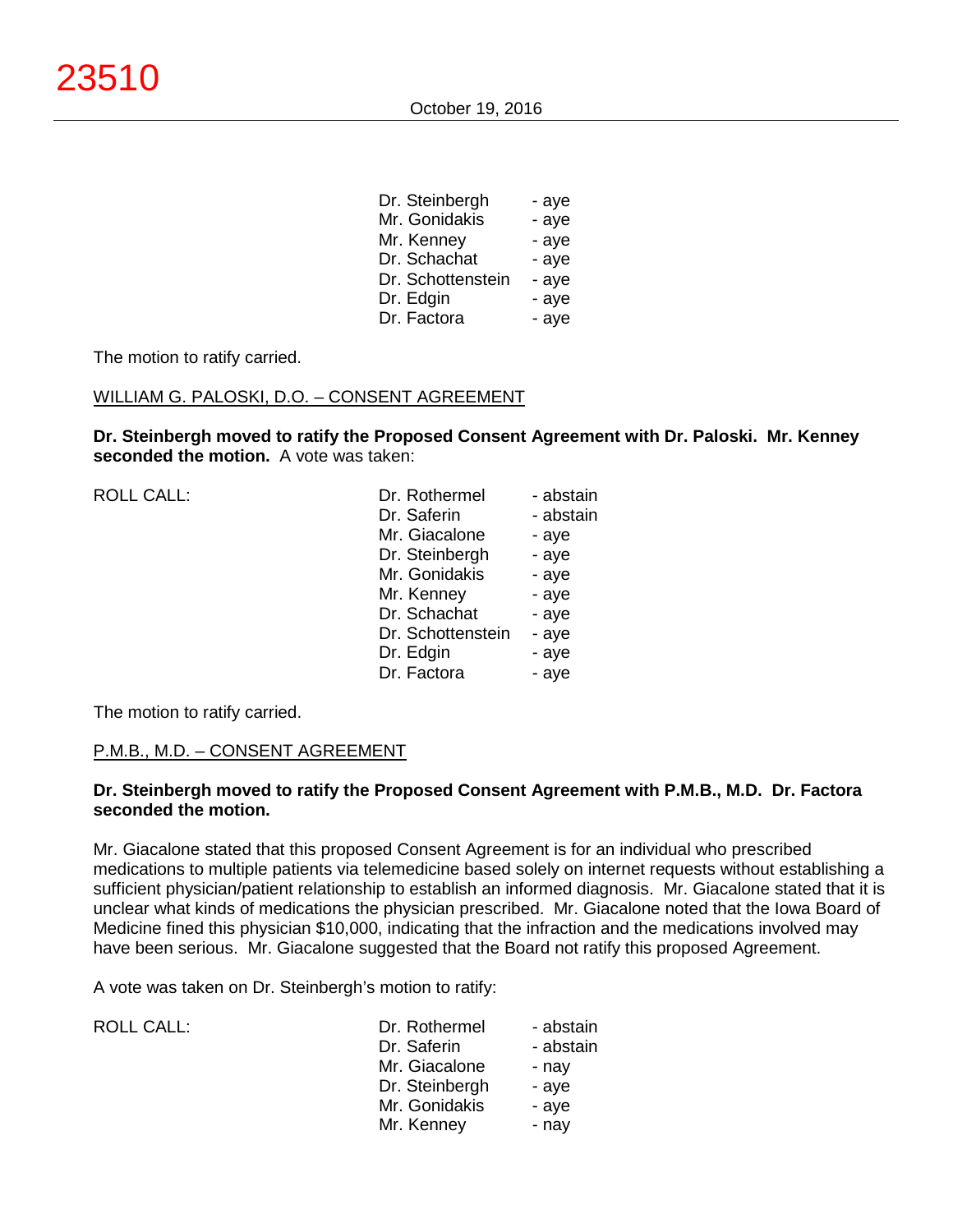| Dr. Schachat      | - aye |
|-------------------|-------|
| Dr. Schottenstein | - nav |
| Dr. Edgin         | - aye |
| Dr. Factora       | - ave |

Having failed to achieve six affirmative votes, the motion to ratify did not carry.

#### CASEY DAVE DARRAH, M.D. – NON-DISCIPLINARY CONSENT AGREEMENT

# **Dr. Steinbergh moved to ratify the Proposed Non-Disciplinary Consent Agreement with Dr. Darrah. Dr. Saferin seconded the motion.**

Dr. Steinbergh stated that she supports this proposed Consent Agreement. Dr. Steinbergh, noting that the physician is doing *locum tenens* work, commented that this may not be an appropriate setting for the monitoring describe in the proposed Agreement.

Dr. Steinbergh recommended to this physician that he seek a family medicine residency program so that he can ultimately become board-certified. Dr. Steinbergh stated that without board certification, the physician will be limiting his family medicine experience, potential employment opportunities, and his ability to obtain hospital privileges. Dr. Steinbergh stated that there are also third-party payors and other agencies that require board certification.

A vote was taken on Dr. Steinbergh's motion to ratify:

ROLL CALL:

| Dr. Rothermel     | - aye |
|-------------------|-------|
| Dr. Saferin       | - aye |
| Mr. Giacalone     | - aye |
| Dr. Steinbergh    | - aye |
| Mr. Gonidakis     | - aye |
| Mr. Kenney        | - aye |
| Dr. Schachat      | - aye |
| Dr. Schottenstein | - aye |
| Dr. Edgin         | - aye |
| Dr. Factora       | - aye |

The motion to ratify carried.

### GORDON J. KORBY, D.O. – PERMANENT SURRENDER OF CERTIFICATE TO PRACTICE OSTEOPATHIC MEDICINE AND SURGERY

**Dr. Steinbergh moved to ratify the Proposed Permanent Surrender with Dr. Korby. Dr. Schottenstein seconded the motion.** A vote was taken:

ROLL CALL:

| Dr. Rothermel  | - abstain |
|----------------|-----------|
| Dr. Saferin    | - abstain |
| Mr. Giacalone  | - aye     |
| Dr. Steinbergh | - aye     |
| Mr. Gonidakis  | - aye     |
|                |           |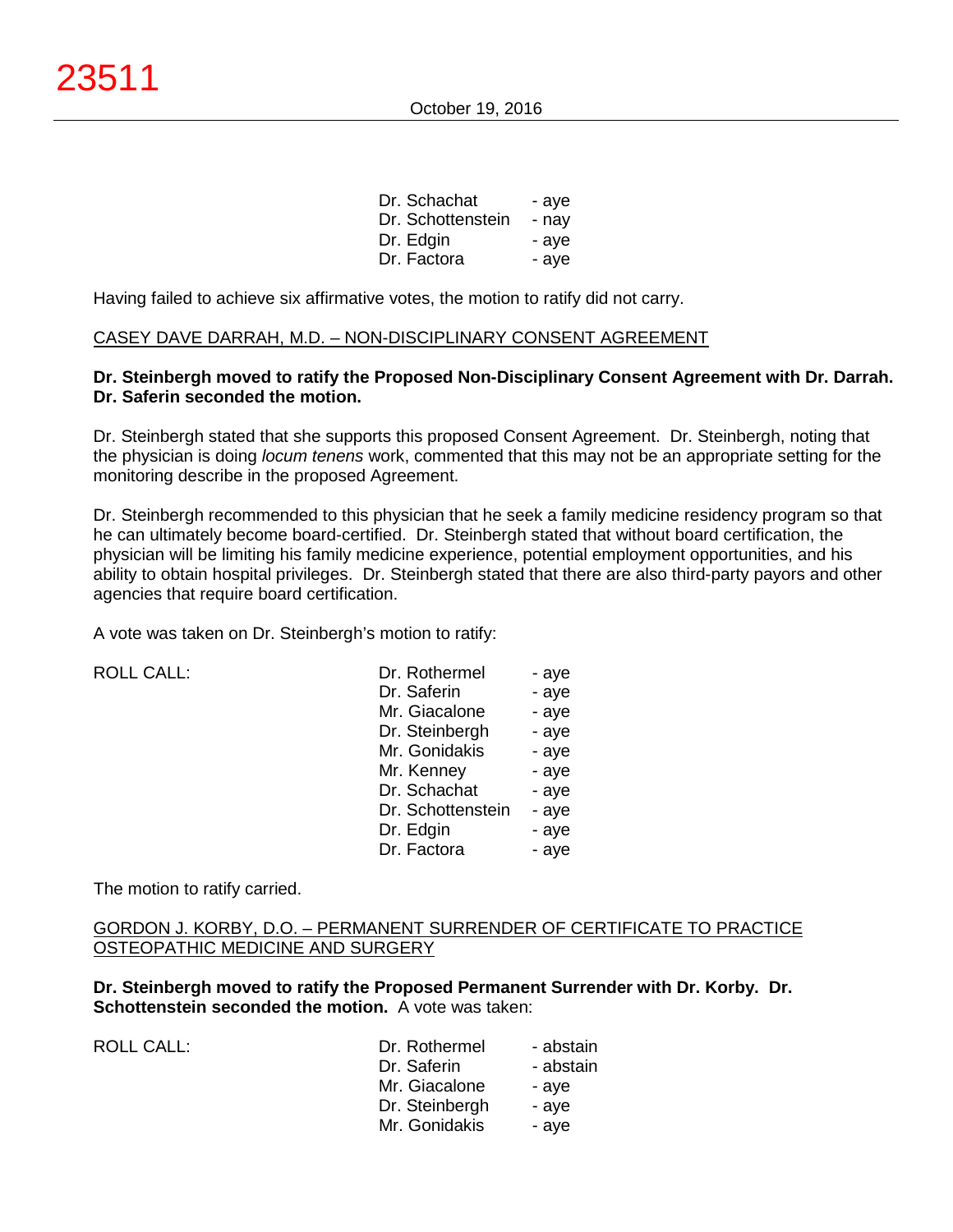| Mr. Kenney        | - aye |
|-------------------|-------|
| Dr. Schachat      | - aye |
| Dr. Schottenstein | - aye |
| Dr. Edgin         | - aye |
| Dr. Factora       | - aye |

The motion to ratify carried.

#### FRANK WELSH, M.D. – CONSENT AGREEMENT

**Dr. Steinbergh moved to ratify the Proposed Consent Agreement with Dr. Welsh. Dr. Schottenstein seconded the motion.** A vote was taken:

| <b>ROLL CALL:</b> | Dr. Rothermel     | - abstain |
|-------------------|-------------------|-----------|
|                   | Dr. Saferin       | - abstain |
|                   | Mr. Giacalone     | - aye     |
|                   | Dr. Steinbergh    | - aye     |
|                   | Mr. Gonidakis     | - aye     |
|                   | Mr. Kenney        | - aye     |
|                   | Dr. Schachat      | - aye     |
|                   | Dr. Schottenstein | - aye     |
|                   | Dr. Edgin         | - aye     |
|                   | Dr. Factora       | - aye     |
|                   |                   |           |

The motion to ratify carried.

#### MITCHUM ALLEN HISSONG, L.M.T. – SUPERSEDING STEP I CONSENT AGREEMENT

**Dr. Steinbergh moved to ratify the Proposed Superseding Step I Consent Agreement with Mr. Hissong. Dr. Schottenstein seconded the motion.** A vote was taken:

ROLL CALL:

| Dr. Rothermel     | - abstain |
|-------------------|-----------|
| Dr. Saferin       | - abstain |
| Mr. Giacalone     | - aye     |
| Dr. Steinbergh    | - aye     |
| Mr. Gonidakis     | - aye     |
| Mr. Kenney        | - aye     |
| Dr. Schachat      | - aye     |
| Dr. Schottenstein | - aye     |
| Dr. Edgin         | - aye     |
| Dr. Factora       | - ave     |

The motion to ratify carried.

## CITATIONS AND ORDERS OF SUMMARY SUSPENSION, IMMEDIATE SUSPENSION, AND AUTOMATIC **SUSPENSION**

Ms. Marshall briefly reviewed the proposed citations.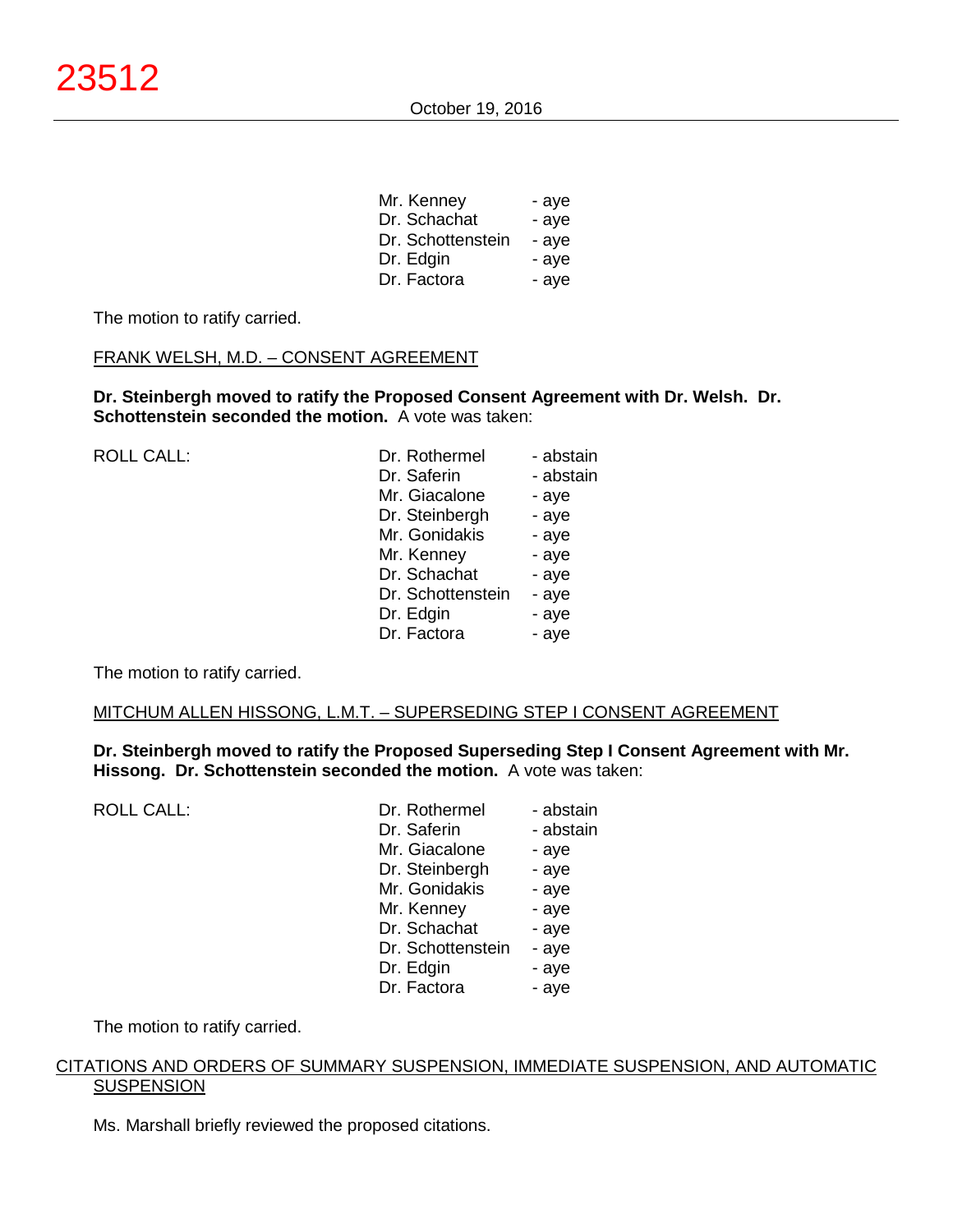Mr. Giacalone asked why Citation #2 for Dr. Laub, based on violation of minimal standards and rule violations regarding prescribing involving eight patients from 2007 to 2014, does not include a summary suspension of the medical license. Ms. Marshall replied that the most recent patient care in the case is from August 2014 and the majority of the care in question was significantly earlier than that. Ms. Marshall stated that if information is received of a more current violation, that could be a basis for summary suspension.

Mr. Marshall stated that Citation #3 for Dr. Xiong, who holds a training certificate, is based on that fact that while working as a staff nurse in 2010 he made false entries in two patient records and was disciplined by the Oklahoma Board of Nursing.

**Dr. Steinbergh moved to enter an Order of Summary Suspension in the matter of Philicia S. Duncan, M.D., in accordance with Section 4731.22(G), Ohio Revised Code, and to issue the Notice of Summary Suspension and Opportunity for Hearing. Dr. Schottenstein seconded the motion.** A vote was taken:

| <b>ROLL CALL:</b> | Dr. Rothermel     | - abstain |
|-------------------|-------------------|-----------|
|                   | Dr. Saferin       | - abstain |
|                   | Mr. Giacalone     | - aye     |
|                   | Dr. Steinbergh    | - aye     |
|                   | Mr. Gonidakis     | - aye     |
|                   | Mr. Kenney        | - aye     |
|                   | Dr. Schachat      | - aye     |
|                   | Dr. Schottenstein | - aye     |
|                   | Dr. Edgin         | - aye     |
|                   | Dr. Factora       | - aye     |
|                   |                   |           |

The motion carried.

Regarding proposed Citation #3, Dr. Steinbergh asked if Dr. Xiong had disclosed this Oklahoma Board of Nursing action on his training certificate application. Ms. Marshall responded that Dr. Xiong did disclose the action. Dr. Steinbergh asked if the 2010 incidents had occurred before or during his attendance in medical school. Ms. Marshall replied that she does not know when the incidents occurred in relation to his attendance in medical school.

**Dr. Steinbergh moved to send the Notices of Opportunity for Hearing to James Leigh Laub, D.O.; and Yi Xiong, D.O. Dr. Schottenstein seconded the motion.** A vote was taken:

| <b>ROLL CALL:</b> | Dr. Rothermel<br>Dr. Saferin | - abstain<br>- abstain |
|-------------------|------------------------------|------------------------|
|                   |                              |                        |
|                   | Mr. Giacalone                | - aye                  |
|                   | Dr. Steinbergh               | - aye                  |
|                   | Mr. Gonidakis                | - aye                  |
|                   | Mr. Kenney                   | - aye                  |
|                   | Dr. Schachat                 | - aye                  |
|                   | Dr. Schottenstein            | - aye                  |
|                   | Dr. Edgin                    | - aye                  |
|                   |                              |                        |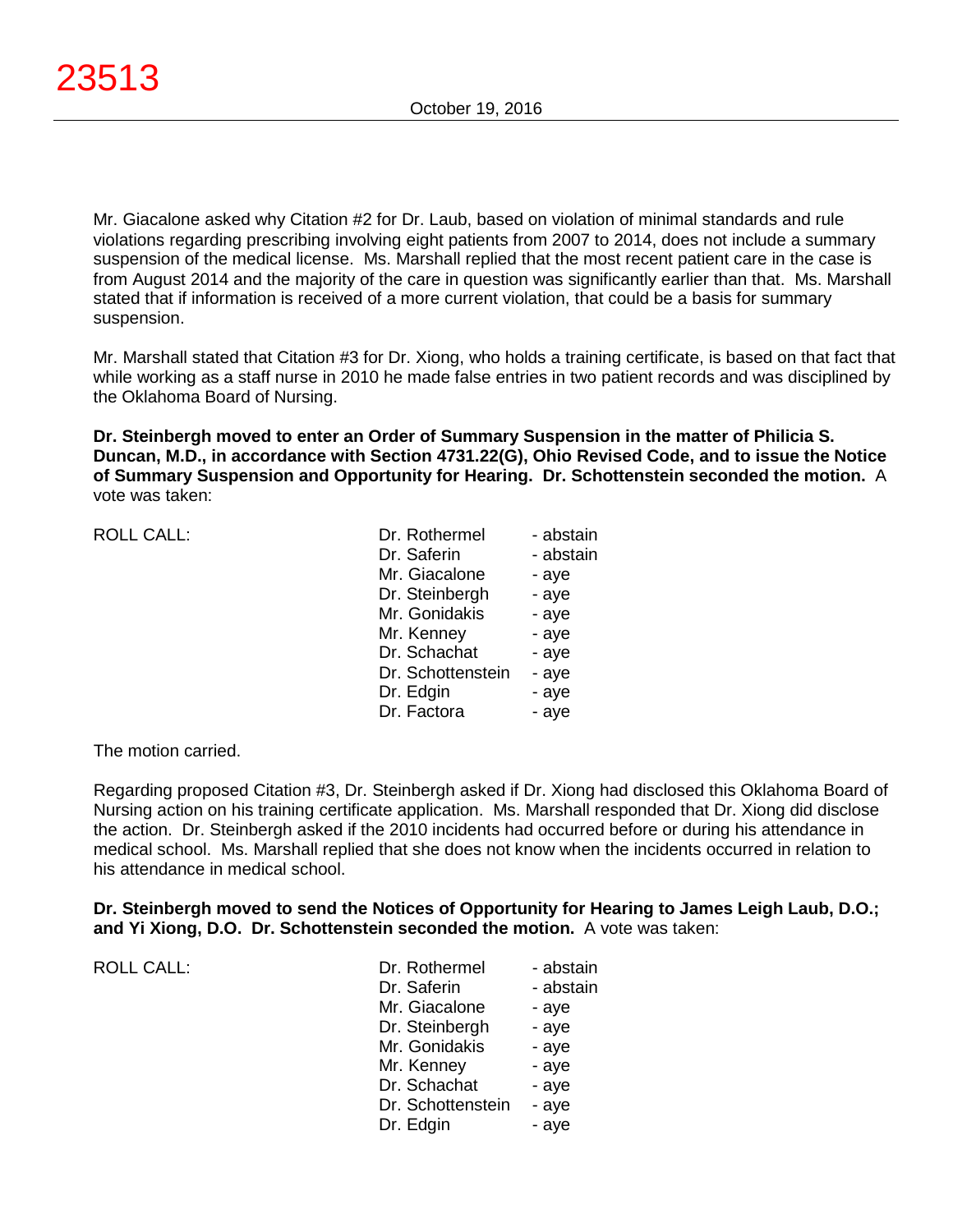Dr. Factora - aye

The motion to send carried.

#### RULES AND POLICIES

#### RULES TO BE FILED WITH JCARR

#### CHAPTER 4731-21, PRESCRIBING FOR CHRONIC PAIN

Dr. Schottenstein noted that the proposed Rule defines the term "intractable pain." However, Dr. Schottenstein's understanding was that the term "intractable pain" was being eliminated in favor of the term "chronic pain." Ms. Debolt agreed and asked the Board to approve filing the proposed Rule with the Joint Committee on Agency Rule Review, with the deletion of the definition of the term "intractable pain."

#### **Dr. Saferin moved to approve the rules, as discussed, be filed with the Joint Committee on Agency Rule Review. Dr. Rothermel seconded the motion.** A vote was taken:

| <b>ROLL CALL:</b> | Dr. Rothermel     | - aye |
|-------------------|-------------------|-------|
|                   | Dr. Saferin       | - aye |
|                   | Mr. Giacalone     | - aye |
|                   | Dr. Steinbergh    | - aye |
|                   | Mr. Gonidakis     | - aye |
|                   | Mr. Kenney        | - aye |
|                   | Dr. Schachat      | - aye |
|                   | Dr. Schottenstein | - aye |
|                   | Dr. Edgin         | - aye |
|                   | Dr. Factora       | - aye |
|                   |                   |       |
|                   |                   |       |

The motion carried.

#### RULES HEARING REPORT ON PROPOSED RULES

Ms. Debolt stated that at the Board's recent Public Rules Hearing, three proposed rules received public comments. Ms. Debolt stated that those rules have been removed from the Joint Committee on Agency Rule Review (JCARR) process so that the Board can consider the public comments.

Ms. Debolt stated that a public comment on proposed Rule 4731-17-01 from a cosmetic therapist questioned whether laser hair removal is an invasive procedure. Dr. Schottenstein opined that laser hair removal should be consider an invasive procedure. Dr. Schottenstein stated that while laser hair removal does not involve subcutaneous or subdermal activity, it does involve sub-epidermal activity. Dr. Schottenstein commented that the laser does not shave the hair off; rather, it penetrates the dermis where the hair follicle is. Dr. Schottenstein also stated that improperly-performed laser hair removal can result in pain, blisters, burns, or infections. The Board members agreed with Dr. Schottenstein's comments.

Ms. Debolt stated that a public comment on proposed Rule 4731-17-04 questioned the inclusion of permanent makeup as something that needs to follow this particular rules. The commenter stated that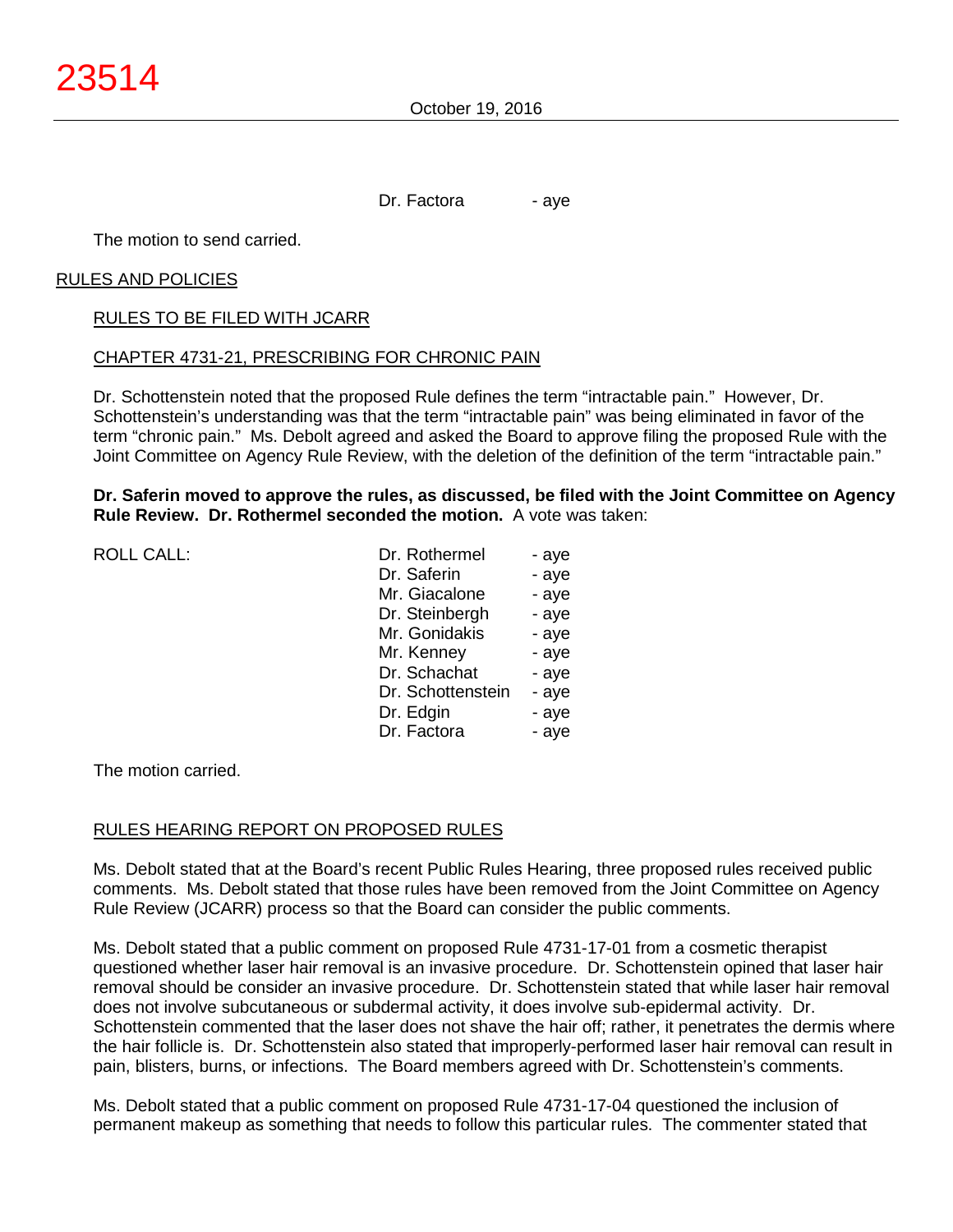permanent makeup is a form of tattoo and that tattooing is regulated through the Ohio Department of Health and local boards of health. However, Ms. Debolt stated that the Department of Health licenses tattooing facilities, not individuals. Ms. Debolt further stated that physicians' offices are expressly exempting from that licensing. Ms. Debolt proposed and amendment to the Rule that clarifies that it applies to permanent makeup at a location not licensed under Ohio Department of Health rules.

#### **Dr. Steinbergh moved that proposed Rules 4731-17-01 and 4731-17-04, as discussed, be returned to the rule promulgation process. Dr. Saferin seconded the motion.** A vote was taken:

| <b>ROLL CALL:</b> | Dr. Rothermel     | - aye |
|-------------------|-------------------|-------|
|                   | Dr. Saferin       | - aye |
|                   | Mr. Giacalone     | - aye |
|                   | Dr. Steinbergh    | - aye |
|                   | Mr. Gonidakis     | - aye |
|                   | Mr. Kenney        | - aye |
|                   | Dr. Schachat      | - aye |
|                   | Dr. Schottenstein | - aye |
|                   | Dr. Edgin         | - aye |
|                   | Dr. Factora       | - aye |
|                   |                   |       |

The motion carried.

Ms. Debolt stated that the Ohio Society of Anesthesiologists (OSA) commented on Rule 4774-1-01. Ms. Debolt stated that Mr. LaCross discussed this matter with OSA and with Dr. Soin. Mr. LaCross stated that OSA raised concerns about changing the term "deep sedation" to "monitored anesthesia care" and changing the term "moderate sedation" to "conscious sedation." Mr. LaCross stated that OSA opposed changing these terms because they should be kept in line with what the Centers for Medicare and Medicaid Services and other entities are using. Dr. Soin has indicated that he does not oppose using the original terms as OSA has suggested. The Board members agreed with Dr. Soin's comments.

**Dr. Saferin moved to amend proposed Rule 4774-1-01 by deleting the changes to paragraphs (B)(2) and (B)(3), as discussed. Dr. Steinbergh seconded the motion.** A vote was taken:

ROLL CALL:

| Dr. Rothermel     | - aye |
|-------------------|-------|
| Dr. Saferin       | - aye |
| Mr. Giacalone     | - aye |
| Dr. Steinbergh    | - aye |
| Mr. Gonidakis     | - aye |
| Mr. Kenney        | - aye |
| Dr. Schachat      | - aye |
| Dr. Schottenstein | - aye |
| Dr. Edgin         | - aye |
| Dr. Factora       | - ave |

The motion carried.

Ms. Debolt stated that proposed Rules 4731-11-01 and 4731-11-09, concerning telemedicine and prescribing to persons not seen by the physician, are currently pending with the Common Sense Initiative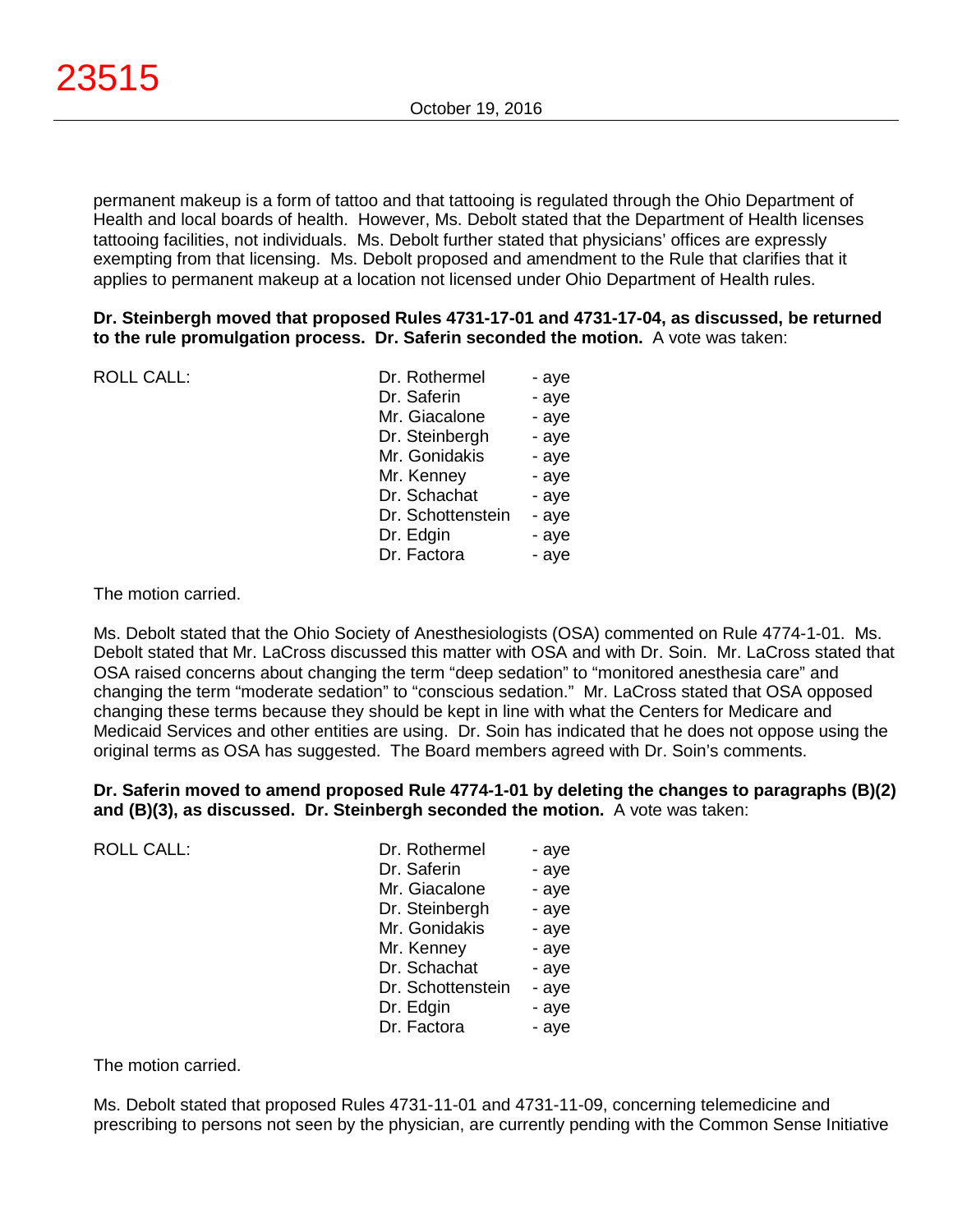(CSI) office. Ms. Debolt stated that these Rules are expected to be returned to the Board prior to the next Board meeting. Ms. Debolt asked the Board to allow Mr. Gonidakis to approve filing the rules with the Joint Committee on Agency Rule Review (JCARR) and have the Board ratify that decision at the November Board meeting.

Dr. Steinbergh stated that she supports this plan, unless CSI makes any significant suggested changes.

**Dr. Saferin moved to authorize Mr. Gonidakis to approve the filing of proposed Rules 4731-1101 and 4731-11-09 with JCARR, barring significant suggested changes, pending ratification of the filing by the Board at the next Board meeting. Dr. Schachat seconded the motion.** A vote was taken:

ROLL CALL:

| Dr. Rothermel     | - aye |
|-------------------|-------|
| Dr. Saferin       | - aye |
| Mr. Giacalone     | - aye |
| Dr. Steinbergh    | - aye |
| Mr. Gonidakis     | - aye |
| Mr. Kenney        | - aye |
| Dr. Schachat      | - aye |
| Dr. Schottenstein | - aye |
| Dr. Edgin         | - aye |
| Dr. Factora       | - ave |

The motion carried.

#### OPERATIONS REPORT

**Human Resources:** Mr. Groeber stated that a number of good candidate have applied for the position of Deputy Director for Licensure. Mr. Groeber stated that one candidate is being looked at very closely and a background check is underway.

Mr. Groeber stated that the Attorney 2 position with the Legal Section has been posted and a number of applications have already been received. Mr. Groeber stated that the position of Attorney 4 in the Legal Section will also be posted.

Mr. Groeber stated that the position of Investigator Supervisor for the North Area will be posted next week.

**Budget:** Mr. Groeber stated that the Board's proposed budget for the 2018/2019 biennium was submitted on September 15.

**Information Technology:** Mr. Groeber stated that the E-License project continues as scheduled.

**Communications and Outreach:** Ms. Pollock stated that at the last month's meeting the Board voted to take the necessary steps to video-record the Board meeting to be used as an educational tool in Ohio medical schools. Ms. Pollock stated that most of the necessary video equipment has been acquired and the recording should begin with the November Board meeting. Ms. Pollock stated that she and other staff will meet with the Ohio Council of Medical School Deans to discuss how to integrate this into their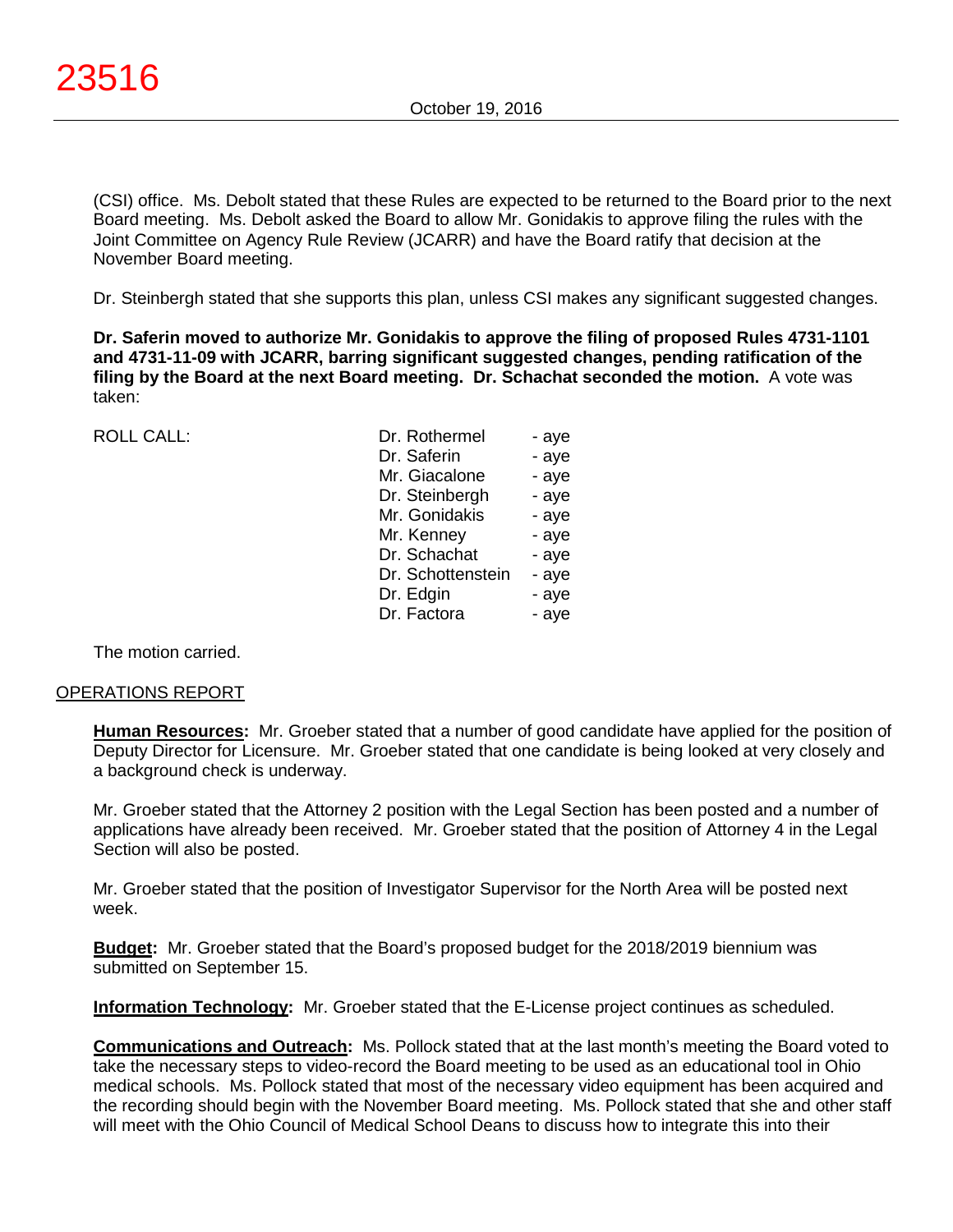programs. Dr. Steinbergh commented that the schools' associate deans who are responsible for curriculum development should also be involved in the conversations. Ms. Pollock agreed.

Regarding media inquiries, Ms. Pollock stated that most calls continue to be about medical marijuana and progress on writing rules to implement the medical marijuana program. Ms. Pollock stated that she continues to work with the Atlanta Journal-Constitution as they investigate reports of sexual misconduct by physicians across the country. Ms. Pollock stated that the Journal-Constitution's next story in this investigation may give each state a grade based on their laws, but the State Medical Board of Ohio has been afforded the opportunity to review the research of Ohio statutes and rules so that any needed corrections can be made to ensure the sharing of accurate information.

Ms. Pollock stated that the Board of Pharmacy sent the Medical Board a letter on September 22 with a list of approximately 12,000 physicians and prescribers who have not checked the Ohio Automated Rx Reporting System (OARRS) in August prior to prescribing opioids or benzodiazepines. In response, the Medical Board contacted those prescribers by letter on September 30 and encouraged them to review their practices and procedures. The letter indicated that, while ongoing problems could result in disciplinary action or fines, the Board just wanted the prescribers to review their records and data. Ms. Pollock stated that, while the letter was generally not well-received, it has yielded positive results. Ms. Pollock noted that many practitioners thought they were following the guidelines about found that they had not in some cases, leading to appropriate changes in their practices. Ms. Pollock stated that follow-up communication let people know that prescribers with extreme numbers had already been contacted and that they were not on that list. Ms. Pollock stated that the Board will continue to work through the approximately 1,300 additional email inquiries received from prescribers and respond accordingly.

Mr. Groeber elaborated that of the 12,000 licensees on the list, 8,000 licensees had between 1 and 9 instances over the course of the month and over 300 licensees had more than 100 instances in the course of the month. Mr. Groeber stated that there may be reasons or justifications for those 100-plus instances, but this is an opportunity for the practitioner to review practices. Mr. Groeber stated that the top 45 practitioners on the list prescribed over 200 times without checking OARRS in the second month; Mr. Groeber stated that the Board can have a more personal interaction with those practitioners to ensure their practices are in-line with current guidelines. Mr. Groeber stated that the goal is to get all practitioners off the list.

Dr. Schottenstein commented that, ideally, the OARRS system should eventually evolve into a system does not require manual checks, but rather would alert the prescriber to issues automatically. Mr. Groeber and Mr. Schmidt stated that this is the ultimate goal of the OARRS system. Mr. Groeber and Mr. Schmidt added that efforts are also underway to educate physicians so that OARRS is used properly and for its intended purpose to aid prescribers in making quality prescribing decisions.

**Agency Operations:** Mr. Groeber stated that the number of new MD/DO physician licenses issues increased by 12% over the same month last year, new podiatric physician licenses increased by 10%, and allied professional licenses increased by 14%.

Regarding proposed fines in the Report and Recommendations, Mr. Groeber stated that he has asked Mr. Porter to consider changes. Mr. Groeber asked the Board to discuss what they would like to see in this regard.

The Board discussed this matter thoroughly. The Board members agreed that the Report and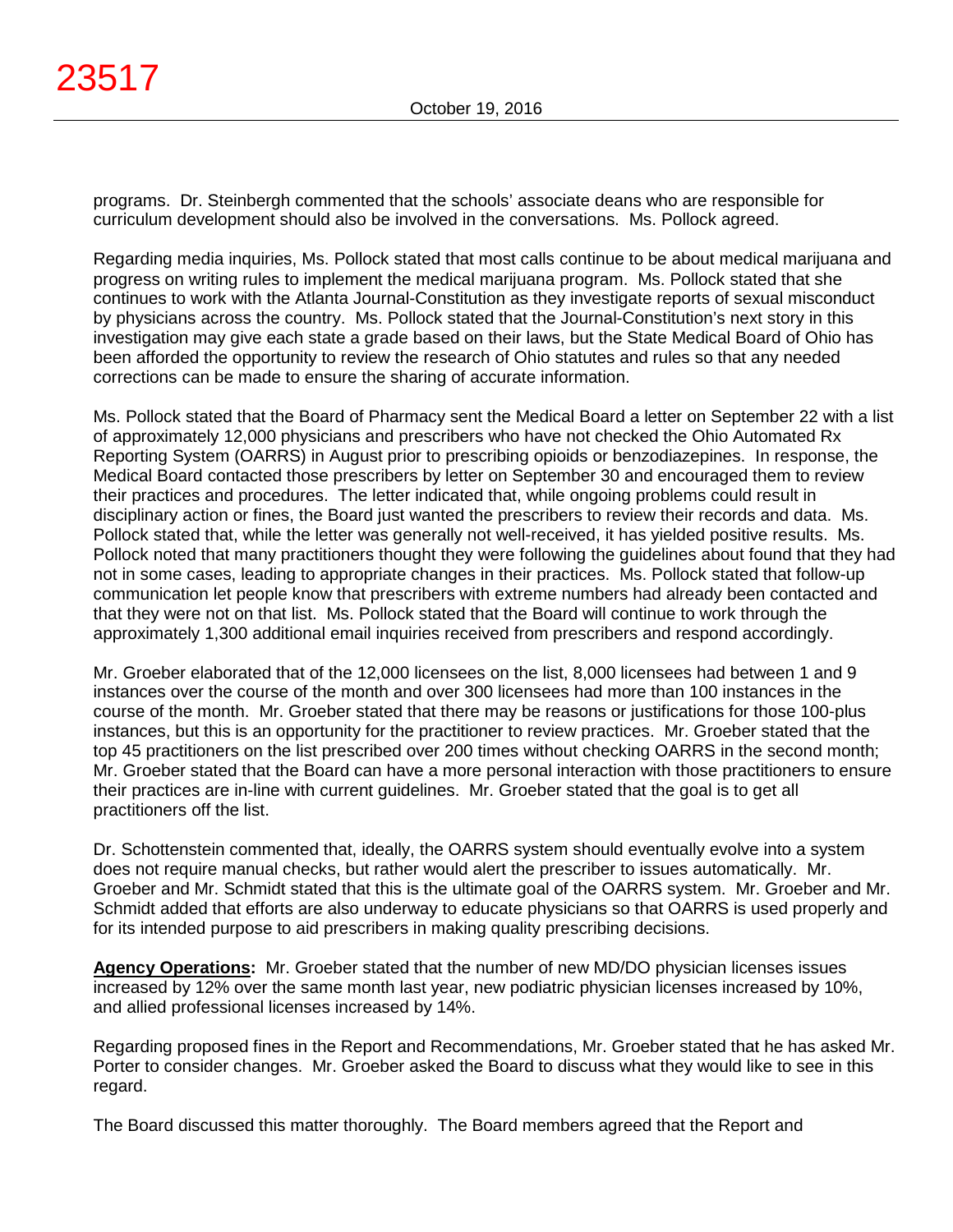Recommendation should include information on the minimum, standard, and maximum fine for each alleged violation. The Board also agreed that the Hearing Examiner should have discretion for the exact fine amount between the minimum and maximum of the highest-level violation, just as they have discretion with other aspects of the Proposed Order within the disciplinary guidelines. The Board will retain the ability to alter the fine amount as it deems appropriate.

# REPORTS BY ASSIGNED COMMITTEES

#### FINANCE COMMITTEE

Mr. Kenney informed the Board that the Board of Pharmacy had had an issue with their accounting that it was unable to address properly. However, Ms. Loe took time to address and ultimately resolve the Board of Pharmacy's problem. Ms. Loe did this on top of her regular duties with the Medical Board. Mr. Gonidakis commented that he also received calls from the Executive Director of the Board of Pharmacy, as well as the Governor's office, praising Ms. Loe's work. The Board and staff gave Ms. Loe a round of applause.

Ms. Loe stated that in August the Medical Board had \$600,000 in revenue and \$644,000 in expenditures, leaving a cash balance of \$4,500,000 at the end of August. Ms. Loe, noting that August is only the second month of the fiscal year, stated that revenue is significantly ahead of projections. Ms. Loe stated that revenue may level off as the year progresses.

Ms. Loe stated that the Board's annual audit has concluded and there were no findings.

Ms. Loe stated that she is now producing a monthly report for the Finance Committee on efforts to collect fines and where each fine is in the process.

Mr. Gonidakis asked from the Board's Minority-Owned Business Enterprise (MBE) rate. Ms. Loe replied that she does not have that figure in front of her, but she recalled that it is around 30%. Ms. Loe explained that all state agencies are required to have a goal to spend 15% of its discretionary spending with MBE's. Ms. Loe stated that Mr. Holben spends time to find appropriate vendors to ensure that the Board surpasses the 15% minimum each year.

#### SPECIAL COUNSEL

Mr. Kenney stated that the Finance Committee voted to recommend approval of up to \$25,000 for attorney fees in an appellate matter.

### **Dr. Saferin moved to approve up to \$25,000 for Special Counsel, selected by the Board Legal staff and Executive Director, to defend the Board on a pending appellate matter. Dr. Steinbergh seconded the motion.**

Mr. Gonidakis clarified that this motion only concerns the allocation of up to \$25,000 and the authority of the Executive Director to spend it. Mr. Gonidakis stated that this motion does not involve the selection of the law firm.

A vote was taken on Dr. Saferin's motion: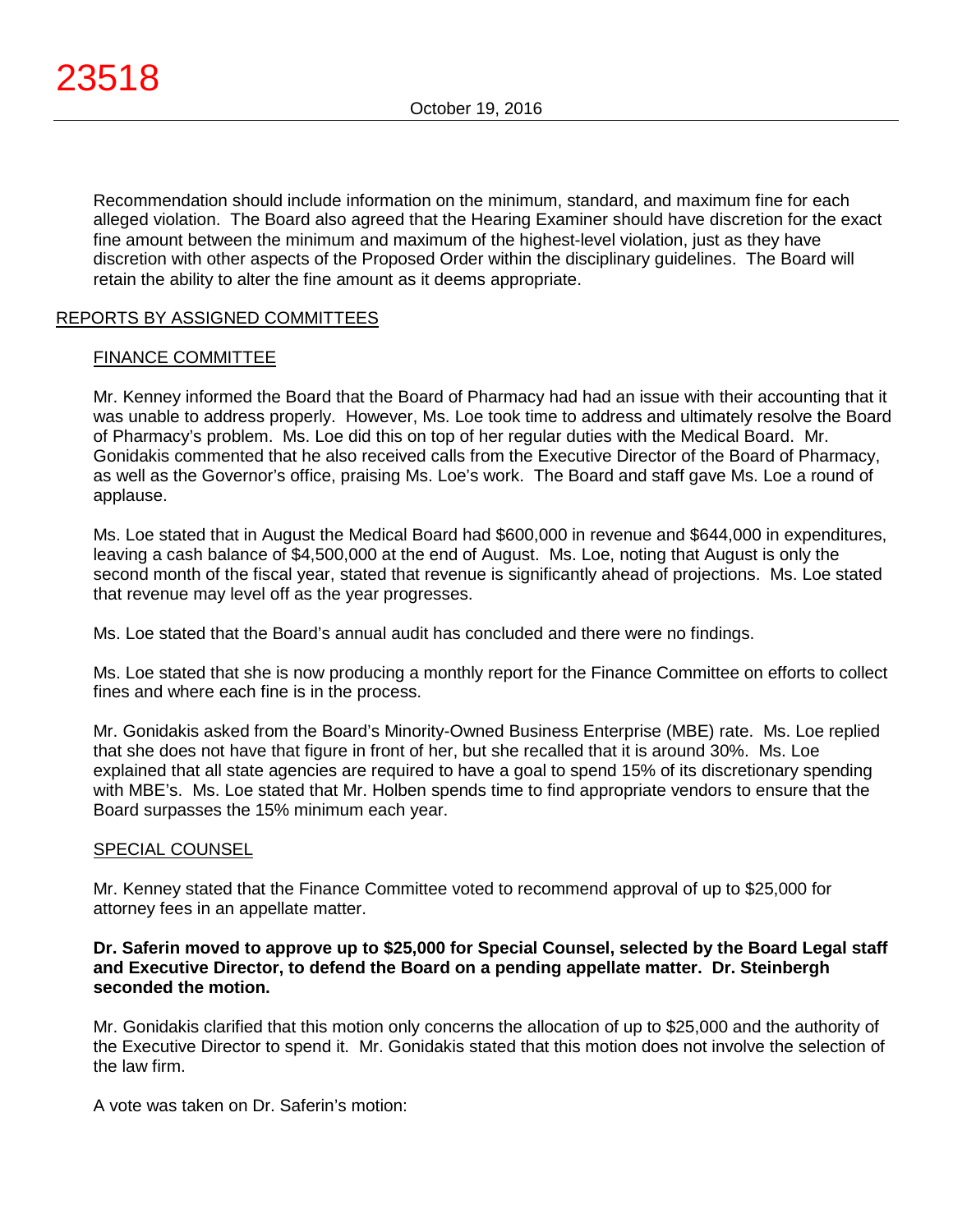ROLL CALL:

| Dr. Rothermel     | - aye |
|-------------------|-------|
| Dr. Saferin       | - aye |
| Mr. Giacalone     | - aye |
| Dr. Steinbergh    | - aye |
| Mr. Gonidakis     | - aye |
| Mr. Kenney        | - aye |
| Dr. Schachat      | - aye |
| Dr. Schottenstein | - aye |
| Dr. Edgin         | - aye |
| Dr. Factora       | - aye |
|                   |       |

The motion carried.

# POLICY COMMITTEE

# MEDICAL MARIJUANA UPDATE

Mr. Groeber stated that the Board continues to work with the medical marijuana program to implement House Bill 523. Mr. Groeber stated that since the last Board meeting he and Ms. Anderson visited Illinois to learn about best practices from their medical marijuana program. Mr. Groeber stated that the Board has issued a statement regarding the affirmative defense provision of House Bill 523. Mr. Groeber stated that all members of the Medical Marijuana Advisory Committee have been appointed and should hold a meeting in the near future; Mr. Groeber noted that Dr. Soin is on that committee.

Mr. Groeber stated that the Board continues to encourage people to visit medicalmairjuana.ohio.gov for the latest information on this subject.

Mr. Giacalone stated that he made a statement in the Policy Committee meeting that was prepared on behalf of the Board regarding the medical marijuana issue. Mr. Giacalone stated that he would like to restate that statement here:

Although it is not the standard practice of the Board to feature non-staff presenters during the Policy Committee, we, the Board, do want to acknowledge Rob Ryan, who attended the meeting, and the members of NORML [the National Organization for the Reform of Marijuana Laws, Ohio Chapter] who have reached out to us. They have voiced concerns over statements issued by the State Medical Board on September 23 addressing affirmative defense in medical marijuana. You will note that the Medical Board is in no way prohibiting the recommendation of medical marijuana now that House Bill 523 is effective. The intent of this statement is to acknowledge that the conflicting language in House Bill 523 exists. While the legislation says that a physician is not permitted to issue a State of Ohio-approved written recommendation to use medical marijuana until the physician has obtained a certificate to recommend from the State Medical Board of Ohio, it also created an affirmative defense for certain marijuana-related crimes as a way to protect patients and parents or guardians of minor patients who seek to use marijuana prior to the creation and implementation of all the administrative rules necessary to run the Ohio medical marijuana control program. If Ohio physicians wish to recommend medical marijuana before the rules are in place, we the Board strongly recommend that they contact a private attorney because the legislation is not crystal clear and could be interpreted as providing conflicting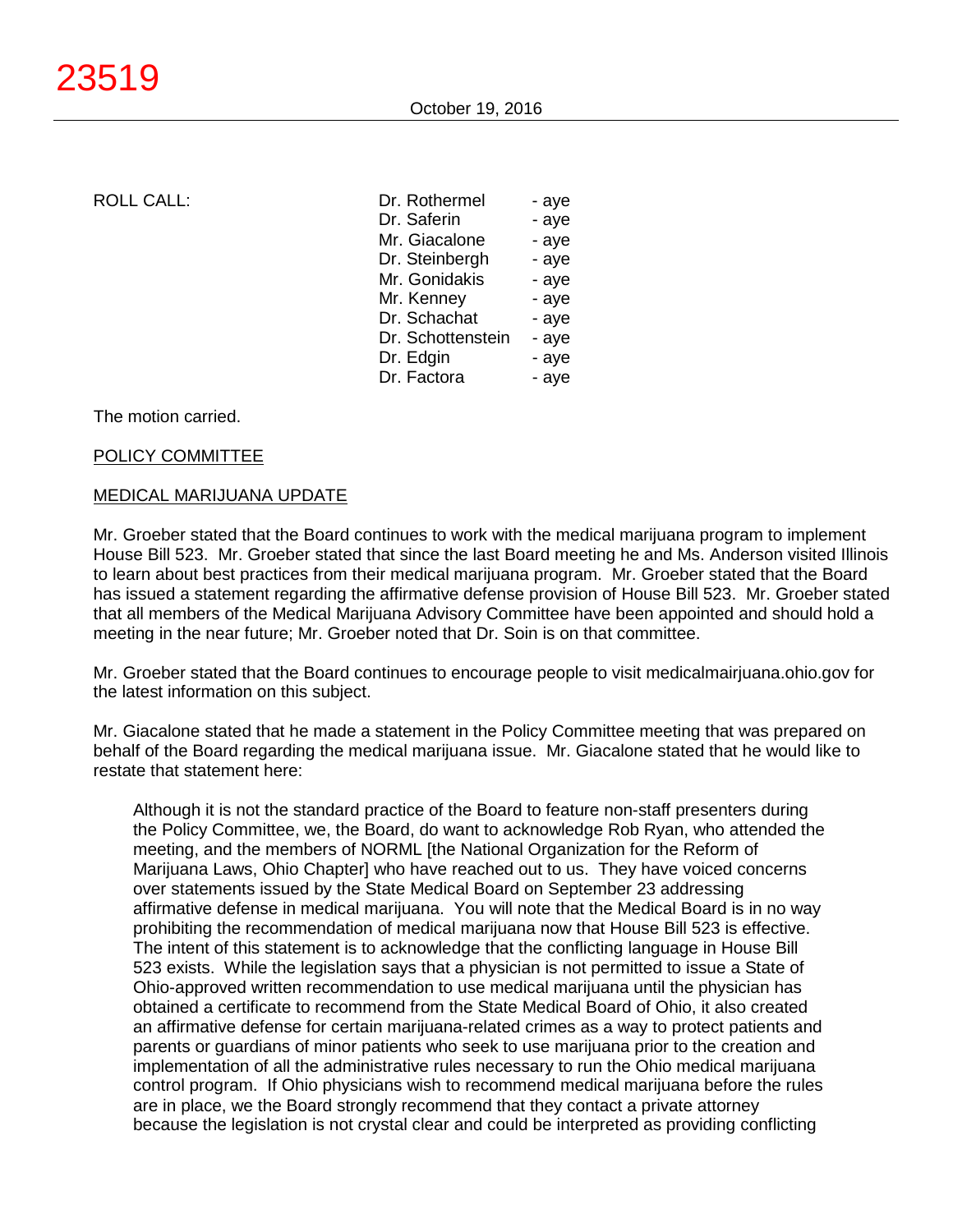instructions to physicians. The Board's statement is final and we will not review nor approve any forms for recommendation at this time.

#### ONE-BITE REPORTING EXEMPTION UPDATE

Mr. Groeber stated that Board staff meet with various associations and the Ohio Physicians Health Program last week regarding the one-bite reporting exemption. Mr. Groeber stated that a flowchart, which Board members should have seen by this time, lays out the Board's vision for how the reporting exemption could work. There was agreement at last week's meeting that the flowchart showed a solid plan. Mr. Groeber stated that the next step is to put forward legislation to give the Board the authority to implement this program, including authority to contract with a monitoring provider to administer the program. To that end, Mr. Groeber and other Board staff will meet with Representatives Grossman, Huffman, and Sprague to discuss options.

# NON-DISCIPLINARY OPTION FOR MENTAL AND PHYSICAL ILLNESS

Ms. Anderson stated that a smaller group is being pulled together to review this proposal in light of research which indicates that, if it is the result of a Board action, it is required to be reported to the National Practitioner Databank.

# PROPOSED RULE LIMITING POST-HEARING BRIEFS

Ms. Anderson stated that the Policy Committee voted to approve circulating draft changes to the Board's hearing rules that would limit post-hearing briefs to 15 pages, while granting the Hearing Examiner discretion to increase that limit to 25 pages if it involves a complex legal matter and if it is deemed necessary. The proposed changes would also require motions filed electronically to be in an attachment to an email and not in the body of an email. Lastly, the proposed changes would reduce the timeframe for responses to three days.

#### ATTORNEYS' FEES

Ms. Anderson stated that Mr. Gonidakis asked her to prepare a memo to the Board on the issue of attorneys' fees and the requirements under 119, Ohio Revised Code, when attorneys' fees are awarded. Ms. Anderson stated that Board members should already have that memo. Ms. Anderson encouraged the Board members to contact her if they have any questions.

#### LEGISLATIVE UPDATE

Mr. LaCross stated that he had identified five Senate bill and two House bills which could be amended to include language to reduce the Board's initial physician licensure fee from \$335 to \$305. Mr. LaCross stated that the Legislature will be in session from November 16 to December 7.

Mr. LaCross stated that when he has final language for the budget and the physician licensure fee reduction he will circulate it to the Board members.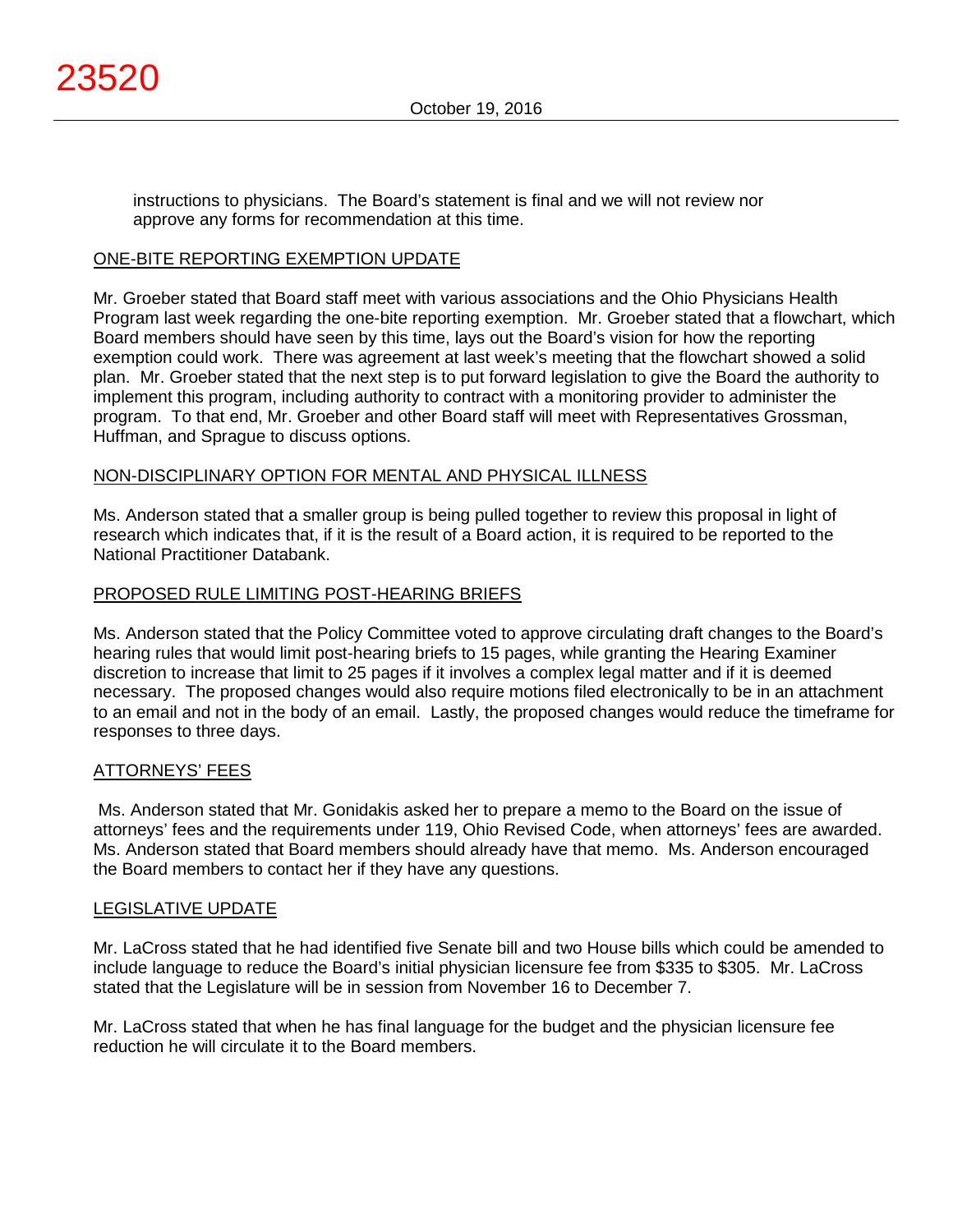#### LICENSURE COMMITTEE

#### LICENSURE APPLICATION REVIEWS

#### MIGUEL ERNESTO HABEYCH, M.D.

Dr. Saferin stated that Dr. Habeych is requesting graduate medical education equivalency for his training in Colombia and the United States. The Licensure Committee has recommended approval of Dr. Habeych's request.

**Dr. Saferin moved that the Board grant Dr. Habeych's request to deem his training and experience in Colombia and the United States to be equivalent to 24 months of graduate medical education (GME) through the second-year level of GME so that he may be granted a license. Dr. Steinbergh seconded the motion.** A vote was taken:

| ROLL CALL: | Dr. Rothermel     | - aye |
|------------|-------------------|-------|
|            | Dr. Saferin       | - aye |
|            | Mr. Giacalone     | - aye |
|            | Dr. Steinbergh    | - aye |
|            | Mr. Gonidakis     | - aye |
|            | Mr. Kenney        | - aye |
|            | Dr. Schachat      | - aye |
|            | Dr. Schottenstein | - aye |
|            | Dr. Edgin         | - aye |
|            | Dr. Factora       | - aye |
|            |                   |       |

The motion carried.

# COSMETIC THERAPIST EXAMINATION

Dr. Saferin stated that the Licensure Committee had a robust discussion considering the elimination of Part C of the Board's Cosmetic Therapy Licensure Examination, which is the hands-on practical portion. Dr. Saferin stated that the Licensure Committee voted unanimously to recommend eliminating Part C of the examination.

# **Dr. Saferin moved to eliminate Part C of the Board's Cosmetic Therapy Licensure Examination. Dr. Edgin seconded the motion.**

Dr. Steinbergh stated that she continues to oppose the elimination of Part C of the examination. Dr. Steinbergh stated that she believes in this form of practical examination, noting that the United States Medical Licensing Examination (USMLE) and Comprehensive Osteopathic Medical Licensing Examinatoin (COMLEX) for physicians also have practical portions. Dr. Steinbergh expressed concern that the Board members have not yet truly engaged in a discussion of what a cosmetic therapist does. Dr. Steinbergh stated that when this matter was discussed previously, among the reasons the Licensure Committee gave to eliminate part C were that it was expensive, time-consuming, and, in Dr. Steinbergh's words, essentially "wasn't worth the effort." Dr. Steinbergh recalled that Dr. Soin had had the same concerns that she did, namely that the elimination of Part C should not be about inconvenience to the Board or the cost of the examination.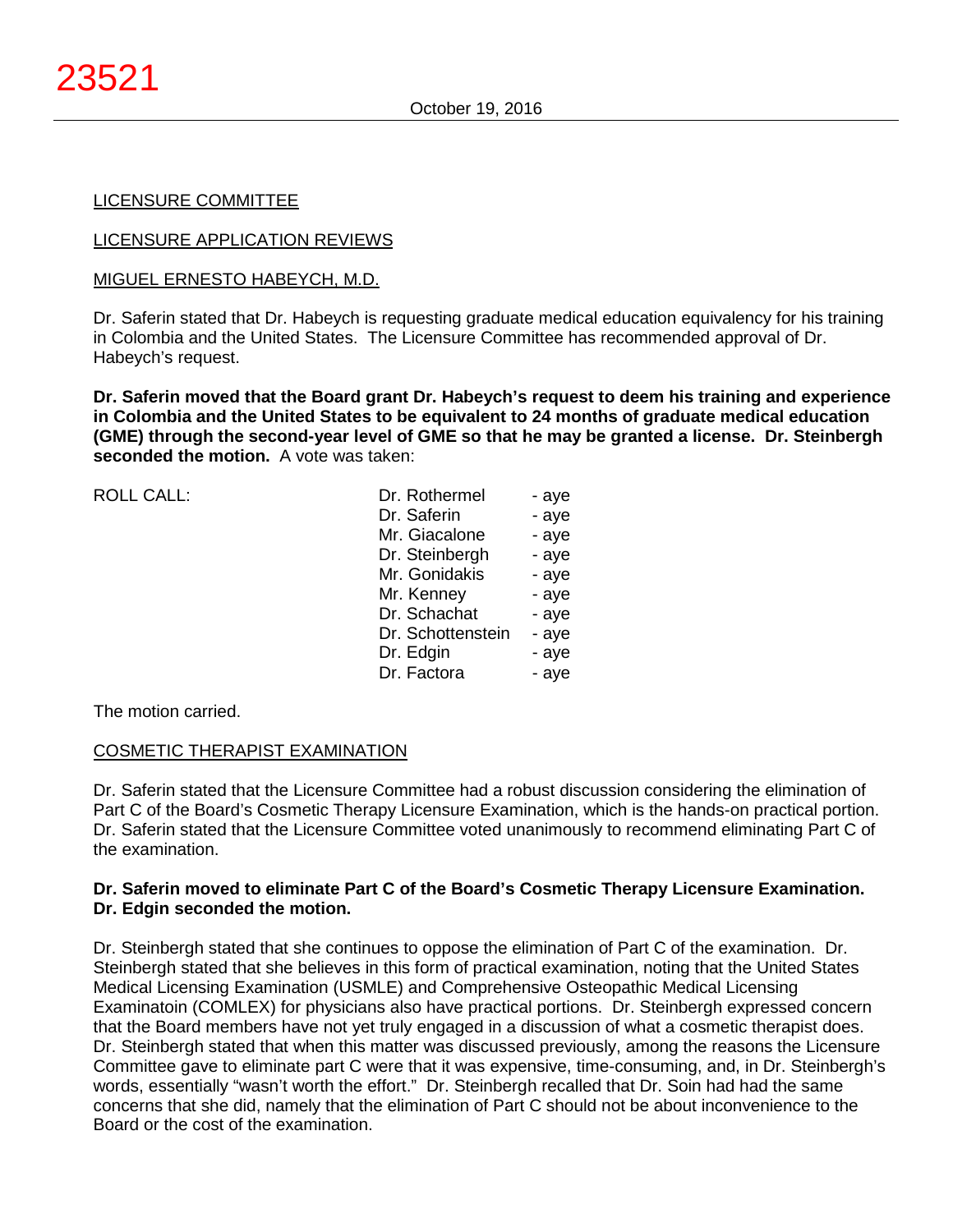Dr. Steinbergh continued that she has spoken with Kelly Wert, C.T., a spokesperson for the Cosmetic Therapy Association of Ohio (CTAO) and proctor of the Board's practical examination, as well as George Dunigan of the CTAO. Dr. Steinbergh stated that Ms. Wert and Mr. Dunigan had concerns with the proposal to eliminate part C, particularly with regard to the training in electrolysis and the delegation of laser treatment. Dr. Steinbergh commented that she had invited Ms. Wert and Mr. Dunigan to present to the Licensure Committee this month, but was asked for administrative reasons to delay until November. Dr. Steinbergh opined that the Board should not vote on this matter until Ms. Wert and Mr. Dunigan can make their presentation.

Dr. Rothermel stated that the Licensure Committee has discussed this matter thoroughly. Dr. Rothermel also stated that in a communication dated June 30, 2016, the aforementioned Ms. Wert wrote, "Overall, everyone is in agreement that the practical portion of the testing is no longer necessary." Dr. Rothermel continued that the Licensure Committee met this morning with Vickie Mickey, C.T., who had a private school and also wrote the original testing for the current practical examination. Dr. Rothermel stated that Ms. Mickey felt that the requirements that the Medical Board makes of the cosmetic therapy schools cover the practical testing and that Part C of the examination is not needed.

Dr. Edgin pointed out that cosmetic therapy is the only profession for which the Board requires a practical examination. Dr. Edgin stated that for physicians, the medical schools are responsible for any oral examination or demonstration of quality.

Dr. Schottenstein appreciated Dr. Edgin's comments, but noted that the argument could also be turned around to contend that the Board should give practical tests to all its licensees like it does for cosmetic therapists. Dr. Schottenstein stated that the only he wants to know on this issue is whether Part C of the Board's Cosmetic Therapy Examination is redundant. Dr. Schottenstein stated that if Part C is redundant, then is should be eliminated; otherwise, the Board should keep it. Dr. Saferin replied that the examination that cosmetic therapy school graduates includes a practical portion in which they have to perform electrolysis, and therefore the Board's practical portion is redundant.

Dr. Saferin continued that from 2005 to 2016 the Board took disciplinary action against only two cosmetic therapists, both for violations of their continuing education requirements. Dr. Saferin pointed out that during that timeframe no disciplinary actions were taken based on cosmetic therapists violating the minimal standards of care in their profession. Dr. Saferin added that the Food and Drug Administration (FDA) had only three complaints over a course of years involving electrolysis; all three complaints concerned electrolysis purchased by consumers for use in the home and did not involve professionals. Lastly, Dr. Saferin reviewed that pass/fail rate for the Board's Cosmetic Therapy Examination, which requires an overall score of 75% averaged from all three portions to pass. Dr. Saferin reviewed the data and observed that many applicants failed Part B but passed the examination thanks to their performance on Part C.

Dr. Saferin stated that the Licensure Committee voted unanimously to eliminate Part C of the examination because doing so would not affect public safety.

Mr. Kenney opined that the Board should vote on this matter, noting that the Licensure Committee has already made its recommendation after thorough discussion and it is the Board's role to either approve or disapprove that recommendation.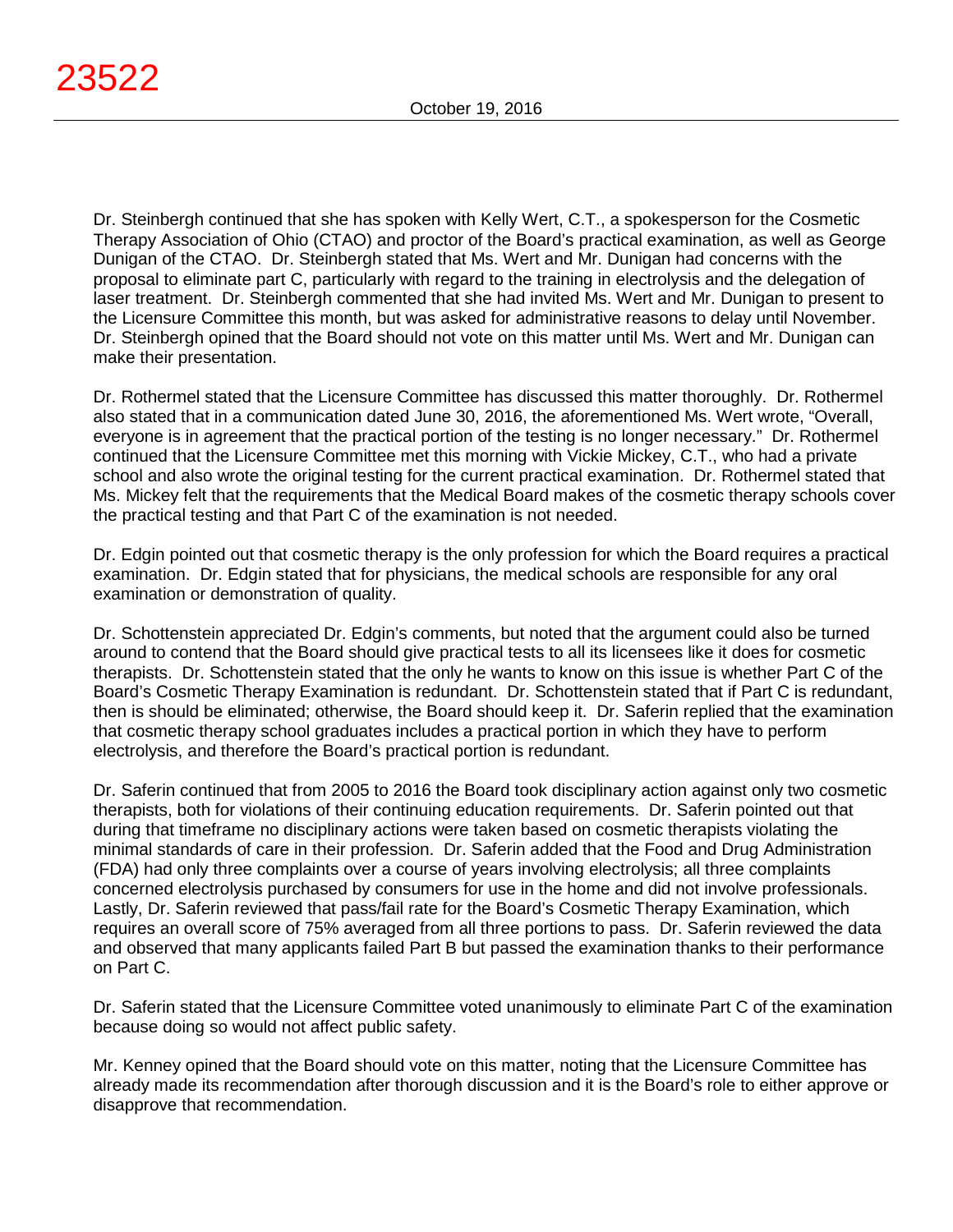Mr. Giacalone stated that Dr. Saferin, Dr. Rothermel, and Dr. Edgin have addressed his concerns with eliminated Part C of the examination. Mr. Giacalone stated that he does not see the risk in eliminating Part C, especially in light of data concerning disciplinary action and FDA issues with cosmetic therapist. Mr. Giacalone opined that Part C may be an additional burden without much benefit.

A vote was taken on Dr. Saferin's motion:

| - aye |
|-------|
| - aye |
| - aye |
| - nay |
| - aye |
| - aye |
| - aye |
| - aye |
| - aye |
| - aye |
|       |

The motion carried.

Dr. Saferin stated that Part C will be removed from the Cosmetic Therapy Examination following the next scheduled examination.

#### COMPLIANCE COMMITTEE

Dr. Steinbergh stated that On September 14, 2016, the Compliance Committee met with Jodi Harwood Chapek, P.A.; and Cara E. Perez, M.D., and moved to continue them under the terms of their respective Board actions. The Compliance Committee accepted Compliance staff's report of conferences on August 8 & 9, 2016.

Dr. Steinbergh stated that the Committee also recommended approval for Christina Delos Reyes, M.D., to conduct return-to-work evaluations for the Board's licensees. Dr. Delos Reyes is board-certified in psychiatry and addiction psychiatry.

#### **Dr. Edgin moved to approve Dr. Delos Reyes to conduct return-to-work evaluations. Dr. Schottenstein seconded the motion.** All members voted aye. The motion carried.

#### PROBATIONARY REQUESTS

Mr. Gonidakis advised that at this time he would like the Board to consider the probationary requests on today's consent agenda. Mr. Gonidakis asked if any Board member wished to discuss a probationary request separately. Dr. Steinbergh stated that she would like to discuss the probationary request of William K. Basedow, D.O., separately.

Dr. Steinbergh stated that Dr. Basedow's Board Order required him to write a summary of each of his required courses in controlled substance prescribing and medical record-keeping, which he has provided. However, the Board Order also required Dr. Basedow to identify with specificity how he will apply what he has learned to his practice of medicine in the future. Dr. Steinbergh stated that Dr. Basedow's reports on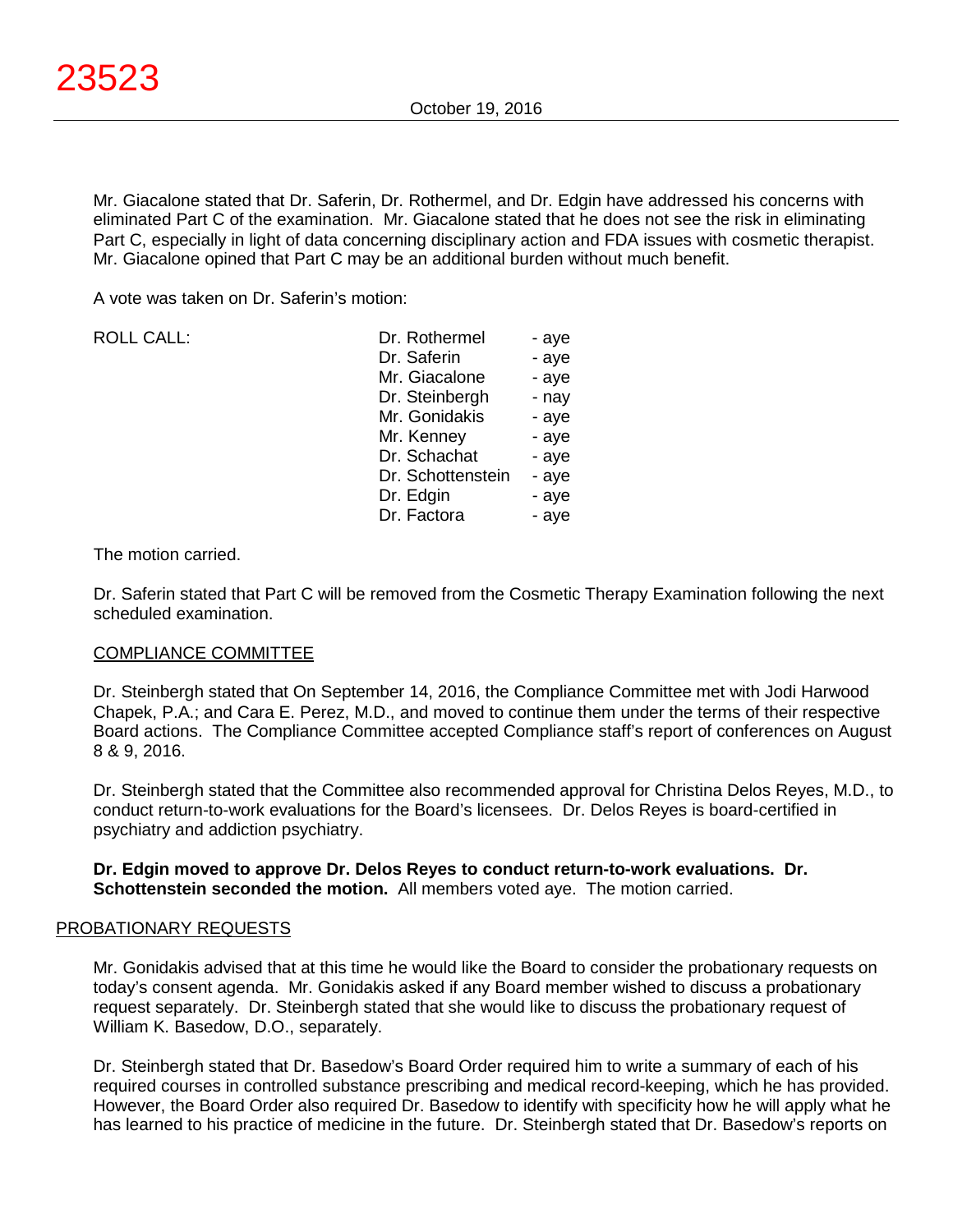the courses is very basic and did not describe how it may change his practice. For these reasons, Dr. Steinbergh opposed approving Dr. Basedow's summaries.

#### **Dr. Steinbergh moved to approve the courses submitted by Dr. Basedow, but to not approve Dr. Basedow's summaries of the courses. Dr. Schottenstein seconded the motion.**

Mr. Taylor noted for the Board's information that if it chooses to deny Dr. Basedow's request for approval of the course summaries, that action is reportable to the National Practitioner Databank. Dr. Rothermel suggested tabling this matter instead of denying Dr. Basedow's request. Dr. Steinbergh agreed.

**Dr. Steinbergh withdrew her motion.** No Board member objected to withdrawing the motion. The motion was withdrawn.

#### **Dr. Steinbergh moved to table the probationary requests of Dr. Basedow. Mr. Kenney seconded the motion.**

Dr. Saferin opposed tabling this matter, stating that he and Dr. Rothermel reviewed this in their roles as Secretary and Supervising Member. Dr. Saferin acknowledged that Dr. Basedow's summaries may not have been as long or as detailed as others the Board has received, but opined that it was adequate. Dr. Saferin noted that Dr. Basedow's license is currently suspended and he does not have a practice at all at this time. Dr. Saferin also noted that Ms. Murray, an attorney who is also the manager of the Board's Compliance Section, also approved the summaries.

Dr. Steinbergh stated that course summaries with descriptions of how the knowledge gained in the courses will be applied to one's practice is a requirement of Dr. Basedow's Board Order and he did not meet that requirement. Dr. Steinbergh opined that if the requirement is not enforced, the Board should consider removing that language from Board Orders and Consent Agreements. Dr. Steinbergh commented that physicians can attend continuing medical education courses, but if they do not apply that to their practice then their practice never improves.

Ms. Murray observed that Dr. Basedow has a permanent limitation on his license stated that he "shall not prescribe, administer, dispense, or otherwise provide any narcotic analgesics including but not limited to single entity or combination products containing oxycodone, hydrocodone, hydrophorphone, oxymorphone or codeine." Consequently, some of the things Dr. Basedow learned in the controlled substance prescribe course cannot be applied to his practice. Dr. Steinbergh noted that Dr. Basedow was also required to take a medical record-keeping course. Ms. Murray commented that when a probationary request is approved by the Secretary and Supervising Member, the staff does not have discretion to pull it from Board consideration.

Mr. Giacalone noted that Dr. Basedow's permanent limitation still allows him to prescribe some controlled substances, and therefore he would be able to apply some of the prescribing course to his practice. Mr. Giacalone read the relevant portion of Dr. Basedow's Board Order: "He [Dr. Basedow] shall also submit to the board a written report describing the course(s), setting forth what he learned from the course(s), and identifying with specificity how he will apply what he has learned to his practice of medicine in the future." Mr. Giacalone agreed with Dr. Steinbergh that Dr. Basedow did not fulfill this requirement. Mr. Giacalone stated that if the Board sets a precedent for weak one-page course summaries from probationers, then that will be all that the Board receives. Mr. Giacalone agreed with tabling this matter.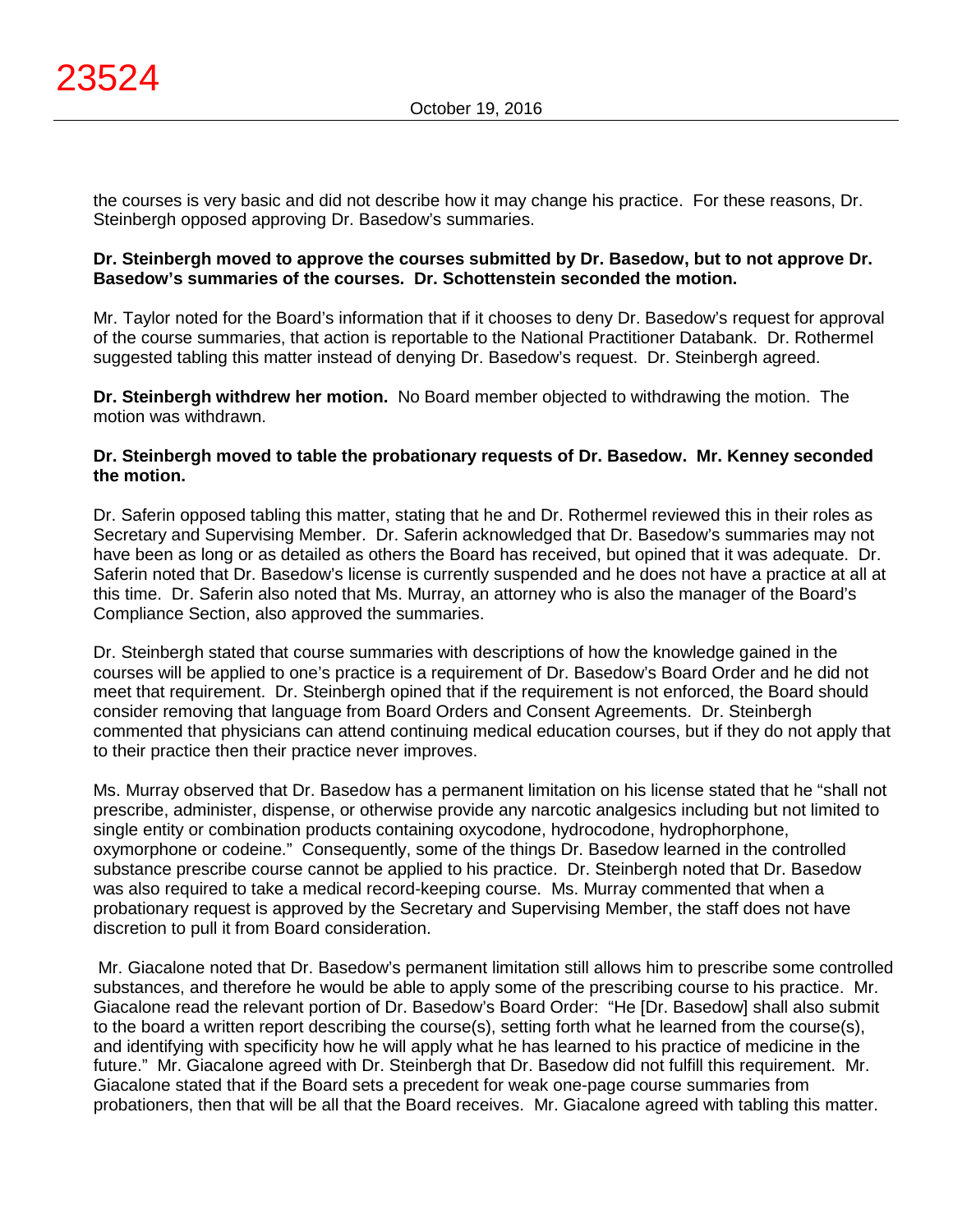Mr. Gonidakis stated that this discussion has served a great purpose to let the Board's staff know the Board's expectations in this matters. Mr. Gonidakis agreed that tabling this matter is the appropriate course of action at this time.

A vote was taken on Dr. Steinbergh's motion to table:

| <b>ROLL CALL:</b> |  |
|-------------------|--|
|                   |  |

| <b>ROLL CALL:</b> | Dr. Rothermel     | - abstain |
|-------------------|-------------------|-----------|
|                   | Dr. Saferin       | - abstain |
|                   | Mr. Giacalone     | - aye     |
|                   | Dr. Steinbergh    | - aye     |
|                   | Mr. Gonidakis     | - aye     |
|                   | Mr. Kenney        | - aye     |
|                   | Dr. Schachat      | - aye     |
|                   | Dr. Schottenstein | - aye     |
|                   | Dr. Edgin         | - aye     |
|                   | Dr. Factora       | - aye     |
|                   |                   |           |

The motion to table carried.

Dr. Schottenstein stated that he wished to discuss the probationary request of Michael T. Bangert, M.D.

Dr. Schottenstein stated that Dr. Bangert has been diagnosed with schizophrenia. Dr. Schottenstein stated that the Board's expert, Dr. Noffsinger, noted Dr. Bangert's schizophrenia on July 28, 2016, and he was unable to practice at that time. Now, just three months later, Dr. Bangert is requesting approval for two psychiatrists to conduct assessments to see if Dr. Bangert is able to return to practice. Dr. Schottenstein expressed concern about attempts to approve Dr. Bangert for returning to practice in such a short time span.

Ms. Murray stated that Dr. Bangert's request is for approval of the two psychiatrists to conduct the evaluations and has nothing to do with the timing of those evaluations. Dr. Schottenstein thanked Ms. Murray for that clarification.

# **Dr. Steinbergh moved to accept the Compliance staff's Reports of Conferences and the Secretary and Supervising Member's recommendations as follows:**

• **To grant Michael T. Bangert, M.D.'s request for approval of Melvyn M. Nizny, M.D., to conduct a psychiatric assessment required for reinstatement; and approval of Douglas A. Songer, M.D., to conduct a psychiatrist assessment required for reinstatement;**

• **To grant Craig L. Bierer, D.O.'s request for approval of Michael E. Miller, M.D., to serve as the new treating psychiatrist;**

• **To grant Micah S. Crouse, M.D.'s request for approval of Jeffrey J. Revill, M.D., to serve as the new monitoring physician; and discontinuation of the chart review requirement;**

• **To grant Franklin D. Demint, D.O.'s request for approval of a reduction in appearances to every six months; approval of the submitted practice plan; approval of Michael M. Alexander, D.O., to serve as the new monitoring physician; and determination of the frequency and number of charts**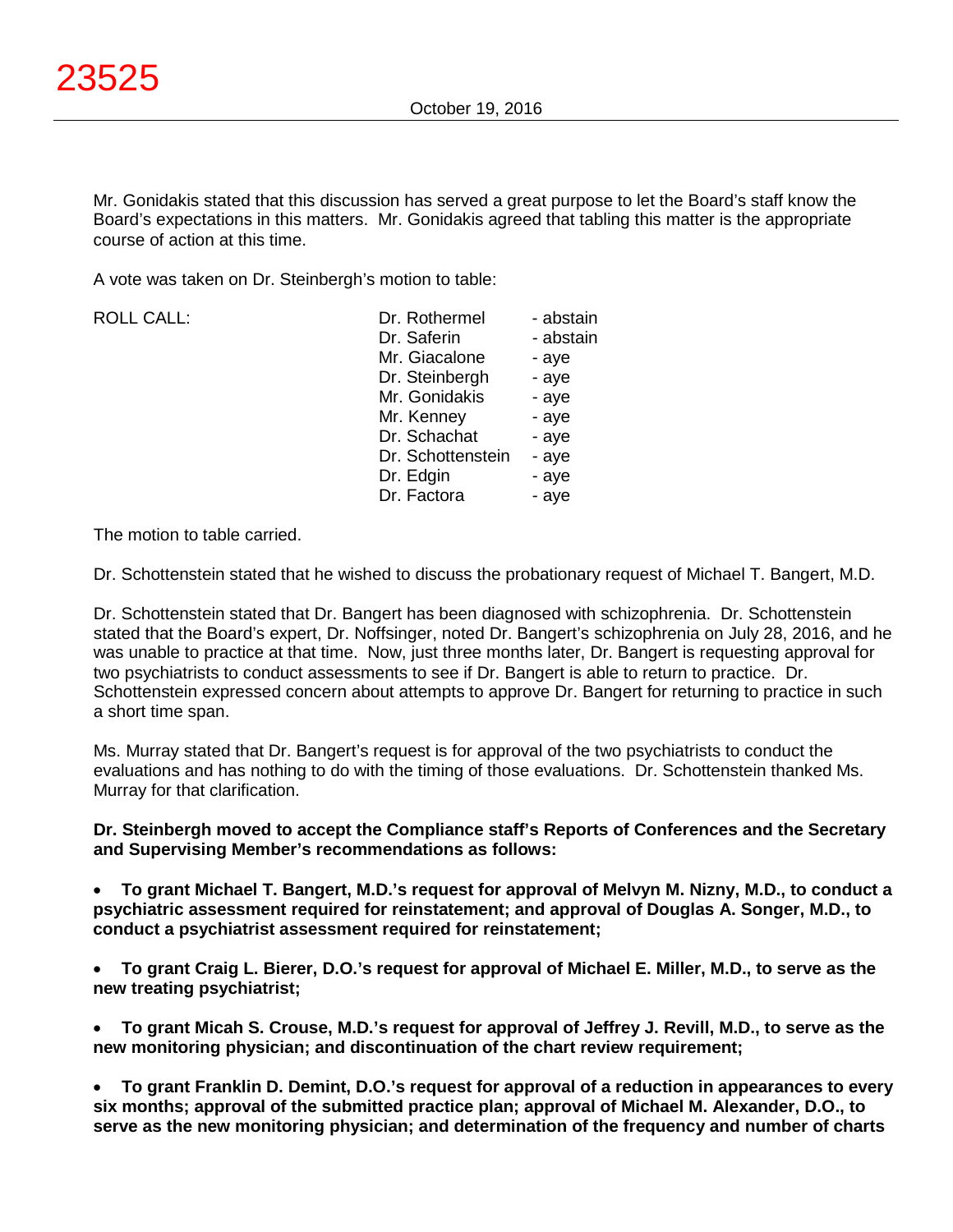**to be reviewed at ten charts per month;**

• **To grant Nicholas C. Diamantis, M.D.'s request for approval of the previously-completed course** *Intensive Course in Medical Ethics, Boundaries and Professionalism***, offered by Case Western Reserve University, to fulfill the personal/professional ethics course requirement; and approval of the previously-completed course** *Intensive Course in Medical Record Keeping with Individual Preceptorships***, offered by Case Western Reserve University, to fulfil the medical record keeping course requirement;**

• **To grant Emily K. Hellesen, M.T.'s request for approval of the ethics course tailored by Donna Homenko, Ph.D., to fulfill the ethics course requirement;**

• **To grant Gregory Allan Parker, M.D.'s request for approval of Randon S. Welton, M.D., to conduct the psychiatric return to work assessment;**

• **To grant Michael Todd Tatro, M.D.'s request for approval of John T. Columbus, M.D., to serve as the monitoring physician; and determination of the frequency and number of charts to be reviewed at ten charts per month; and**

• **To grant Himchala Veligandla, M.D.'s request for approval of his request to make personal appearances via electronic means.**

**Dr. Schachat seconded the motion.** All members voted aye. The motion carried.

Dr. Schachat exited the meeting at this time.

#### REINSTATEMENT REQUEST

#### RYAN S. FRYMAN, D.O.

Dr. Steinbergh moved that the request for the reinstatement of the license of Ryan S. Fryman, D.O., be approved, effective immediately, subject to the probationary terms and conditions as outlined in the August 10, 2016 Board Order for a minimum of five years. Dr. Schottenstein seconded the motion. A vote was taken:

| <b>ROLL CALL:</b> | Dr. Rothermel     | - abstain |
|-------------------|-------------------|-----------|
|                   | Dr. Saferin       | - abstain |
|                   | Mr. Giacalone     | - aye     |
|                   | Dr. Steinbergh    | - aye     |
|                   | Mr. Gonidakis     | - aye     |
|                   | Mr. Kenney        | - aye     |
|                   | Dr. Schottenstein | - aye     |
|                   | Dr. Edgin         | - aye     |
|                   | Dr. Factora       | - aye     |
|                   |                   |           |

The motion carried.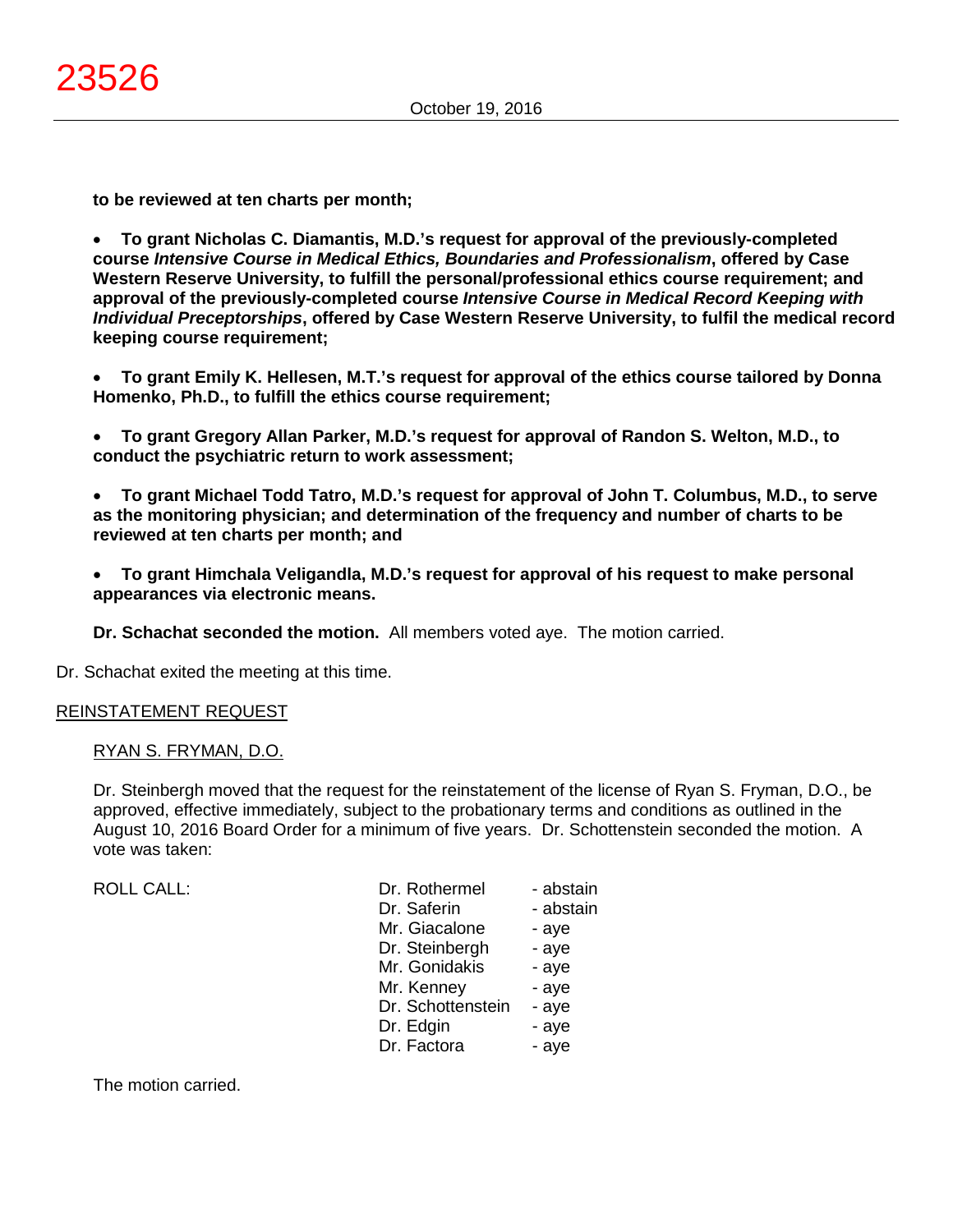#### FINAL PROBATIONARY APPEARANCES

#### MOUNIR BOUTROS, M.D.

Dr. Boutros was appearing before the Board pursuant to his request for release from the terms of the Board's Order of October 8, 2014. Mr. Gonidakis reviewed Dr. Boutros' history with the Board.

Dr. Steinbergh asked if Dr. Boutros could address the medical students in attendance about his experience with the Board. Dr. Boutros agreed.

Dr. Boutros stated that over the last two years he has experienced the impact of his actions of three years ago on his personal and professional life. Dr. Boutros stated that the experience has been very tough, but has also been eye-opening. Dr. Boutros explained that he graduated from medical school in Syria and then came to the United States to pursue specialties in internal medicine, psychiatry, and dermatology. Dr. Boutros stated that his poor judgement led him to make a mistake three years ago.

Dr. Boutros continued that with the guidance of the Medical Board he has tried his best to focus on his practice, provide the utmost ethical patient care, and strengthen his relationship with his two sons and provide them with an example of professionalism, ethics, and moral character. Dr. Boutros stated that he has also tried to strengthen his relationships with is colleagues and friends. Dr. Boutros stated that his required course in ethics involved reviewing two books and many articles about crossing boundaries with patients. Dr. Boutros stated that he has established a strong relationship with a physician, mentor, and friend that has enabled him to gauge his personal and professional conduct. Dr. Boutros added that he has worked hard to keep up his relationships with family members living in four countries on three continents, including helping to support his two sisters who are in the war zone in Syria.

Dr. Steinbergh thanked Dr. Boutros for his comments and for confirmation that the Board's remediation in these areas can be successful.

**Dr. Steinbergh moved to release Dr. Boutros from the terms of the Board's Order of October 8, 2014, effective October 30, 2016. Dr. Schottenstein seconded the motion.** All members voted aye. The motion carried.

#### MATTHEW R. HARRIS, D.O.

Dr. Harris was appearing before the Board pursuant to his request for release from the terms of the Board's Order of January 14, 2015. Mr. Gonidakis reviewed Dr. Harris' history with the Board.

Mr. Giacalone asked if Dr. Harris could explain his situation to the medical students in attendance. Dr. Harris agreed.

Dr. Harris explained that he grew up in an alcoholic household and that daily drinking had been normal for him. Dr. Harris stated that he never drank normally or socially, but always for the purpose of getting intoxicated. Dr. Harris stated that he stopped drinking when he finished undergraduate school, but when he returned to school to attend medical school he began to drift away from his recovery. Dr. Harris stated that he maintained his sobriety through medical school and residency, but he began drinking again when his family practice business failed and he went through a divorce. Dr. Harris stated that he reported himself to the Medical Board and his license was subsequently suspended for a few years.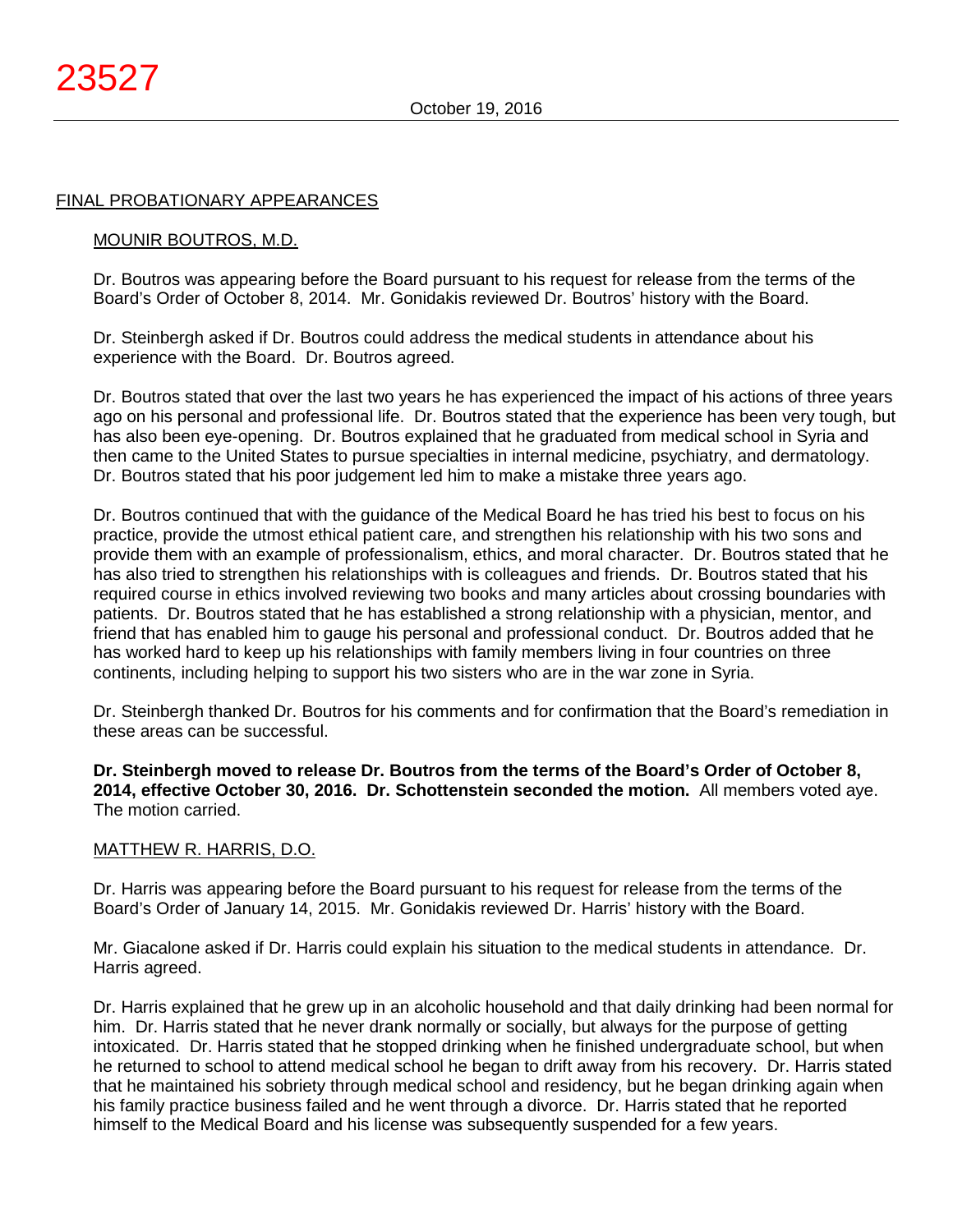Dr. Harris stated that the consequences of the Board's action were severe, but it gave him a chance to get his life back and he is now in recovery. Dr. Harris stated that if he does not have his sobriety and his recovery, he is nothing. Dr. Harris stated that his current wife is also in recovery and they have a good relationship. Dr. Harris stated that the Board has given him a chance to regain the ability to be a good family doctor and help people. Dr. Harris stated that he knows that he is horribly allergic to alcohol and if he touches it, he will be dead.

Dr. Harris stated that when he was in medical school there was only about a month of education on substance abuse. Dr. Harris stated that this is not adequate considering that 10% of people have substance abuse problems. Dr. Harris stated that primary care physicians will see substance abuse in their patients often.

Mr. Giacalone asked if Dr. Harris is currently sponsoring anyone in Alcoholics Anonymous (AA). Dr. Harris replied that he had been sponsoring someone, but that person disappeared. Dr. Harris commented that the relapse rate if very high for those whose careers do not depend on recovery.

Responding to questions from Dr. Steinbergh and Mr. Giacalone, Dr. Harris stated that he currently practices as a family medicine physician in a group owned by Licking Memorial Hospital. Dr. Harris stated that there is currently only one other physician in his group since the third physician retired.

Dr. Schottenstein wanted to make certain that Dr. Harris understands that his former sponsee's departure from AA was not Dr. Harris' fault. Dr. Harris agreed, but wished that the sponsee had called Dr. Harris so he could have picked the sponsee up and taken him to a meeting.

Dr. Schottenstein asked if Dr. Harris is working the steps. Dr. Harris replied that he is currently working on steps 10, 11, and 12 as part of his daily life.

**Dr. Steinbergh moved to release Dr. Harris from the terms of the Board's Order of February 3, 2015, effective immediately. Mr. Giacalone seconded the motion.** All members voted aye. The motion carried.

# ROBERT C. TURNER, M.D.

Dr. Turner was appearing before the Board pursuant to his request for release from the terms of his October 9, 2013 Consent Agreement. Mr. Gonidakis reviewed Dr. Turner's history with the Board.

Mr. Giacalone asked if Dr. Turner would address the medical students in attendance about what he has learned and advice to avoid this situation. Dr. Turner agreed.

Dr. Turner explained that he is an orthopedic surgeon. Dr. Turner stated that he had had two problems with his prescribing practices. First, he was too soft and was not good at saying "no." Second, he just didn't know any better. Dr. Turner stated that he did not learn the management of medication for chronic pain in medical school or residency. Dr. Turner stated that his life changed dramatically when he took Dr. Parran's prescribing course at Case Western Reserve University. Dr. Turner stated that that course taught him that properly managing medications for chronic pain patients is very time-consuming and such patients should be referred to pain management specialists.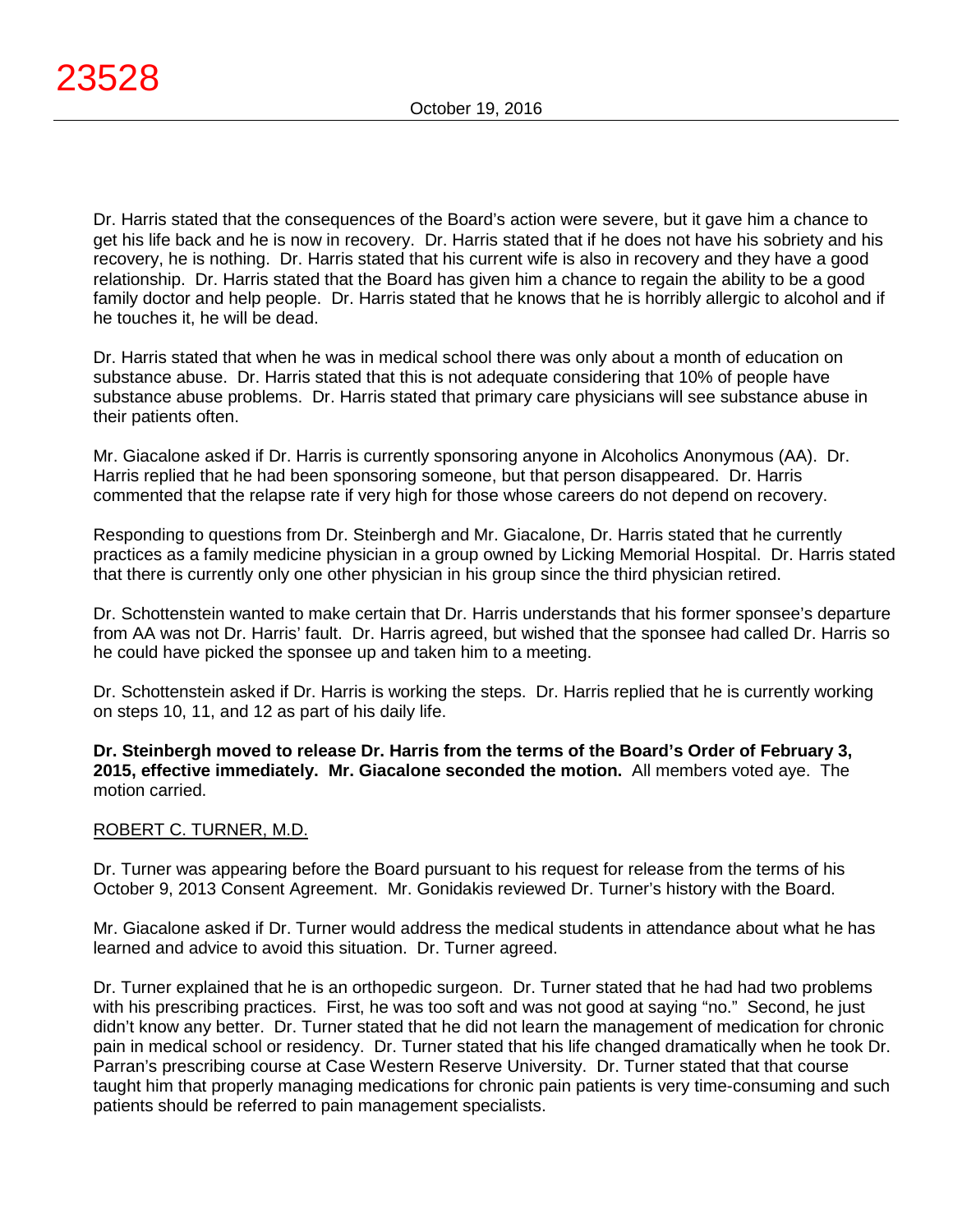Dr. Turner continued that following his course in prescribing, he became involved in producing educational materials on prescribing for physicians with the Governor's Cabinet Opiate Action Team (GCOAT). Dr. Turner also testified before the legislature on that subject and was able to present a webinar at a statehouse news conference. Dr. Turner felt that he had helped educate people.

Dr. Turner stated that after his license was reinstated after six months, his former practice refused to take him back. In addition, Dr. Turner lost his malpractice coverage, was no longer accepted by several major medical insurance companies, and temporarily lost his Drug Enforcement Administration (DEA) certificate. Dr. Turner stated that he can see Medicaid patients, which does not pay well.

Dr. Steinbergh commented to the medical students that Dr. Turner had been a very well-respected orthopedic surgeon with a healthy practice, but errors in his prescribing brought him before the Medical Board. Dr. Steinbergh stated that the consequences of Board actions can have significant effects on one's practice and family. Dr. Steinbergh stated that she was impressed with what Dr. Turner had been able to accomplish in terms of developing education and testifying before the legislature.

Mr. Giacalone noted that the allegations in Dr. Turner's initial Notice of Opportunity for Hearing included that he had provided narcotic medication to individuals without office visits or without documentation, failed to address warning signs of drug abuse or diversion, failed to formulate appropriate individualized treatment plans, and failed to cease prescribing narcotics when presented with signs of drug abuse and diversion. Mr. Giacalone stated that issues of over-prescribing and negligent prescribing are much more significant than it had been in the past. Mr. Giacalone commented that Ohio has enough addicts and does not need any more. Mr. Giacalone informed the medical students that if they appear before the Medical Board in the future for anything resembling Dr. Turner's situation, they should consider a different career choice.

**Mr. Giacalone moved to release Dr. Turner from the terms of his October 9, 2013 Consent Agreement, effective immediately. Dr. Steinbergh seconded the motion.** All members voted aye. The motion carried.

#### CHAD WINFIELD ULMER, M.D.

Dr. Ulmer was appearing before the Board pursuant to his request for release from the terms of the Board's Order of April 8, 2015. Mr. Gonidakis reviewed Dr. Ulmer's history with the Board.

Mr. Gonidakis asked Dr. Ulmer to describe what brought him before the Board. Dr. Ulmer stated that he began to drink at the age of 14 and his drinking progressed into college. Dr. Ulmer stated that drinking every weekend in college seemed very reasonable because it seemed that everyone was doing it. However, Dr. Ulmer stated that the problem comes when you see your classmates and friends stop demonstrating that behavior after graduation and you do not. Dr. Ulmer stated that the drinking problem was always there to some extent and would come to the fore when there was difficulty. Dr. Ulmer stated that his difficulty was with sleeping and he tried to use alcohol to help him in that respect. Soon, Dr. Ulmer wondered if alcohol could help him with his anxiety or his stress. Dr. Ulmer stated that the problem with alcohol is not that it does not work, but that is does work. However, eventually alcohol stops working and you don't get the same effect that you once did.

Dr. Ulmer continued that there will always be times when things will not go well and that this is simply life. Dr. Ulmer stated that it is important to understand that there are ways to deal with the difficulties in life that